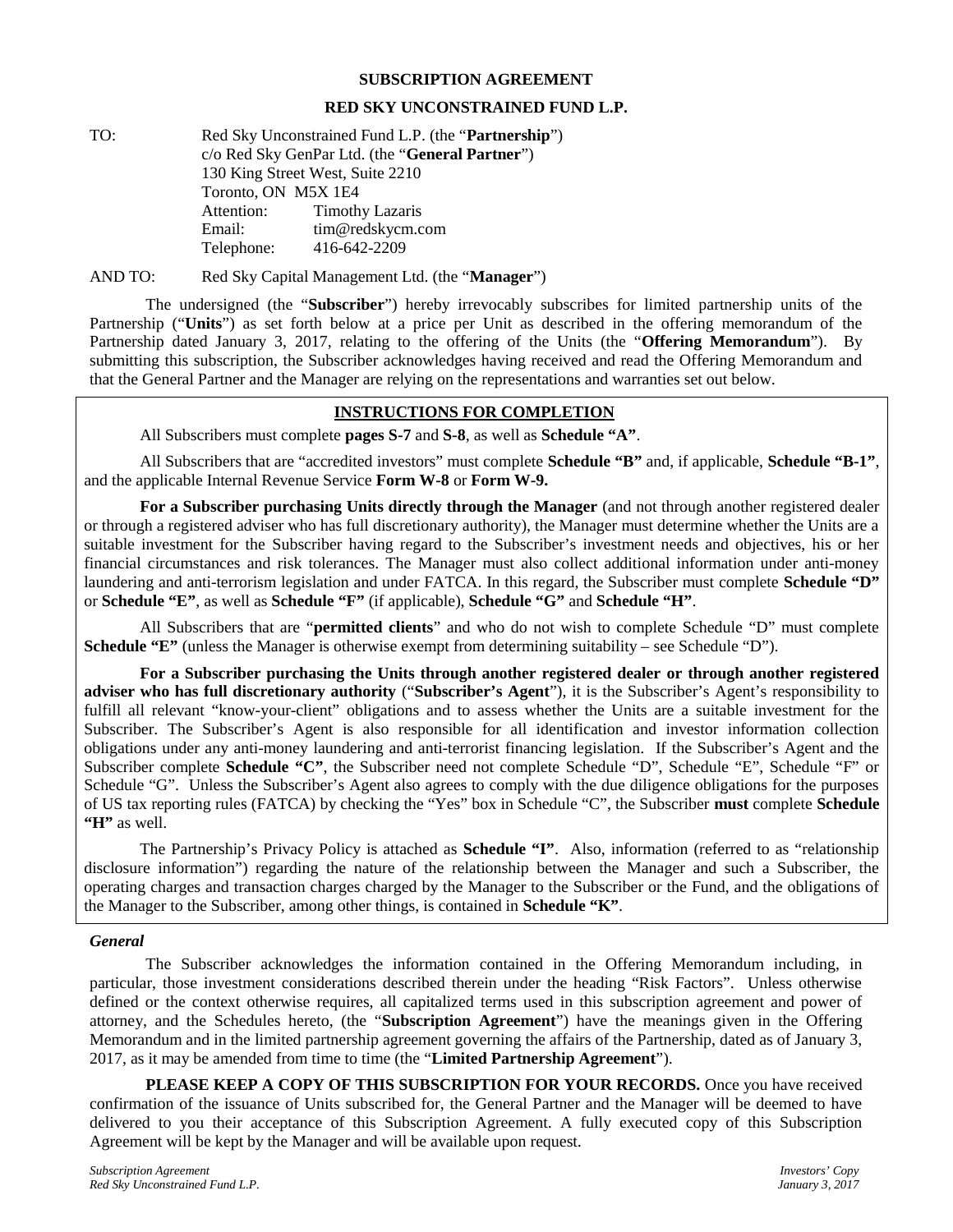The Subscriber tenders herewith, in full payment of the aggregate subscription price of the Units, a cheque made payable to "**Red Sky Unconstrained Fund L.P.**" (or has arranged for a wire transfer or another form or method of payment acceptable to the Manager) for the amount set forth below representing the purchase price of the Units subscribed for.

No Units shall be issued to the Subscriber until the Partnership has received the subscription proceeds and this Subscription Agreement duly completed.

The Subscriber acknowledges that investment in the Partnership is subject to the acceptance of this Subscription Agreement by the General Partner and the Manager and to certain other conditions set forth in the Offering Memorandum and the Limited Partnership Agreement. The Subscriber agrees that this subscription is given for valuable consideration and shall not be withdrawn or revoked by the Subscriber. The acceptance of this subscription shall be effective upon the written acceptance of this Subscription Agreement by the General Partner and the Manager and the deposit of the Subscriber's payment into any of the Partnership's accounts. **The Subscriber shall become a party to and bound by the terms of the Limited Partnership Agreement upon acceptance of this Subscription Agreement and acknowledges and consents to the execution of the Limited Partnership Agreement, and any amendments thereto from time to time, by the General Partner on behalf of the Subscriber.** This Subscription Agreement and subscription proceeds shall be returned without interest or deduction to the Subscriber at the address indicated below if this subscription is not accepted. If this subscription is accepted only in part, that portion of the subscription price for the Units which is not accepted will be returned to the Subscriber without interest or penalty. Subscription funds received prior to a Subscription Date will be kept in a segregated account (without interest or deduction) in trust for the Subscriber pending acceptance of this subscription.

#### *General Representations and Warranties*

The Subscriber represents, warrants, certifies, acknowledges and covenants to and in favour of the Partnership, the General Partner and the Manager as follows:

- (1) the Subscriber has such knowledge and experience in financial and business affairs as to be capable of evaluating the merits and risks of an investment in the Partnership and is able to bear the economic risk of loss of such investment;
- (2) the Subscriber is not a "non-resident", a partnership other than a "Canadian partnership", a "tax shelter", a "tax shelter investment", or an entity an interest in which is a "tax shelter investment" or in which a "tax shelter investment" has an interest, within the meaning of the *Income Tax Act* (Canada), nor is the Subscriber a partnership that does not prohibit investment by the foregoing persons; and in the event that the Subscriber's status in this respect changes, the Subscriber will immediately notify the Manager in writing;
- (3) if the Subscriber is or becomes a "financial institution" within the meaning of Section 142.2 of the *Income Tax Act* (Canada), the Subscriber will immediately notify the Manager in writing of such status;
- (4) if an individual, the Subscriber has attained the age of majority and has the legal capacity and competence to execute this Subscription Agreement and to take all actions required pursuant hereto;
- (5) if not an individual, the Subscriber has good right, full power and absolute authority to execute this Subscription Agreement and to take all necessary actions, and all necessary approvals have been given to authorize it to execute this Subscription Agreement;
- (6) this Subscription Agreement, when accepted, will constitute a legal, valid, binding and enforceable contract of the Subscriber, enforceable against the Subscriber in accordance with its terms;
- (7) the entering into of this Subscription Agreement and the transactions contemplated hereby will not result in the violation of any terms or provisions of any law applicable to or the constating documents of, the Subscriber or of any agreement, written or oral, to which the Subscriber may be a party or by which he, she or it is or may be bound;
- (8) the Subscriber is a resident of, or is otherwise subject to the securities laws of, the jurisdiction set out under "Name and Address of Subscriber" below and is not purchasing the Units for the account or benefit of any person in any jurisdiction other than such jurisdiction;
- (9) the Subscriber has no knowledge of a "material fact" or "material change" (as those terms are defined in applicable securities legislation) in the affairs of the Partnership that has not been generally disclosed to the public, save knowledge of this particular transaction;
- (10) the Subscriber is aware that there are securities and tax laws applicable to the holding and disposition of the Units and has been given the opportunity to seek advice in respect of such laws and is not relying solely upon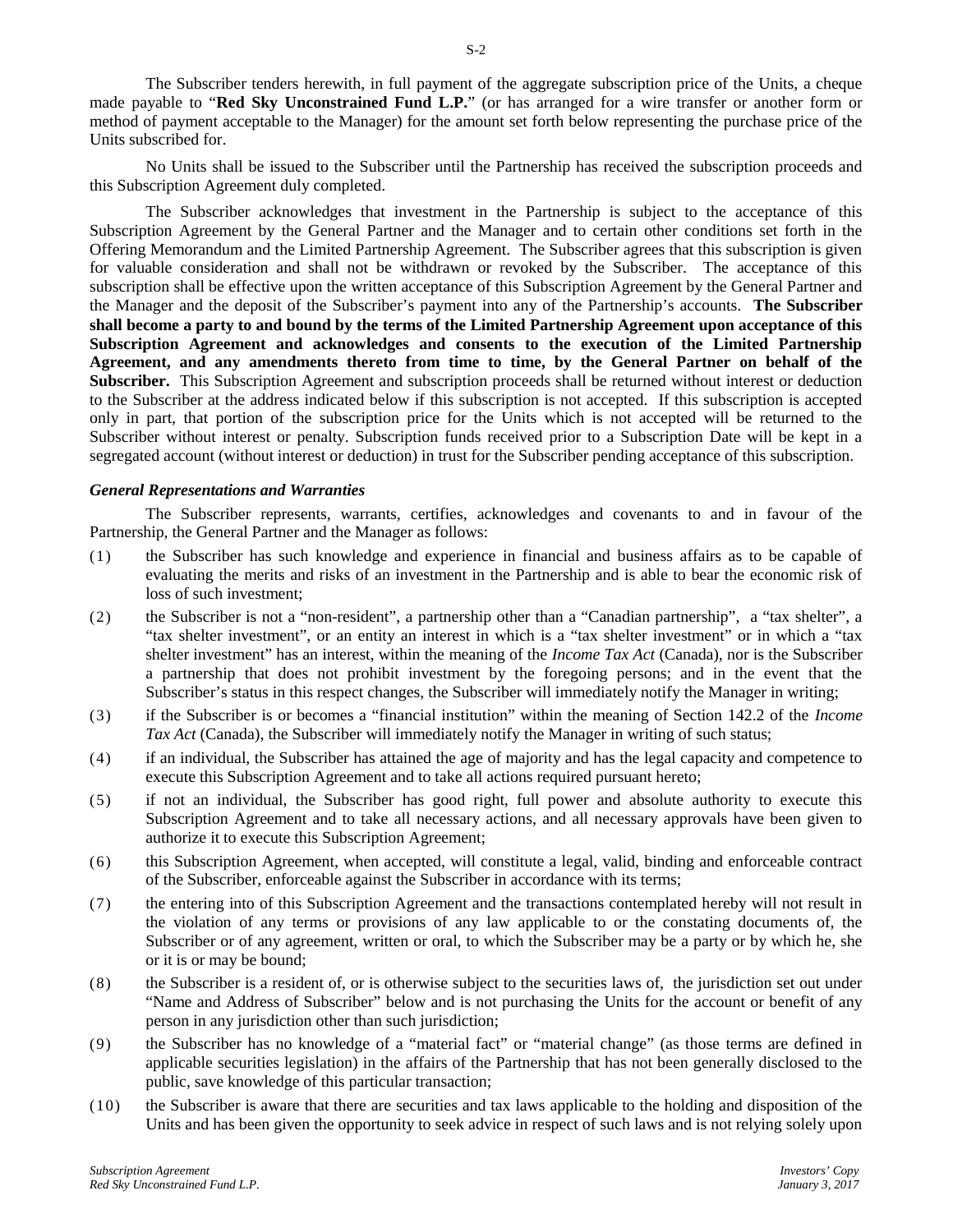information from the Partnership, the General Partner, the Manager, or, where applicable, their officers, directors, employees or agents;

- (11) the Subscriber acknowledges that no prospectus has been filed with any securities commission or other regulatory body in connection with the issuance of the Units, such issuance is exempted from the prospectus requirements of applicable securities legislation; and
	- (a) the Subscriber is restricted from using the civil remedies available,
	- (b) the Subscriber may not receive information that would otherwise be required to be provided, and
	- (c) the Partnership is relieved from certain obligations that would otherwise apply,

under certain applicable securities legislation which would otherwise be available if the Units were sold pursuant to a prospectus;

- (12) the Subscriber has received and reviewed the Limited Partnership Agreement and the Offering Memorandum and has had the opportunity to ask and have answered any and all questions which the Subscriber wished with respect to the business and affairs of the Partnership, the Units and the subscription hereby made;
- (13) specifically, the Subscriber is aware of the characteristics of the Units, of the nature and extent of personal liability and of the risks associated with an investment in the Units;
- (14) the Subscriber shall not knowingly transfer his, her or its Units in whole or in part to a person without the approval of the Manager and will do so only in accordance with applicable securities laws;
- (15) the investment portfolio and trading procedures of the Partnership are proprietary to the Partnership and the Manager and all information relating to such investment portfolio and trading procedures shall be kept confidential by the Subscriber and will not be disclosed to third parties (excluding the Subscriber's professional advisers) without the written consent of the Manager; and
- (16) the Subscriber will execute and deliver all documentation and provide all such further information to the Manager as may be required from time to time in order for the Manager to satisfy its obligations under applicable securities legislation and anti-money laundering and anti-terrorist financing legislation, and to satisfy domestic and foreign tax reporting and similar filings.

**The representations, warranties, certifications, covenants and acknowledgments of the Subscriber contained in this Subscription Agreement and in the Limited Partnership Agreement shall survive the completion of the purchase and sale of the Units and any subsequent purchase of Units by the Subscriber (unless a new subscription agreement is executed at the time of the subsequent purchase). The Subscriber undertakes to notify the Manager immediately at the address set forth above of any change in any representation, warranty or other information relating to the Subscriber set forth in this Subscription Agreement.**

The Subscriber acknowledges that having a non-qualified Limited Partner could have negative tax or other consequences to the Partnership. Any Limited Partner whose status changes such that the representation in clause (2) or (3) ceases to be true shall disclose such status to the Manager when such status changes and the Manager may require any such Limited Partner at any time to redeem all or some of such Limited Partner's Units.

#### *Purchasing as Bare Trustee or Agent*

If a person is executing this Subscription Agreement as bare trustee or agent (including, for greater certainty, a dealing representative, a portfolio manager or comparable adviser) on behalf of the Subscriber (the "**principal**"), such person must provide evidence of such person's authority satisfactory to the Manager and hereby separately represents and warrants to the Manager that (i) such person is duly authorized to execute and deliver this Subscription Agreement and all other necessary documentation in connection with such purchase on behalf of such principal, to agree to the terms and conditions contained herein and therein and to make the representations, certifications, acknowledgments and covenants made herein and therein, (ii) this Subscription Agreement has been duly authorized, executed and delivered by or on behalf of, and constitutes a legal, valid and binding agreement enforceable against, such principal, (iii) it acknowledges that the Manager is required by law to disclose to certain regulatory and taxation authorities the identity of and certain information regarding the principal and has provided all the information concerning the principal as required by this Subscription Agreement and will provide any such further information as may hereafter be required; and (iv) for the purpose of assisting the Manager in filing with the Ontario Securities Commission its consolidated Monthly Report under section 83.11 of the *Criminal Code* (Canada), section 7 of the Regulations Implementing the United Nations Resolutions on the Suppression of Terrorism (UN SupTerror), section 5.1 of the United Nations Al-Qaida and Taliban Regulations (UN Al-Qaida), section 11 of the Regulations Implementing the United Nations Resolution on Iran (UN Iran), section 11 of the Regulations Implementing the United Nations Resolution on the Democratic People's Republic of Korea (UN NKorea) and all such other similar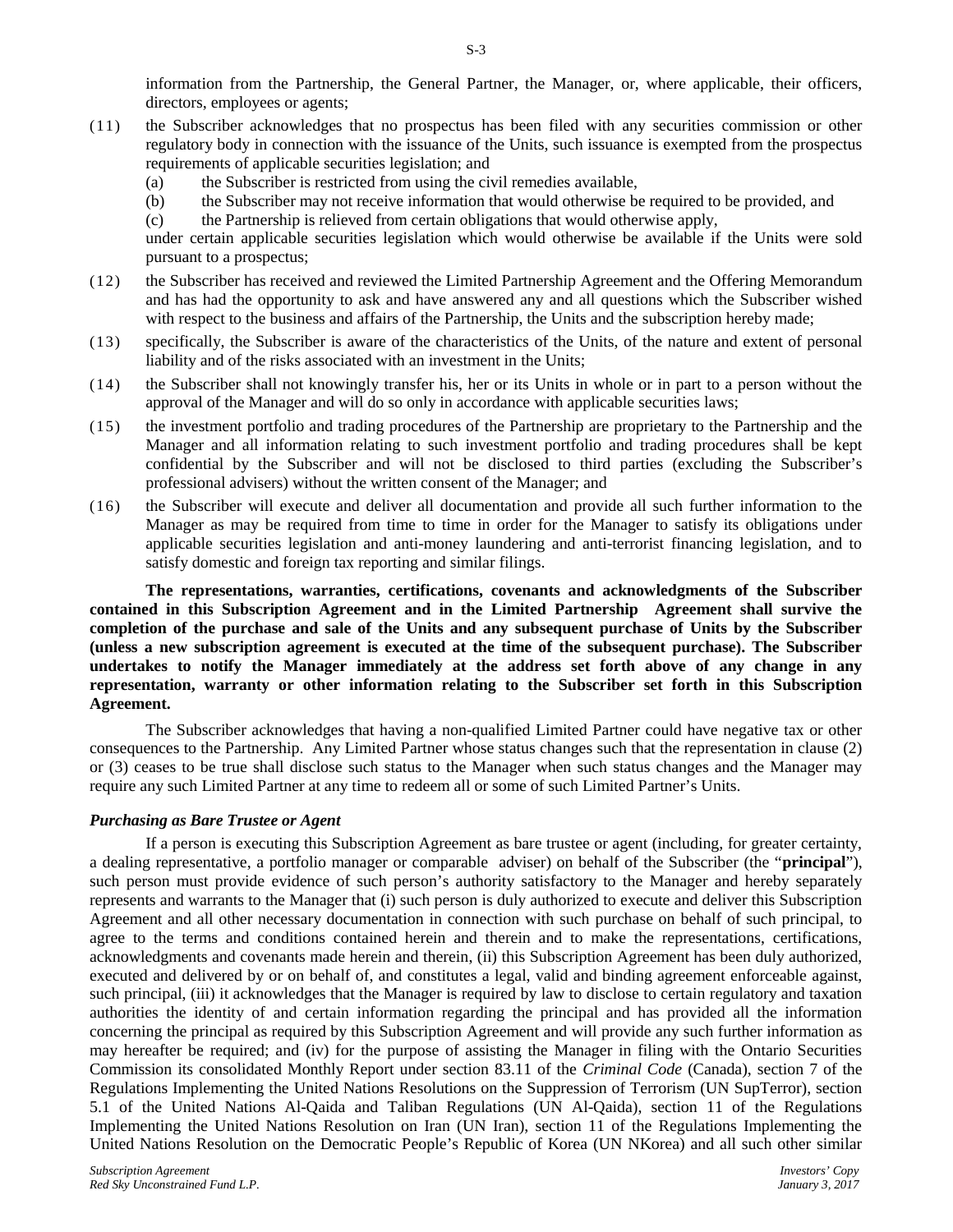applicable regulations, the principal is not a "Designated Person" for the purposes of such regulations, and the bare trustee or agent will immediately advise the Manager if there is a change in such status. Such bare trustee or agent agrees to indemnify each of the Partnership and the Manager against all losses, claims, costs, expenses and damages or liabilities which it may suffer or incur arising from the reliance by the Partnership or the Manager, as the case may be, on such representation and warranty.

#### *Power-of-Attorney*

In consideration of the General Partner accepting this Subscription Agreement and conditional thereon:

- (1) the Subscriber hereby nominates, constitutes and appoints the General Partner, with full power of substitution, as his, her or its agent and true and lawful attorney for property and agent to act on his, her or its behalf, with full power and authority in his, her or its name, place and stead to execute, swear to, ratify, confirm, acknowledge, deliver, file and record in the appropriate public offices in any jurisdictions where the General Partner considers it appropriate any and all of:
	- (a) the Limited Partnership Agreement, and any amendment, change or modification thereto from time to time made in accordance with its terms, and all declarations and other instruments or documents necessary or required to continue and keep in good standing the Partnership as a limited partnership in the Province of Ontario and elsewhere;
	- (b) all documents on behalf of the Subscriber and in the Subscriber's name as may be necessary to give effect to the sale or assignment of a Unit or to give effect to the admission of additional or substituted Limited Partners or a transferee of Units as a new Limited Partner of the Partnership as required by and/or subject to the terms and restrictions of the Limited Partnership Agreement;
	- (c) all conveyances and other instruments or documents required in connection with the dissolution and liquidation of the Partnership subject to the terms and restrictions of the Limited Partnership Agreement, including the distribution of assets of the Partnership;
	- (d) all other instruments and documents on the Subscriber's behalf and in the Subscriber's name or in the name of the Partnership as may be deemed necessary by the General Partner to carry out fully the Limited Partnership Agreement in accordance with its terms; and
	- (e) all elections, determinations, designations, applications, declarations of status or beneficial ownership, claims, information returns, forms, or similar documents or instruments under the *Income Tax Act* (Canada) (including without limitation elections under Section 97(2) thereof as it may be amended or replaced from time to time) or any other taxation or other legislation or laws of like import in Canada, in the United States of America, or in any other foreign jurisdiction, in respect of the affairs of the Partnership or of the Subscriber's interest in the Partnership, for and including all taxation years in which the Subscriber is or is deemed to be a Limited Partner; and
- (2) the Subscriber acknowledges that the ability of the General Partner to carry out its duties and discharge its obligations to the Partnership is dependent on the validity and survival of this power-of-attorney.

The power-of-attorney hereby granted is a power coupled with an interest and is irrevocable; it shall survive the assignment by the Subscriber of the whole or any part of the interest of the Subscriber in the Partnership, extends to the heirs, executors, administrators, successors, assigns and other legal representatives of the Subscriber, shall survive the death or disability of the Subscriber and may be exercised by the General Partner on behalf of the Subscriber in executing such instrument with a single signature as attorney and agent for all of them. The Subscriber agrees to be bound by any representation or action made or taken by the General Partner pursuant to such power of attorney and hereby waives any and all defences which may be available to contest, negate or disaffirm the action of the General Partner taken in good faith under such power of attorney. In the event that a court of competent jurisdiction (or an arbitrator in circumstances where the General Partner has agreed to be bound by such arbitrator's decision) determines that this power-of-attorney has been terminated, been duly revoked or has become invalid, any exercise of the power by the General Partner following such termination, revocation or invalidity shall be valid and binding as between the Subscriber or the estate of the Subscriber and any person, including the General Partner, who acted in good faith and without knowledge of the termination, revocation or invalidity.

The Subscriber hereby releases the General Partner from all liability of any kind that may arise in consequence of any act or omission of the General Partner, so long as the General Partner exercises its authority hereunder in good faith. The Subscriber agrees to be bound by any representation or action made or taken by the General Partner pursuant to this power of attorney and, if requested, agrees to ratify any such representation or action, including the execution of any documents necessary to effect such ratification. The Subscriber hereby indemnifies the General Partner with respect to all liability that may arise hereunder in consequence of any act or omission of the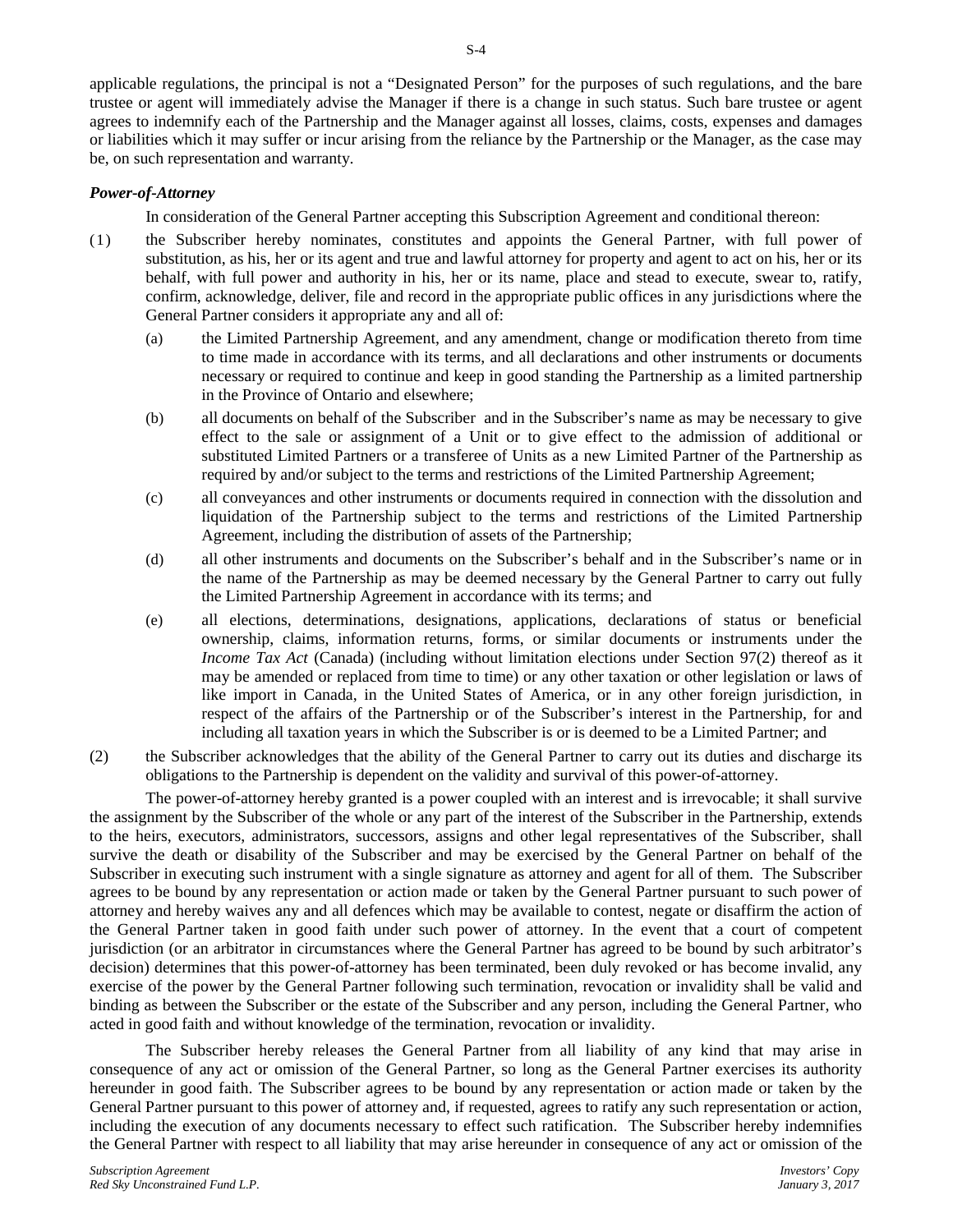General Partner in the exercise of its authority hereunder, unless the General Partner is found by a court of competent jurisdiction in the Province of Ontario to have acted without good faith in exercising its authority hereunder, and such indemnification shall remain effective for any entity that ceases to be General Partner in respect of any such act or omission that occurred while such entity was General Partner.

This power of attorney becomes effective on the date of acceptance of this Subscription Agreement and shall continue in respect of the General Partner so long as it is the general partner of the Partnership, and shall terminate thereafter, but shall continue in respect of a new general partner as if the new general partner were the original attorney. This power-of-attorney is in addition to and does not override or terminate any other power-of-attorney previously granted by the Subscriber; however in the event of a conflict between the terms of the power-of-attorney contained herein, and the provisions relating to a power-of-attorney contained in the Limited Partnership Agreement or in any previous subscription for Units of the Partnership by the Subscriber, the terms of this power-of-attorney shall prevail. This power-of-attorney shall survive the granting of any subsequent power of attorney by the Subscriber. The Subscriber agrees to take any action reasonably required by the General Partner to ratify any decision made or step taken by the General Partner pursuant to this power-of-attorney.

#### *Consent to Electronic Delivery of Documents and other Email Communications*

The Subscriber acknowledges that it is entitled to receive annual and interim financial statements and may receive other information about the Partnership from the Manager. By completing **Schedule "A"**, the Subscriber is consenting to the receipt of financial information and other reports electronically. **Furthermore, by signing this Subscription, the Subscriber also consents to receiving updates, promotional emails and other commercial electronic messages from the Manager** unless the Subscriber withdraws consent by checking the box in Schedule "A" or otherwise notifies the Manager.

#### *Anti-Money Laundering and Anti-Terrorist Financing Legislation*

In accordance with the *Proceeds of Crime (Money Laundering) and Terrorist Financing Act* (Canada), a Subscriber purchasing Units directly from the Manager (and not through a registered dealer to whom the following has been provided) must provide certain information and/or documentation as well as proof of identity and source of funds to the Manager. Corporations, trusts, limited partnerships or similar entities, other than those entities specifically exempted by the applicable rules, must complete **Schedule "F"** and attach all necessary documentation. Individual Subscribers, and each signatory of a Subscriber that is not an individual and that is not exempted from completing Schedule "F", must complete **Schedule "G"** and, if necessary, **Schedule "G-1"** and attach all necessary documentation.

In order to assist the Manager in discharging its obligations, the Subscriber represents that (i) none of the funds being used to purchase Units are to the Subscriber's knowledge proceeds obtained or derived directly or indirectly as a result of illegal activities, and (ii) neither he or she, or any director, officer and beneficial owner of it (unless the entity is specifically exempted), nor any of such persons' mother or father, child, spouse or common-law partner, spouse's or common-law partner's mother or father, or brother, sister, half-brother or half-sister, is a politically exposed foreign person. A "**politically exposed foreign person**" is an individual who holds or has ever held one of the following offices or positions in or on behalf of a foreign country:

- a head of state or government;
- a member of the executive council of government or member of a legislature;
- a deputy minister (or equivalent);
- an ambassador or an ambassador's attaché or counsellor;
- a military general (or higher rank);
- a president of a state owned company or bank;
- a head of a government agency;
- a judge; or
- a leader or president of a political party in a legislature.

The Subscriber will immediately notify the Manager if the status of any such person in this regard changes.

The Subscriber acknowledges that if, as a result of any information or other matter which comes to the Manager's attention, any director, officer or employee of the Manager, or its professional advisers, knows or suspects that an investor is engaged in money laundering, such person is required to report such information or other matter to the Financial Transactions and Reports Analysis Centre of Canada (FINTRAC) and such report shall not be treated as a breach of any restriction upon the disclosure of information imposed by Canadian law or otherwise.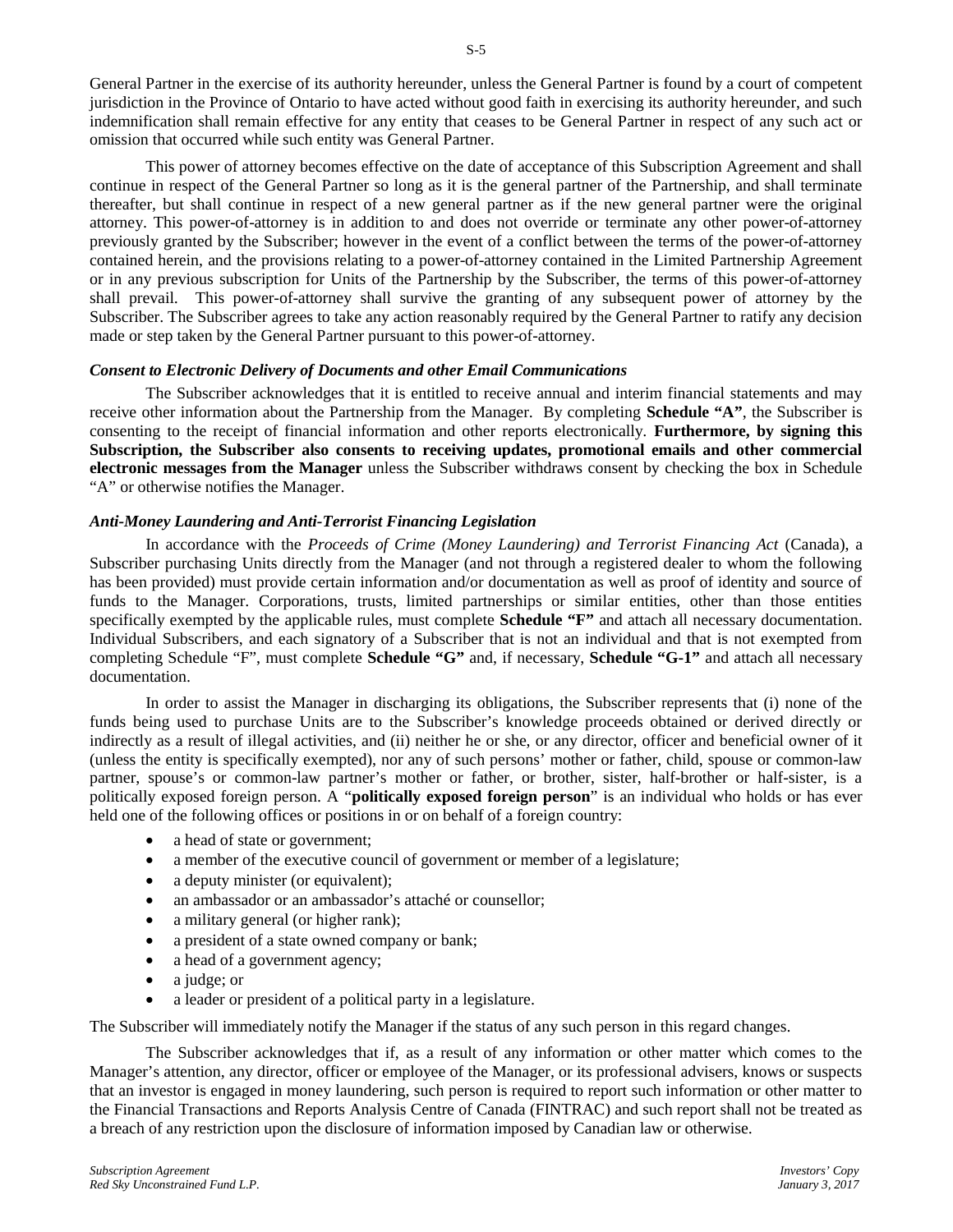#### *Foreign Tax Reporting*

In accordance with the Intergovernmental Agreement between Canada and the United States for the enhanced exchange of tax information under the Canada-U.S. Tax Convention (the "**IGA**") and related Canadian legislation and guidance, and as required under the U.S. Foreign Account Tax Compliance Act ("**FATCA**"), the Manager is required to report on behalf of the Partnership certain information with respect to Subscribers who are U.S. residents and U.S. citizens (including U.S. citizens who are residents or citizens of Canada), and certain other "U.S. Persons" as defined under the IGA, to the Canada Revenue Agency ("**CRA**"). The CRA will then exchange the information with the U.S. Internal Revenue Service ("**IRS**") pursuant to the provisions of the IGA. In order for the Manager and the Partnership to comply with their obligations under the IGA, all Subscribers must complete Schedule "H" and must immediately notify the Manager if any information provided on Schedule "H" changes, unless Schedule "C" has been completed and the Subscriber's Agent has agreed to discharge such obligations by checking the "Yes" box on Schedule "C". The Partnership and the Manager may be required to report similar information in connection with other jurisdictions and may require additional information or certification to comply with such requirements.

The Subscriber acknowledges that if the Manager is required to report information to the CRA in connection with the Subscriber's investment in the Partnership, such report shall not be treated as a breach of any restriction upon the disclosure of information that may be imposed by Canadian law or otherwise.

#### *Privacy Policy*

Attached as **Schedule "I"** hereto is a copy of the Partnership's Privacy Policy. By signing this Subscription Agreement, the Subscriber consents to the collection, use and disclosure of his or her personal information in accordance with such policy.

#### *Financial Reporting*

The Subscriber hereby agrees that, until he, she or it elects otherwise, the Subscriber does not want to receive annual or interim financial statements in respect of the Partnership. The Subscriber understands that it may change this standing instruction by completing **Schedule "J"**.

#### *Relationship Disclosure Information*

The Subscriber acknowledges that the Manager is the investment fund manager and portfolio manager to the Partnership. In addition, the Manager may also be acting as the dealer of record for the Subscriber. Where (a) the Subscriber is purchasing Units directly from the Manager and (b) the Subscriber is either an individual or is not a permitted client within the meaning of National Instrument 31-103 *Registration Requirements, Exemptions and Ongoing Registrant Obligations*, as a registrant, the Manager is required by law to provide certain information to the Subscriber (referred to as "relationship disclosure information") regarding the nature of the relationship between the Manager and the Subscriber, the operating charges and transaction charges charged by the Manager to the Subscriber or the Partnership, the obligations of the Manager to the Subscriber, and the complaints process and independent dispute resolution service available to the Subscriber, among other things, which information is contained in **Schedule "K"** and **Schedule "K-1"**.

#### *Indemnity*

The Subscriber agrees to indemnify each of the Partnership, the General Partner and the Manager, against all losses, claims, costs, expenses and damages or liabilities which it may suffer or incur or cause arising from the reliance on the representations, warranties, certifications and covenants of the Subscriber by the Partnership, the General Partner or the Manager, as the case may be, or the breach of any of them by the Subscriber. Any signatory signing on behalf of the Subscriber as agent or otherwise represents and warrants that such signatory has authority to bind the Subscriber and agrees to indemnify each of the Partnership, the General Partner and the Manager against all losses, claims, costs, expenses and damages or liabilities which it may suffer or incur or cause arising from the reliance on such representation and warranty.

#### *Statutory Rights of Action*

Subscribers resident in certain jurisdictions of Canada are entitled by applicable legislation to rights of action for damages or rescission as described in the Offering Memorandum. Such rights of action for rescission and damages shall be exercised by delivery of notice in writing by the Subscriber to the Partnership at 130 King Street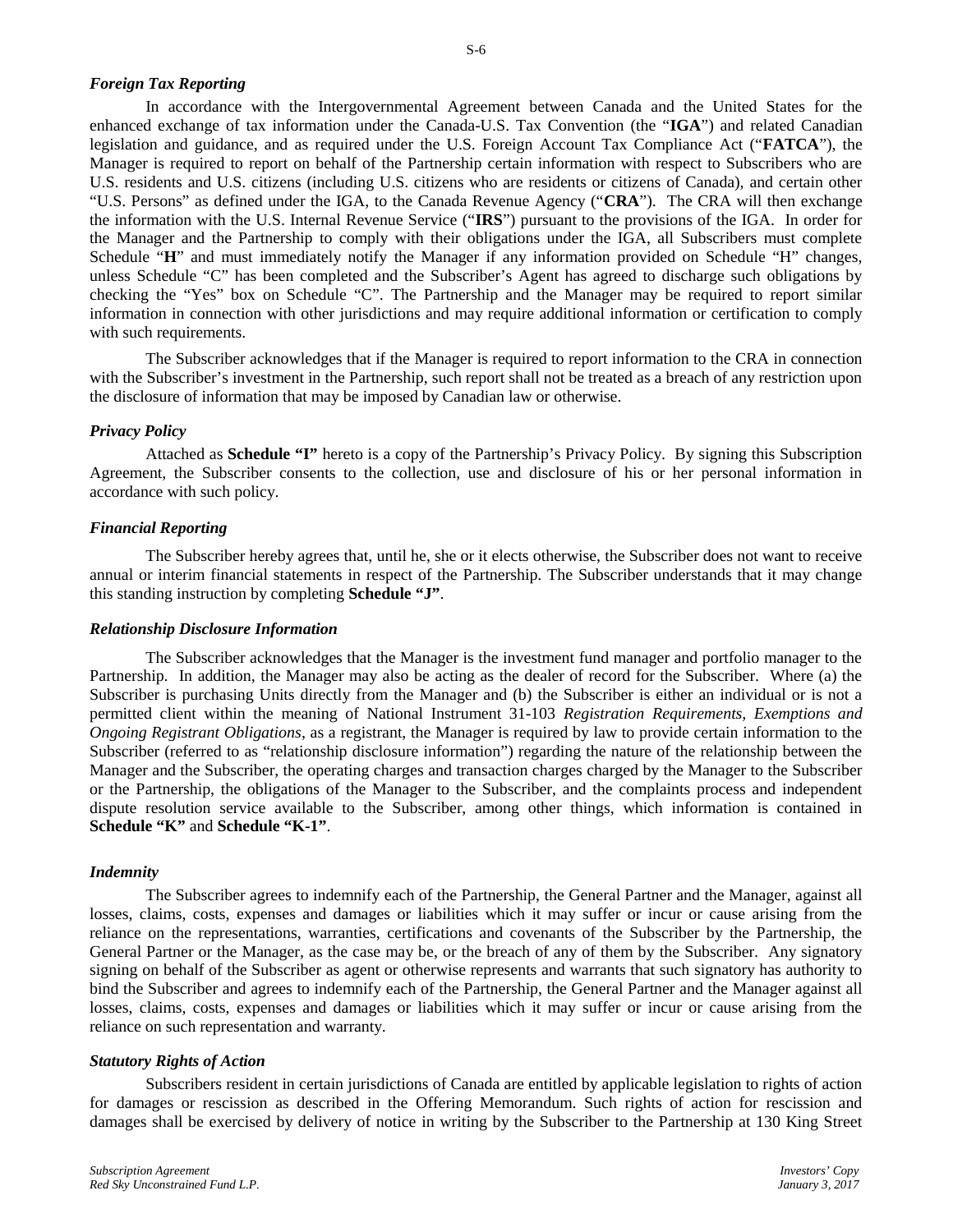West, Suite 2210, Toronto, ON M5X 1E4 (or at such other address as the Partnership may direct, from time to time) within the time period specified in the legislation.

#### *Governing Law*

This Subscription Agreement and all ancillary documents shall be governed by and construed in accordance with the laws of the Province of Ontario and the laws of Canada applicable therein. By the Subscriber's execution of this Subscription Agreement, the Subscriber irrevocably attorns to the non-exclusive jurisdiction of the courts of Ontario.

#### *Prospectus Exemptions*

The Subscriber acknowledges that, if this Subscription Agreement is accepted, Units will be distributed to the Subscriber pursuant to a regulatory exemption from statutory requirements that would otherwise require the Partnership to deliver to the Subscriber a prospectus that complies with statutory requirements. In doing so, the Partnership will be relying on the following representations and certification by the Subscriber:

**The Subscriber hereby represents and certifies** that the Subscriber is acting for his, her or its own account and is purchasing Units as principal (or is deemed by National Instrument 45-106 *Prospectus Exemptions* to be acting as principal) for investment purposes only and not with a view to resale and is one of the following **[please check the appropriate box]:**

# **Accredited Investor**

 $\Box$ a resident of Ontario or Alberta that meets the definition of "accredited investor" and has completed the Certificate of Accredited Investor attached as Schedule "B" and, if applicable, Form For Certain Individual Accredited Investors attached as Schedule "B-1" **[please complete Schedule "B" and, if applicable, Schedule "B-1"]**; or

#### **\$150,000 minimum investment**

 $\Box$ a person (other than an individual) that is a resident of Ontario and is purchasing Units with an aggregate acquisition cost to the Subscriber of not less than \$150,000 and has not been formed, created, established or incorporated for the purpose of permitting the purchase of the Units without a prospectus; or

#### **Subsequent top-up investment by non-Accredited Investor**

 $\Box$ a person other than an accredited investor that is a resident of Ontario and is purchasing Units with an aggregate acquisition cost of less than \$150,000, but already purchased Units of the same class or series as principal for an aggregate acquisition cost of not less than \$150,000 paid in cash at the time of purchase, and at the date of this subscription owns Units with a net asset value or aggregate acquisition cost of not less than \$150,000; or

#### **Other**

П a resident of Ontario or Alberta that has the benefit of the following exemption (specify nature and source of exemption):

| Is the Subscriber a politically exposed foreign person (as defined on page S-5)? |                                                                      | <b>Yes</b><br>  No |  |  |
|----------------------------------------------------------------------------------|----------------------------------------------------------------------|--------------------|--|--|
| Is the Subscriber a registrant under Canadian securities legislation?            |                                                                      | <b>Yes</b><br>- No |  |  |
| Is the Subscriber acting on behalf of or on the instructions of a third party?   | Yes<br>  No                                                          |                    |  |  |
|                                                                                  | If Yes, provide the following information regarding the third party: |                    |  |  |
| Name:                                                                            | Address:                                                             |                    |  |  |
| Principal business/occupation:                                                   |                                                                      |                    |  |  |
| Relationship with Subscriber:                                                    |                                                                      |                    |  |  |
| Date of birth:                                                                   | Incorporation no./jurisdiction:                                      |                    |  |  |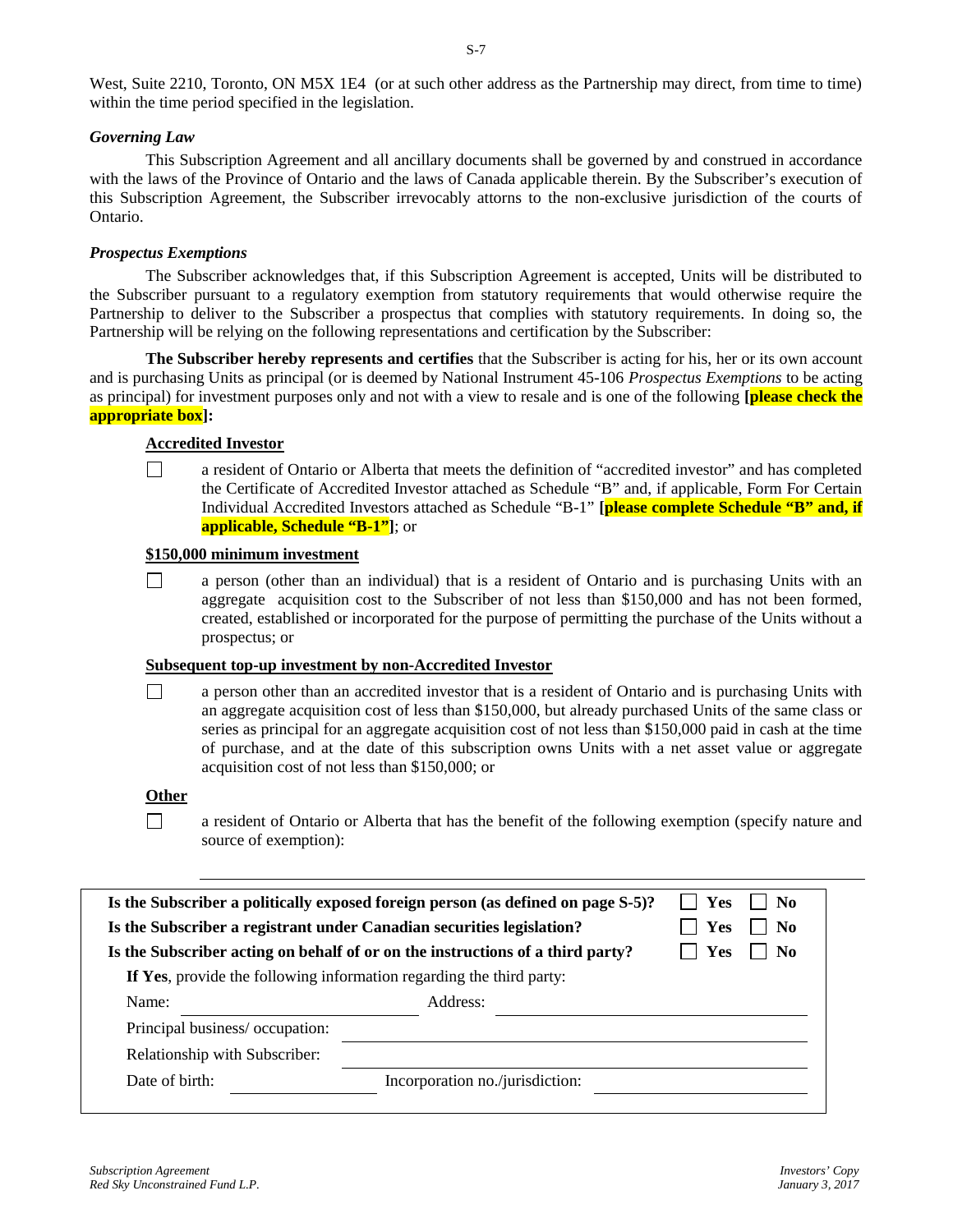| of law. This agreement may be signed in counterparts. Dated this $\frac{1}{(day)}$ day of $\frac{1}{(month)}$ .                                                                                                                |                 |                                                                                                                                                                                                                               | $\overline{(year)}$           |
|--------------------------------------------------------------------------------------------------------------------------------------------------------------------------------------------------------------------------------|-----------------|-------------------------------------------------------------------------------------------------------------------------------------------------------------------------------------------------------------------------------|-------------------------------|
| X                                                                                                                                                                                                                              |                 | Amount Subscribed for: \$                                                                                                                                                                                                     |                               |
| <b>Subscriber's Signature</b>                                                                                                                                                                                                  |                 |                                                                                                                                                                                                                               |                               |
|                                                                                                                                                                                                                                |                 |                                                                                                                                                                                                                               | Class of Units: _____________ |
| <b>Name and Address of Subscriber:</b>                                                                                                                                                                                         |                 |                                                                                                                                                                                                                               |                               |
|                                                                                                                                                                                                                                |                 |                                                                                                                                                                                                                               |                               |
| Print Name – (Full Legal Name) (Affix seal if a corporation)                                                                                                                                                                   |                 |                                                                                                                                                                                                                               |                               |
| Address (No P.O. Box Number)                                                                                                                                                                                                   |                 | Email Address: 2008 and 2008 and 2008 and 2008 and 2008 and 2008 and 2008 and 2008 and 2008 and 2008 and 2008 and 2008 and 2008 and 2008 and 2008 and 2008 and 2008 and 2008 and 2008 and 2008 and 2008 and 2008 and 2008 and |                               |
|                                                                                                                                                                                                                                |                 |                                                                                                                                                                                                                               |                               |
| City, Province, Postal Code                                                                                                                                                                                                    |                 |                                                                                                                                                                                                                               |                               |
| If Subscriber is not an Individual:                                                                                                                                                                                            |                 |                                                                                                                                                                                                                               |                               |
|                                                                                                                                                                                                                                |                 |                                                                                                                                                                                                                               |                               |
|                                                                                                                                                                                                                                |                 |                                                                                                                                                                                                                               |                               |
| Name and Position of Signatory (if applicable)                                                                                                                                                                                 |                 |                                                                                                                                                                                                                               |                               |
|                                                                                                                                                                                                                                |                 |                                                                                                                                                                                                                               |                               |
| If Subscriber is an Individual:                                                                                                                                                                                                |                 | If Subscriber is an individual, his or her signature                                                                                                                                                                          |                               |
| By what given name are you commonly known?                                                                                                                                                                                     |                 | must be witnessed by a person who is neither<br>a minor nor the spouse or child of the Subscriber:                                                                                                                            |                               |
|                                                                                                                                                                                                                                | <b>Witness</b>  |                                                                                                                                                                                                                               |                               |
|                                                                                                                                                                                                                                |                 |                                                                                                                                                                                                                               |                               |
| Place of Birth: 2008 and 2008 and 2008 and 2008 and 2008 and 2008 and 2008 and 2008 and 2008 and 2008 and 2008 and 2008 and 2008 and 2008 and 2008 and 2008 and 2008 and 2008 and 2008 and 2008 and 2008 and 2008 and 2008 and | Signature       |                                                                                                                                                                                                                               |                               |
|                                                                                                                                                                                                                                | Witness Name    |                                                                                                                                                                                                                               |                               |
|                                                                                                                                                                                                                                |                 |                                                                                                                                                                                                                               |                               |
|                                                                                                                                                                                                                                | Witness Address |                                                                                                                                                                                                                               |                               |
|                                                                                                                                                                                                                                |                 |                                                                                                                                                                                                                               |                               |
|                                                                                                                                                                                                                                |                 |                                                                                                                                                                                                                               |                               |

Each account holder must complete a separate copy of this Subscription Agreement and provide appropriate proof of identification. You hereby confirm that the Units are to be held by each of you as joint tenants and not as tenants in common and we are hereby authorized to take orders from either of you alone. Unless you both instruct us differently, (i) allocations for tax purposes will be made to each of you in equal amounts, and (ii) distributions of profit and capital (including the payment of redemption proceeds) will be made and paid to the order of all joint holders (if paid by cheque) or to the account from which wire payment for the subscription for Units was received.

S-8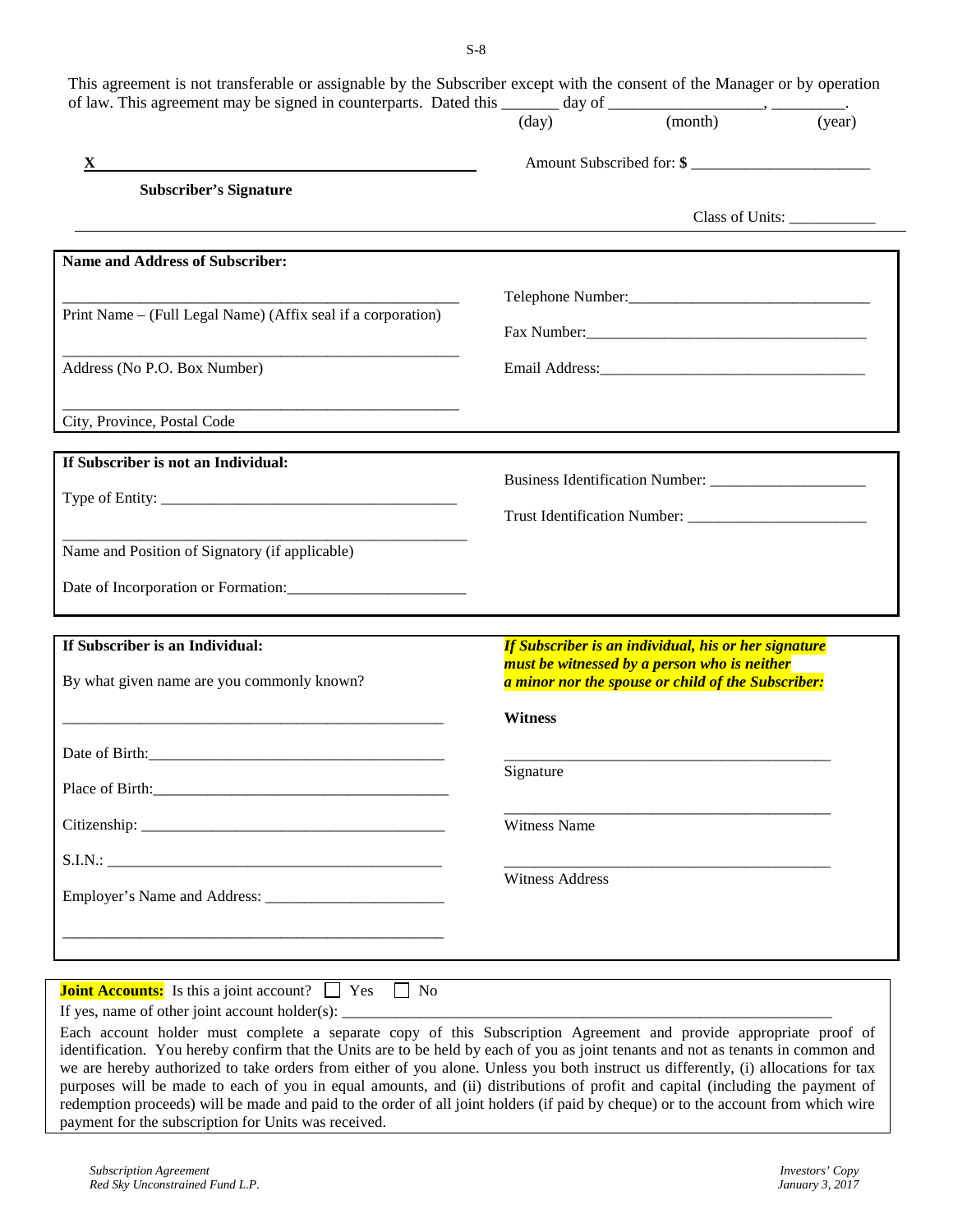### **SCHEDULE "A"**

# **CONSENT TO ELECTRONIC DELIVERY OF DOCUMENTS**

### *[To be completed and signed by all Subscribers:]*

**TO:** Red Sky Capital Management Ltd. (the "**Manager**")

I have read and understand this "Consent to Electronic Delivery of Documents" and consent to the electronic delivery of the documents listed below that the Manager elects to deliver to me electronically, all in accordance with my instructions below.

1. The following documents may be delivered electronically pursuant to this consent:

- a. Trade confirmations in respect of purchase of units of Red Sky Unconstrained Fund L.P. (the "**Partnership**") where the Manager acts as exempt market dealer for the trade;
- b. Unaudited interim and audited annual financial statements for the Partnership;
- c. Unaudited financial information about the Partnership's Net Asset Value per Unit;
- d. Notice reminding me of the standing instructions I have provided to the Manager about my preference to receive or not receive the Partnership's financial statements; and
- e. Such other reports or investment commentary as the Manager may choose to or is obligated by law to provide.
- 2. All documents delivered electronically will be delivered by email to the address listed on page S-8 and to any additional email address(es) listed below.
- 3. I acknowledge that I may receive from the Manager a paper copy of any documents delivered electronically at no cost if I contact the Manager by telephone, regular mail or electronic mail at:

Red Sky Capital Management Ltd. 130 King Street West, Suite 2210 Toronto, ON M5X 1E4 Attention: Timothy Lazaris President and Chief Executive Officer Tel: 416-642-2209 Email: tim@redskycm.com

- 4. I understand that I will be provided with a paper copy of any documents delivered electronically if electronic delivery fails.
- 5. I understand that my consent may be revoked or changed, including any change in the electronic mail address to which documents are delivered (if I have provided an electronic mail address), at any time by notifying the Manager of such revised or revoked consent by telephone, regular mail or electronic mail at the contact information listed in #3 above.
- 6. I understand that I am not required to consent to electronic delivery of the above documents.
- 7. It is my express wish that the documents be delivered under this consent to be drawn up in English. *Je confirme ma volonté expresse que les documents à remettre conformément au présent formulaire de consentement soient rédigés en anglais.*

**In addition to the above, I understand that as a result of my investment in the Partnership, I will receive email correspondence from the Manager (or from the Partnership's administrator or other service provider on behalf of the Manager) from time to time, including investment reports, promotional emails and other commercial electronic messages, even after I am no longer invested in the Partnership. I also understand that I may withdraw my consent to receiving such communications unrelated to my investment in the Partnership by contacting the Manager at the address above.**

|                                                                                                                                                                                  | Yes | No |  |
|----------------------------------------------------------------------------------------------------------------------------------------------------------------------------------|-----|----|--|
| I wish to receive email copies of the documents referred to in paragraph 1 above:                                                                                                |     |    |  |
| I wish to receive paper copies of the documents referred to in paragraph 1 above:                                                                                                |     |    |  |
| I consent to receiving reports, promotional emails and other commercial electronic messages from the $\Box$<br>Manager or from other service providers on behalf of the Manager: |     |    |  |
|                                                                                                                                                                                  |     |    |  |

Signature: **X**

Name:

Additional email address(es) to which the documents noted above are to be delivered: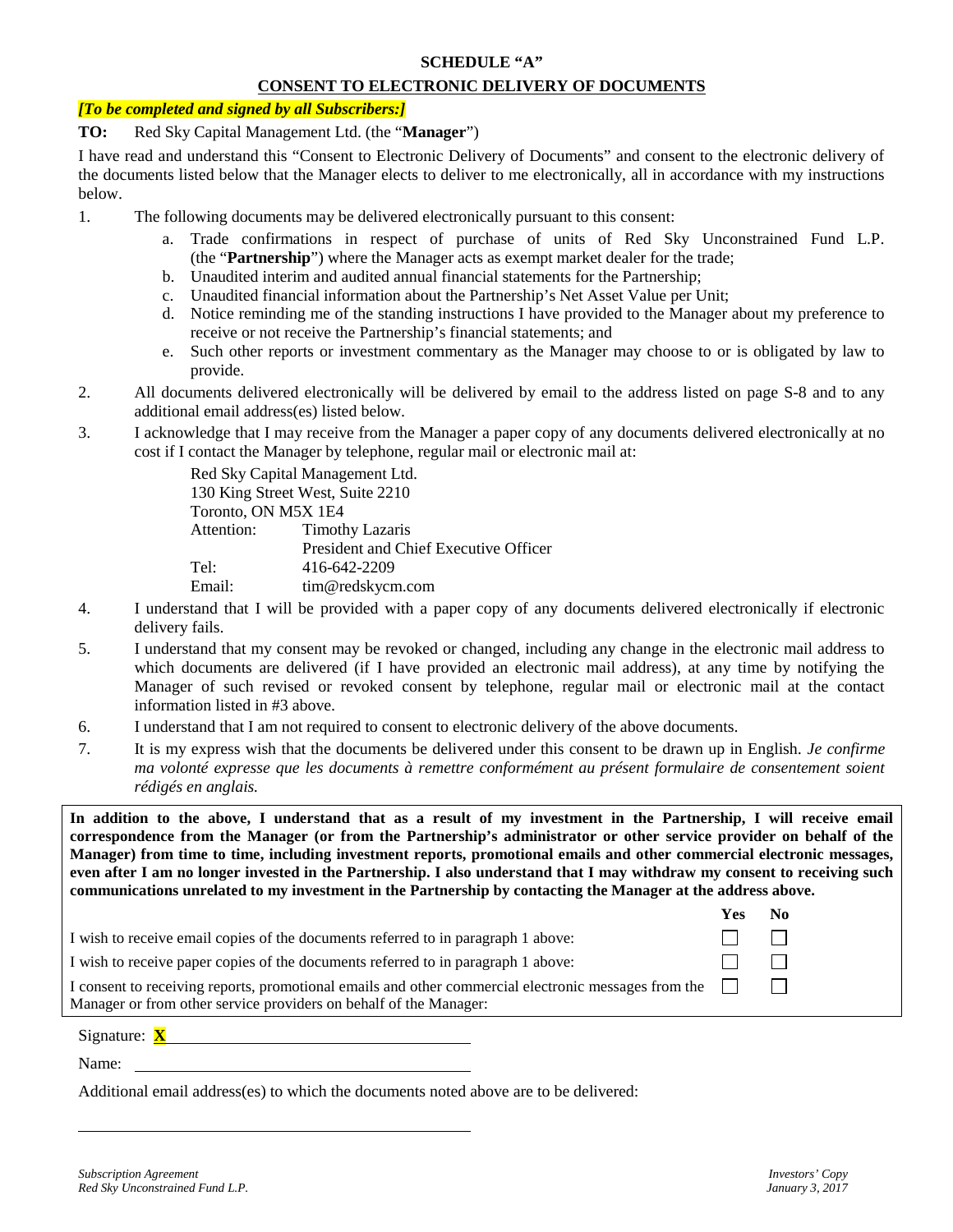### **SCHEDULE "B"**

# **CERTIFICATE OF ACCREDITED INVESTOR**

#### *[To be completed and initialled by Subscriber if you checked the "Accredited Investor" box on page S-7.]*

# **TO:** Red Sky Unconstrained Fund L.P. (the "**Manager**")

In connection with the purchase by the undersigned purchaser (the "**Subscriber**") of units of Red Sky Unconstrained Fund L.P., (the "**Partnership**") the Subscriber (or the signatory on behalf of the Subscriber) certifies for the benefit of the Partnership and the Manager that the Subscriber is a resident of, or the purchase and sale of securities to the Subscriber is otherwise subject to the securities legislation of, Ontario or Alberta and the Subscriber is (and will at the time of acceptance of this Subscription Agreement and any additional subscriptions be) an accredited investor within the meaning of National Instrument 45-106 – *Prospectus Exemptions* (**"NI 45-106"**) or Section 73.3 of the *Securities Act* (Ontario) in the category indicated below:

# **PLEASE CHECK THE BOX OF THE APPLICABLE CATEGORY AND INITIAL:**

|  | (a)   | a Schedule I, II or III bank, loan corporation, trust company, trust corporation, insurance<br>company or other Canadian financial institution as defined in NI 45-106 or, in Ontario, as<br>described in Section 73.1(1) of the Securities Act (Ontario),                                                                                                                                                       |
|--|-------|------------------------------------------------------------------------------------------------------------------------------------------------------------------------------------------------------------------------------------------------------------------------------------------------------------------------------------------------------------------------------------------------------------------|
|  | (b)   | the Business Development Bank of Canada incorporated under the Business Development<br>Bank of Canada Act (Canada),                                                                                                                                                                                                                                                                                              |
|  | (c)   | a subsidiary of any person referred to in paragraphs (a) or (b), if the person owns all of the<br>voting securities of the subsidiary, except the voting securities required by law to be owned by<br>directors of that subsidiary,                                                                                                                                                                              |
|  | (d)   | a person registered under the securities legislation of a province or territory of Canada as an<br>adviser or dealer,                                                                                                                                                                                                                                                                                            |
|  | (e)   | an individual registered under the securities legislation of a province or territory of Canada as<br>a representative of a person referred to in paragraph (d),                                                                                                                                                                                                                                                  |
|  | (e.1) | an individual formerly registered under the securities legislation of a province or territory of<br>Canada, other than an individual formerly registered solely as a representative of a limited<br>market dealer under one or both of the Securities Act (Ontario) or the Securities Act<br>(Newfoundland and Labrador),                                                                                        |
|  | (f)   | the Government of Canada or of a province or territory of Canada, or any crown corporation,<br>agency or wholly owned entity of the Government of Canada or a province or territory of<br>Canada,                                                                                                                                                                                                                |
|  | (g)   | a municipality, public board or commission in Canada and a metropolitan community, school<br>board, the Comité de gestion de la taxe scolaire de l'île de Montréal or an intermunicipal<br>management board in Québec,                                                                                                                                                                                           |
|  | (h)   | any national, federal, state, provincial, territorial or municipal government of or in any foreign<br>jurisdiction, or any agency of that government,                                                                                                                                                                                                                                                            |
|  | (i)   | a pension fund that is regulated by the Office of the Superintendent of Financial Institutions<br>(Canada), a pension commission or similar regulatory authority of a province or territory of<br>Canada,                                                                                                                                                                                                        |
|  | (i)   | an individual who, either alone or with a spouse, beneficially owns financial assets (as defined<br>below), having an aggregate realizable value that before taxes, but net of any related liabilities,<br>exceeds \$1,000,000 [PLEASE ALSO COMPLETE SCHEDULE "B-1"],                                                                                                                                            |
|  | (i.1) | an individual who beneficially owns financial assets having an aggregate realizable value that,<br>before taxes but net of any related liabilities, exceeds \$5,000,000,                                                                                                                                                                                                                                         |
|  | (k)   | an individual whose net income before taxes exceeded \$200,000 in each of the two most<br>recent calendar years or whose net income before taxes combined with that of a spouse<br>exceeded \$300,000 in each of the two most recent calendar years and who, in either case,<br>reasonably expects to exceed that net income level in the current calendar year [PLEASE<br><b>ALSO COMPLETE SCHEDULE "B-1"],</b> |
|  | (1)   | an individual who, either alone or with a spouse, has net assets (as defined below) of at least<br>\$5,000,000 [PLEASE ALSO COMPLETE SCHEDULE "B-1"],                                                                                                                                                                                                                                                            |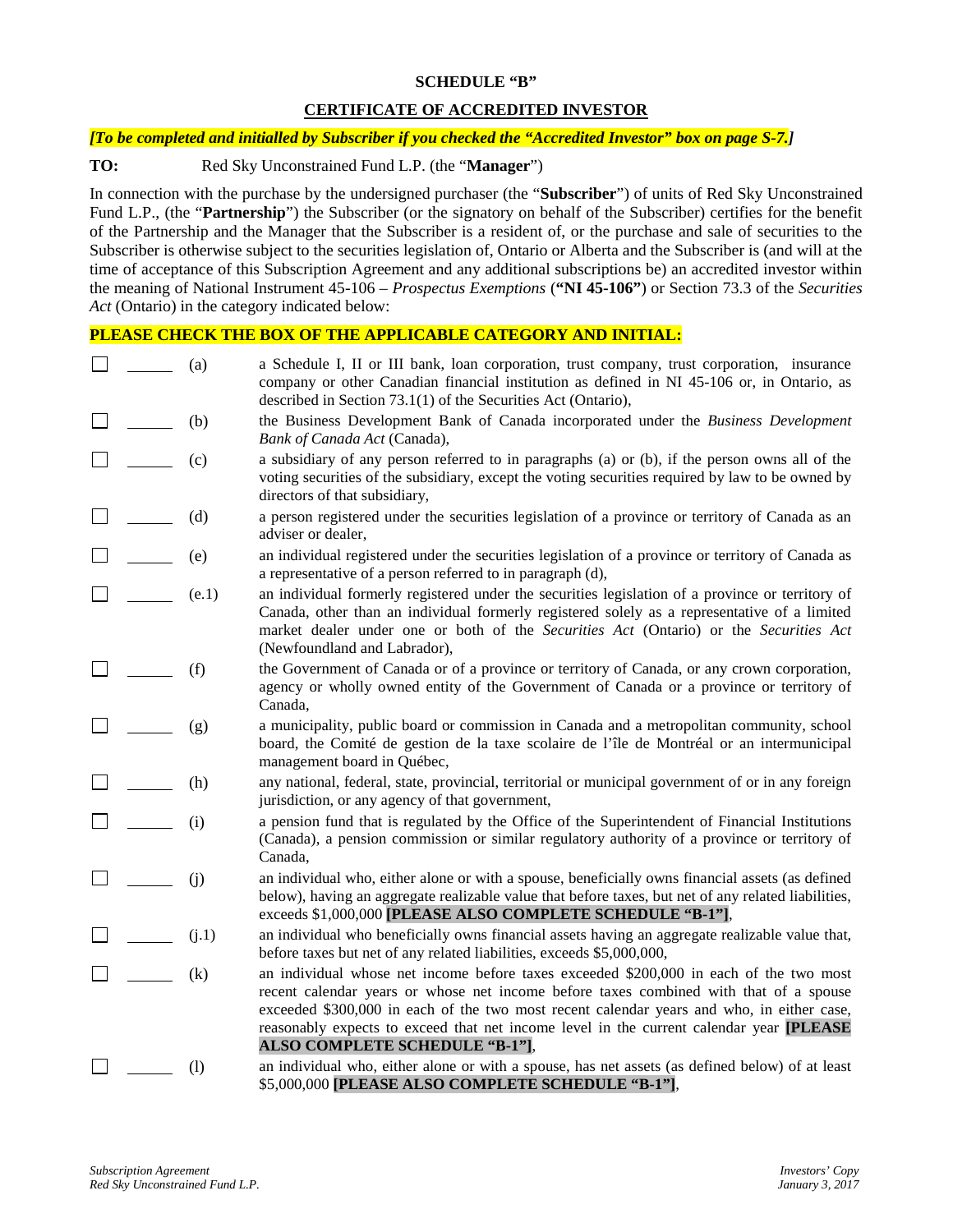$\Box$ 

 $\Box$ 

П

П

П

П

 $\Box$ 

 $\Box$ 

 $\Box$ 

- (m) a person, other than an individual or investment fund, that has net assets (as defined below) of at least \$5,000,000, as shown on its most recently prepared financial statements, and that was not formed for the sole purpose of making a representation to this effect in order to qualify as an accredited investor,
- (n) an investment fund that distributes or has distributed its securities only to
	- (i) a person that is or was an accredited investor at the time of the distribution,
	- (ii) a person that acquires or acquired securities in the circumstances referred to in sections 2.10 [*Minimum amount investment*] or 2.19 [*Additional investment in investment funds*] of NI 45-106 or equivalent exemptions under applicable securities legislation as specified in Section 8.2 of NI 45-106, or
	- (iii) a person described in paragraph (i) or (ii) that acquires or acquired securities under section 2.18 [*Investment fund reinvestment*] of NI 45-106,
- (o) an investment fund that distributes or has distributed securities under a prospectus in a province or territory of Canada for which the regulator or, in Québec, the securities regulatory authority, has issued a receipt,
- (p) a trust company or trust corporation registered or authorized to carry on business under the *Trust and Loan Companies Act* (Canada) or under comparable legislation in a province or territory of Canada or a foreign jurisdiction, acting on behalf of a fully managed account managed by the trust company or trust corporation, as the case may be,
- (q) a person acting on behalf of a fully managed account managed by that person, if that person is registered or authorized to carry on business as an adviser or the equivalent under the securities legislation of a province or territory of Canada or a foreign jurisdiction,
- (r) a registered charity under the *Income Tax Act* (Canada) that, in regard to the trade, has obtained advice from an eligibility adviser or an adviser registered under the securities legislation of the province or territory of the registered charity to give advice on the securities being traded,
- (s) an entity organized in a foreign jurisdiction that is analogous to any of the entities referred to in paragraphs (a) to (d) or paragraph (i) in form and function,
- (t) a person in respect of which all of the owners of interests, direct, indirect or beneficial, except the voting securities required by law to be owned by directors, are persons that are accredited investors, *Please indicate the name and category of accredited investor (by reference to the applicable letter above or below) of each owner of interests:*

**Name of Owner of Interests: Category:**

|     | $(w)$ , please indicate the name and category of accredited investor (by reference to the<br>applicable letter above) of each of:<br><b>Accredited Investor:</b> | Name:                                                                                  | Category:                                                                                                                                                                                                                                                                                                                                                                                   |  |  |
|-----|------------------------------------------------------------------------------------------------------------------------------------------------------------------|----------------------------------------------------------------------------------------|---------------------------------------------------------------------------------------------------------------------------------------------------------------------------------------------------------------------------------------------------------------------------------------------------------------------------------------------------------------------------------------------|--|--|
|     |                                                                                                                                                                  |                                                                                        |                                                                                                                                                                                                                                                                                                                                                                                             |  |  |
|     |                                                                                                                                                                  |                                                                                        | members of which a majority of the trustees are accredited investors and all of the<br>beneficiaries are the accredited investor's spouse, a former spouse of the accredited investor or<br>a parent, grandparent, brother, sister, child or grandchild of that accredited investor, of that<br>accredited investor's spouse or of that accredited investor's former spouse. If you checked |  |  |
| (w) |                                                                                                                                                                  |                                                                                        | a trust established by an accredited investor for the benefit of the accredited investor's family                                                                                                                                                                                                                                                                                           |  |  |
| (v) |                                                                                                                                                                  | Ontario and Québec, the regulator as an accredited investor, or                        | a person that is recognized or designated by the securities regulatory authority or, except in                                                                                                                                                                                                                                                                                              |  |  |
|     | an investment fund that is advised by a person registered as an adviser or a person that is<br>exempt from registration as an adviser,                           |                                                                                        |                                                                                                                                                                                                                                                                                                                                                                                             |  |  |
| (u) |                                                                                                                                                                  | [attach sheet if more than $3 - if(w)$ applies to an owner, provide information below] |                                                                                                                                                                                                                                                                                                                                                                                             |  |  |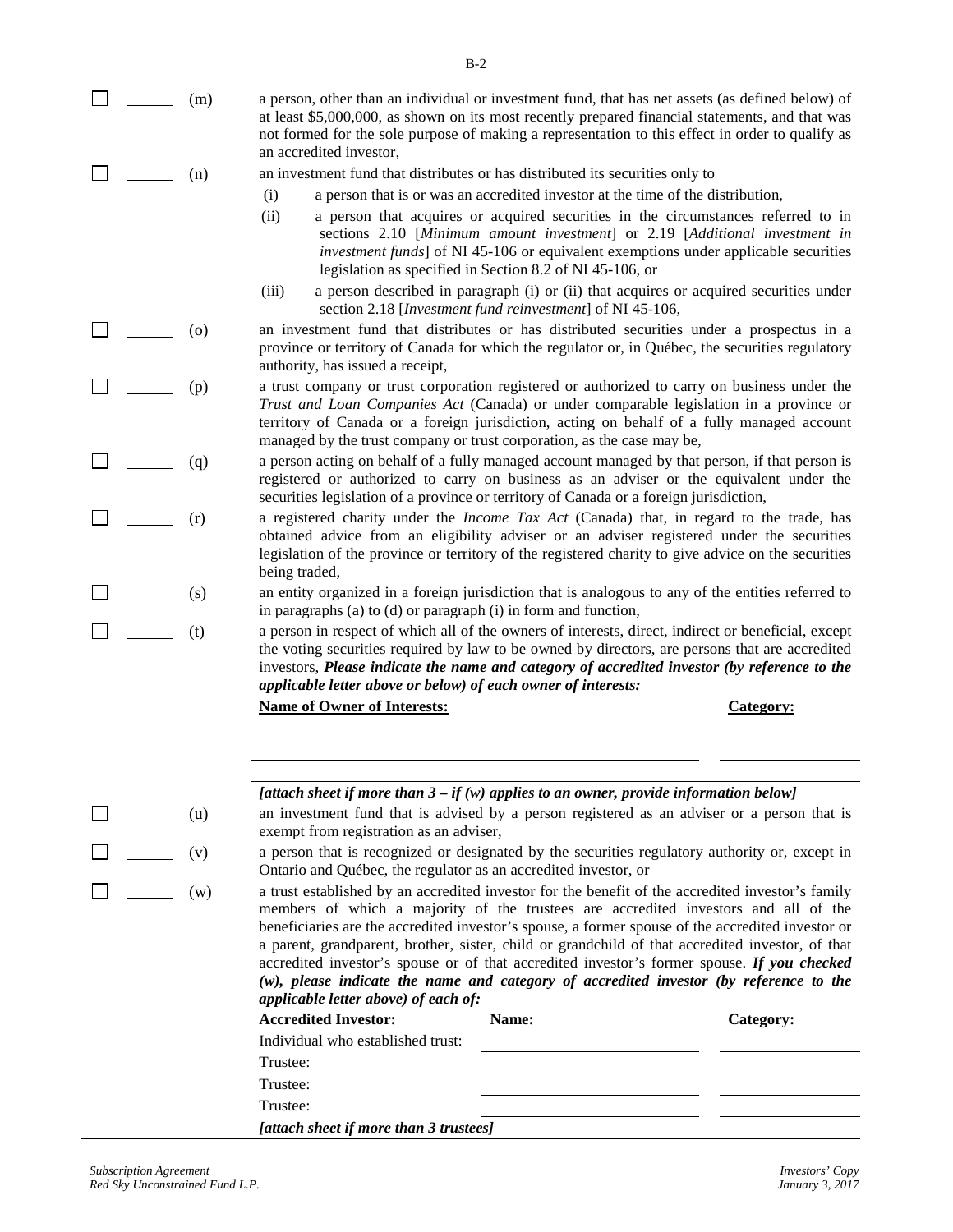#### B-3

#### **Defined Terms:**

Certain terms used above are specifically defined by applicable securities legislation, regulation or rules, as follows:

#### "**Canadian financial institution**" means:

- (i) an association governed by the *Cooperative Credit Associations Act* (Canada) or a central cooperative credit society for which an order has been made under section 473(1) of that Act, or
- (ii) a bank, loan corporation, trust company, trust corporation, insurance company, treasury branch, credit union, caisse populaire, financial services cooperative, or league that, in each case, is authorized by an enactment of Canada or a province or territory of Canada to carry on business in Canada or a province or territory of Canada;

"**company**" means any corporation, incorporated association, incorporated syndicate or other incorporated organization;

"**director**" means:

- (i) a member of the board of directors of a company or an individual who performs similar functions for a company, and
- (ii) with respect to a person that is not a company, an individual who performs functions similar to those of a director of a company;

#### "**eligibility adviser**" means:

- (i) a person that is registered as an investment dealer and authorized to give advice with respect to the type of security being distributed, and
- (ii) in Saskatchewan or Alberta, also means a lawyer who is a practicing member in good standing with a law society of a province or territory of Canada or a public accountant who is a member in good standing of an institute or association of chartered accountants, certified general accountants or certified management accountants in a province or territory of Canada provided that the lawyer or public accountant must not
	- (A) have a professional, business or personal relationship with the issuer, or any of its directors, executive officers, founders, or control persons, and
	- (B) have acted for or been retained personally or otherwise as an employee, executive officer, director, associate or partner of a person that has acted for or been retained by the issuer or any of its directors, executive officers, founders or control persons within the previous 12 months;

"**executive officer**" means, for an issuer, an individual who is:

- (i) a chair, vice-chair or president;
- (ii) vice-president in charge of a principal business unit, division or function including sales, finance or production; or
- (iii) performing a policy-making function in respect of the issuer;

"**financial assets**" means (i) cash, (ii) securities, and (iii) a contracts of insurance, deposits and evidences of deposit that are not a securities for the purposes of securities legislation (the value of the Subscriber's personal residence or other real estate is not included in the calculation of financial assets);

"**foreign jurisdiction**" means a country other than Canada or a political subdivision of a country other than Canada;

"**fully managed account**" means an account of a client for which a person makes the investment decisions if that person has full discretion to trade in securities for the account without requiring the client's express consent to a transaction;

"**individual**" means a natural person, but does not include a partnership, unincorporated association, unincorporated syndicate, unincorporated organization, trust or a natural person in his or her capacity as trustee, executor, administrator or other legal personal representative;

"**net assets**" means all of the Subscriber's assets minus all of his, her or its liabilities;

"**person**" includes:

- (i) an individual,
- (ii) a corporation,
- (iii) a partnership, trust, fund and an association, syndicate, organization or other organized group of persons, whether incorporated or not, and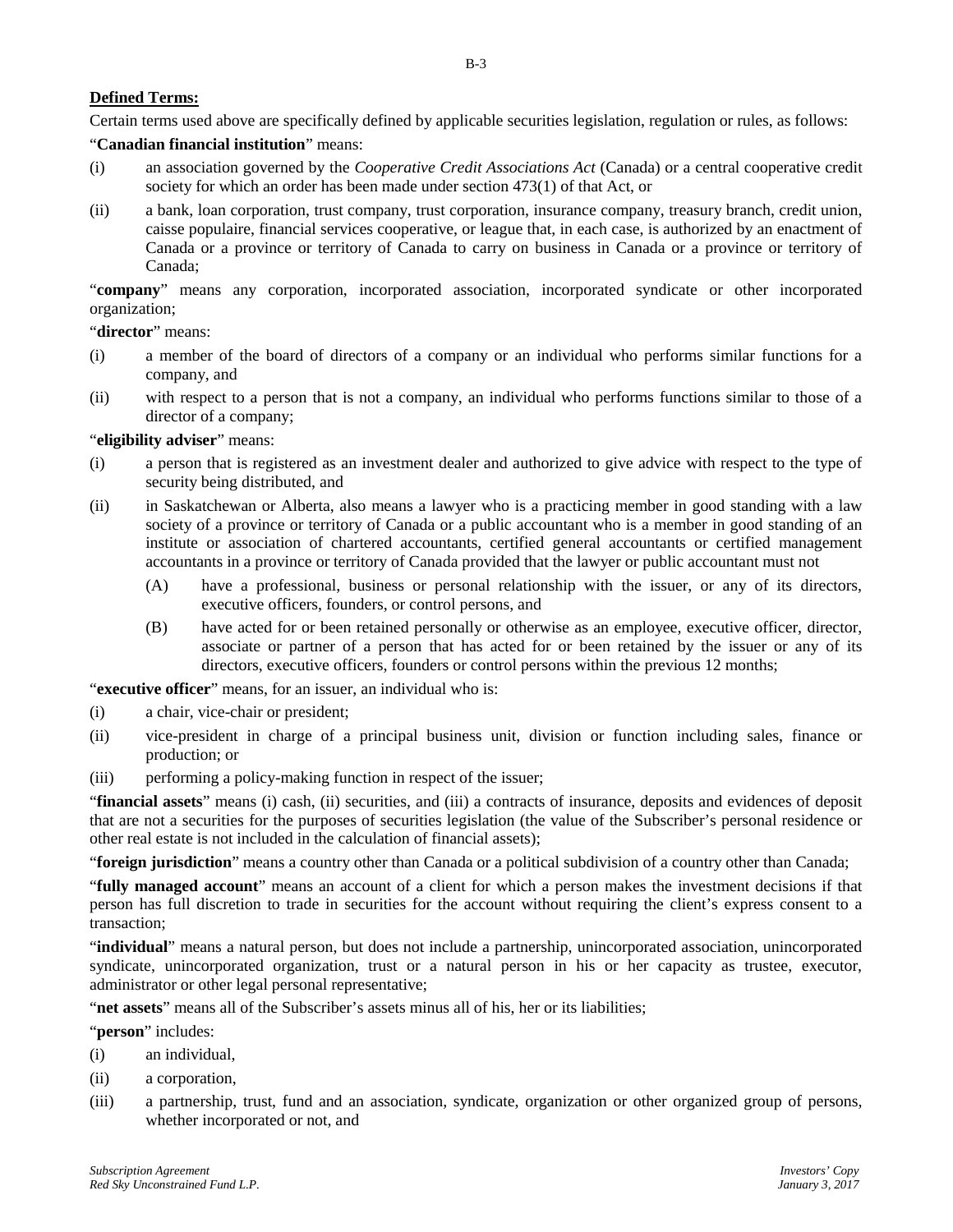(iv) an individual or other person in that person's capacity as a trustee, executor, administrator or personal or other legal representative;

# "**related liabilities**" means:

- (i) liabilities incurred or assumed for the purpose of financing the acquisition or ownership of financial assets, or
- (ii) liabilities that are secured by financial assets;

"**spouse**" means, an individual who,

- (i) is married to another individual and is not living separate and apart within the meaning of the *Divorce Act* (Canada), from the other individual,
- (ii) is living with another individual in a marriage-like relationship, including a marriage-like relationship between individuals of the same gender, or
- (iii) in Alberta, is an individual referred to in clause (i) or (ii), or is an adult interdependent partner within the meaning of the *Adult Interdependent Relationships Act* (Alberta);

"**subsidiary**" means an issuer that is **controlled** directly or indirectly by another issuer and includes a subsidiary of that subsidiary;

# **Control**

A person (first person) is considered to control another person (second person) if

- (i) the first person beneficially owns or directly or indirectly exercises control or direction over securities of the second person carrying votes which, if exercised, would entitle the first person to elect a majority of the directors of the second person, unless that first person holds the voting securities only to secure an obligation,
- (ii) the second person is a partnership, other than a limited partnership, and the first person holds more than 50% of the interests of the partnership, or
- (iii) the second person is a limited partnership and the general partner of the limited partnership is the first person.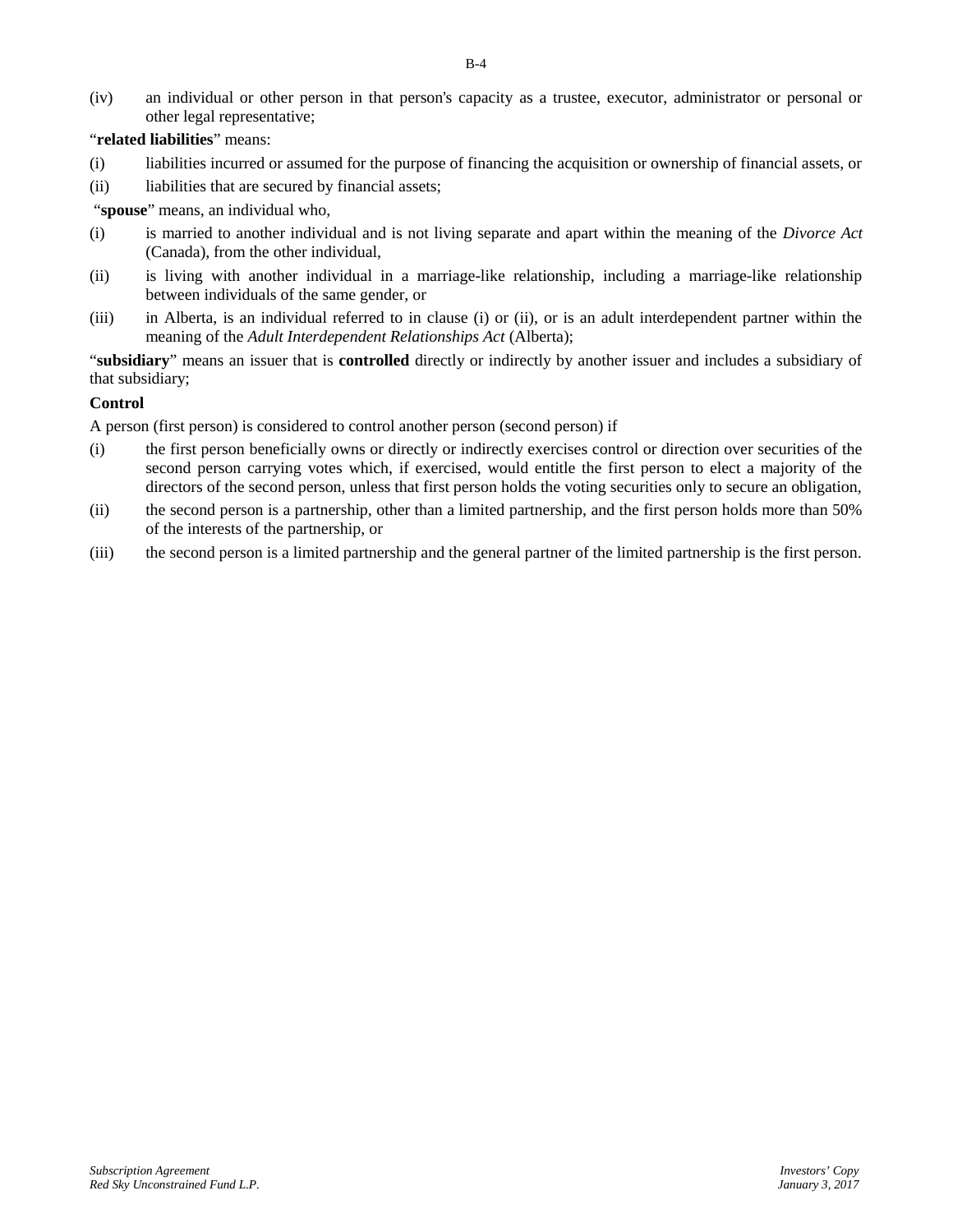# **SCHEDULE "B-1" / FORM 45-106F9**

# **FORM FOR CERTAIN INDIVIDUAL ACCREDITED INVESTORS**

# **WARNING!**

# **This investment is risky. Don't invest unless you can afford to lose all the money you pay for this investment.**

*[To be completed by Subscriber and his or her salesperson if Subscriber is an individual that is an accredited investor solely by virtue of being referred to in paragraphs (j), (k) and/or (l) of Schedule "B".]*

| <b>SECTION 1</b>                                                                                                                                                                                                                                                                                                                                                                                                                                                                                                                                                          |                                                   |                      |  |  |
|---------------------------------------------------------------------------------------------------------------------------------------------------------------------------------------------------------------------------------------------------------------------------------------------------------------------------------------------------------------------------------------------------------------------------------------------------------------------------------------------------------------------------------------------------------------------------|---------------------------------------------------|----------------------|--|--|
| About your investment<br>1.                                                                                                                                                                                                                                                                                                                                                                                                                                                                                                                                               |                                                   |                      |  |  |
| Type of securities: Limited Partnership Units                                                                                                                                                                                                                                                                                                                                                                                                                                                                                                                             | Issuer: Red Sky Unconstrained Fund L.P.           |                      |  |  |
| Purchased from Issuer: Yes                                                                                                                                                                                                                                                                                                                                                                                                                                                                                                                                                |                                                   |                      |  |  |
| <b>SECTIONS 2 TO 4 TO BE COMPLETED BY THE SUBSCRIBER</b>                                                                                                                                                                                                                                                                                                                                                                                                                                                                                                                  |                                                   |                      |  |  |
| <b>Risk acknowledgement</b><br>2.                                                                                                                                                                                                                                                                                                                                                                                                                                                                                                                                         |                                                   |                      |  |  |
| This investment is risky. Initial that you understand that:                                                                                                                                                                                                                                                                                                                                                                                                                                                                                                               |                                                   | <b>Your initials</b> |  |  |
| <b>Risk of loss</b> – You could lose your entire investment of $\$$                                                                                                                                                                                                                                                                                                                                                                                                                                                                                                       | [Insert amount appearing at the top of page S-8.] |                      |  |  |
| <b>Liquidity risk</b> – You may not be able to sell your investment quickly – or at all.                                                                                                                                                                                                                                                                                                                                                                                                                                                                                  |                                                   |                      |  |  |
| <b>Lack of information</b> – You may receive little or no information about your investment. [Note:<br>please read the Offering Memorandum of the Partnership delivered with this Subscription<br>Agreement and note the section entitled "Limited Partner Reporting".]                                                                                                                                                                                                                                                                                                   |                                                   |                      |  |  |
| Lack of advice – You will not receive advice from the salesperson about whether this investment<br>is suitable for you unless the salesperson is registered. The salesperson is the person who meets<br>with, or provides information to, you about making this investment. [Note: The Manager will only<br>accept a subscription from the Subscriber if the salesperson identified in section 5 below is a<br>dealing representative of the Manager or of another registered dealer.] To check whether the<br>salesperson is registered, go to www.aretheyregistered.ca. |                                                   |                      |  |  |
| <b>Accredited investor status</b><br>3.                                                                                                                                                                                                                                                                                                                                                                                                                                                                                                                                   |                                                   |                      |  |  |
| You must meet at least one of the following criteria to be able to make this investment. Initial the<br>statement that applies to you. (You may initial more than one statement.) The person identified in<br>section 6 is responsible for ensuring that you meet the definition of accredited investor. That<br>person, or the salesperson identified in section 5, can help you if you have questions about whether<br>you meet these criteria.                                                                                                                         |                                                   | <b>Your initials</b> |  |  |
| Your net income before taxes was more than \$200,000 in each of the 2 most recent calendar<br>$\bullet$<br>years, and you expect it to be more than \$200,000 in the current calendar year. (You can find<br>your net income before taxes on your personal income tax return.) $(k)$                                                                                                                                                                                                                                                                                      |                                                   |                      |  |  |
| Your net income before taxes combined with your spouse's was more than \$300,000 in each<br>of the 2 most recent calendar years, and you expect your combined net income before taxes to<br>be more than \$300,000 in the current calendar year. $(k)$                                                                                                                                                                                                                                                                                                                    |                                                   |                      |  |  |
| Either alone or with your spouse, you own more than \$1 million in cash and securities, after<br>$\bullet$<br>subtracting any debt related to the cash and securities. (j)                                                                                                                                                                                                                                                                                                                                                                                                |                                                   |                      |  |  |
| Either alone or with your spouse, you have net assets worth more than \$5 million. (Your net<br>$\bullet$<br>assets are your total assets (including real estate) minus your total debt.) (I)                                                                                                                                                                                                                                                                                                                                                                             |                                                   |                      |  |  |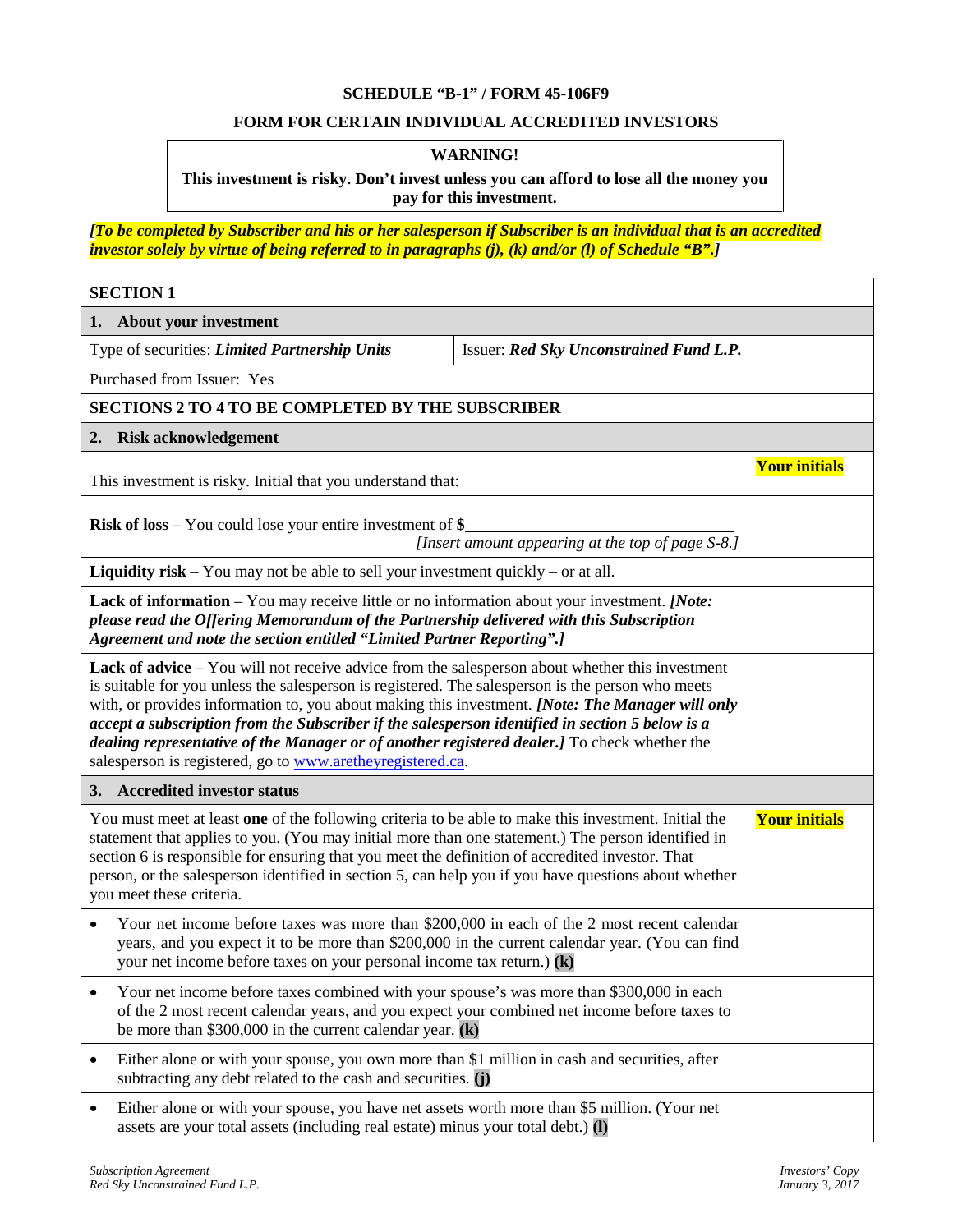| Your name and signature<br>4.                                                                                                                                                                                                                                                      |  |       |  |  |  |
|------------------------------------------------------------------------------------------------------------------------------------------------------------------------------------------------------------------------------------------------------------------------------------|--|-------|--|--|--|
| By signing this form, you confirm that you have read this form and you understand the risks of making this<br>investment as identified in this form. [Note: The information in sections 1, 5 and 6 must be completed before the<br>Subscriber completes and signs the form.]       |  |       |  |  |  |
| First and last name (please print):                                                                                                                                                                                                                                                |  |       |  |  |  |
| Signature: X                                                                                                                                                                                                                                                                       |  | Date: |  |  |  |
| <b>SECTION 5 TO BE COMPLETED BY THE SALESPERSON</b>                                                                                                                                                                                                                                |  |       |  |  |  |
| <b>Salesperson information</b><br>5.                                                                                                                                                                                                                                               |  |       |  |  |  |
| [Instruction: The salesperson is the person who meets with, or provides information to, the purchaser with respect to<br>making this investment. That could include a representative of the Manager, a registrant or a person who is exempt<br>from the registration requirement.] |  |       |  |  |  |
| First and last name of salesperson (please print):                                                                                                                                                                                                                                 |  |       |  |  |  |
| Telephone:<br>Email:                                                                                                                                                                                                                                                               |  |       |  |  |  |
| Name of firm (if registered):                                                                                                                                                                                                                                                      |  |       |  |  |  |
| <b>SECTION 6 TO BE COMPLETED BY THE ISSUER OR SELLING SECURITY HOLDER</b>                                                                                                                                                                                                          |  |       |  |  |  |
| For more information about this investment, please contact:<br>6.                                                                                                                                                                                                                  |  |       |  |  |  |
| Red Sky Capital Management Ltd.<br>130 King Street West, Suite 2210<br>Toronto, ON M5X 1E4<br>Attention:<br><b>Timothy Lazaris</b><br>President and Chief Executive Officer<br>Email:<br>tim@redskycm.com<br>416-642-2209<br>Telephone:                                            |  |       |  |  |  |
| For more information about prospectus exemptions, contact your local securities regulator. You can find<br>contact information at www.securities-administrators.ca.                                                                                                                |  |       |  |  |  |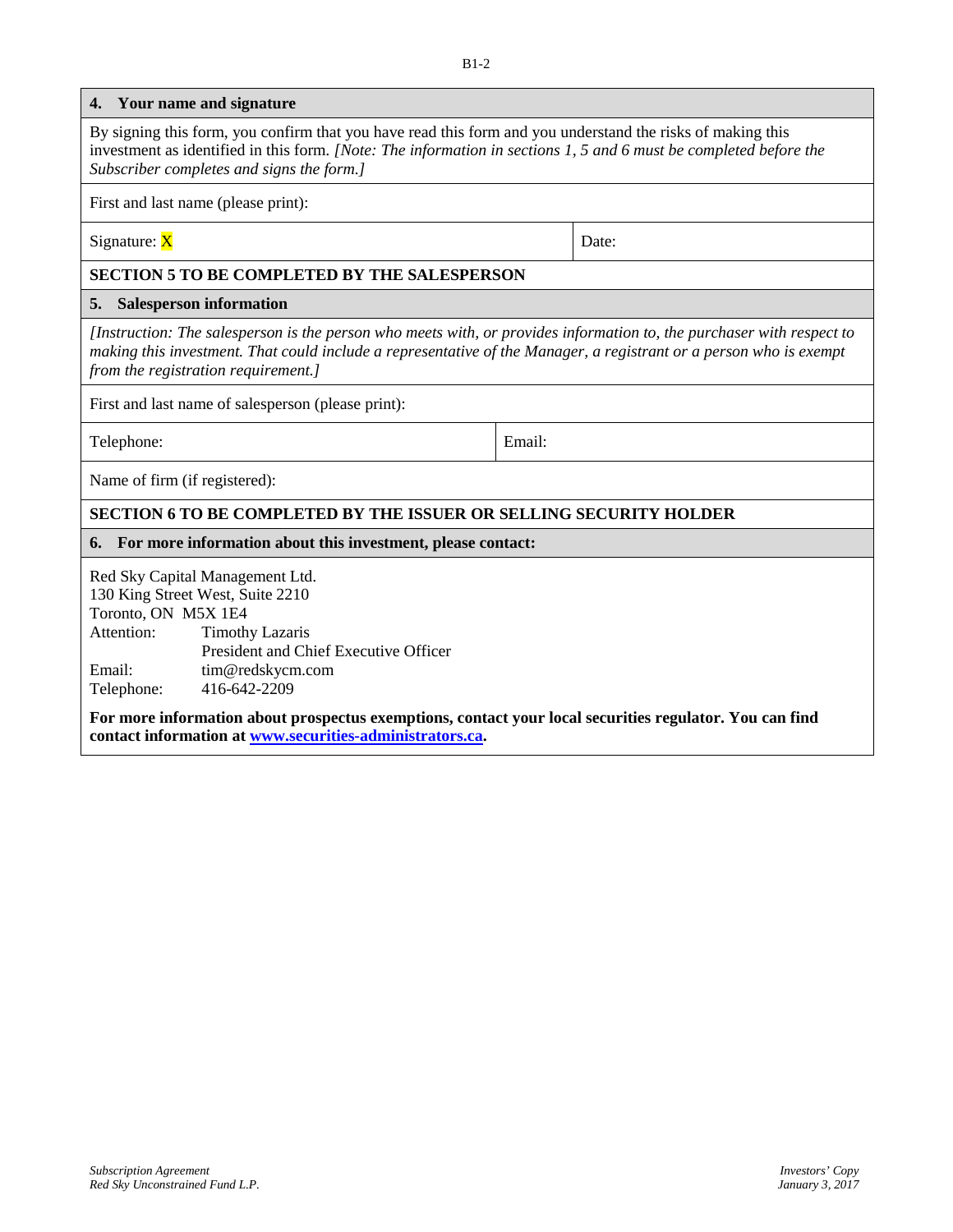# **SCHEDULE "C" CERTIFICATE OF SUBSCRIBER'S AGENT**

## *[To be completed if the Subscriber is a client of another registered dealer or of another adviser with full discretionary authority (the "Subscriber's Agent").]*

By submitting this completed Subscription Agreement to the Manager, the Subscriber's Agent hereby acknowledges and confirms that it has fulfilled all relevant "know-your-client" and suitability obligations that it owes to the Subscriber and all identification and investor information collection obligations under anti-money laundering and anti-terrorist financing legislation. The Subscriber's Agent also agrees to provide any information requested by the Manager to assist it in discharging its obligations under such laws. Specifically, the Subscriber's Agent represents that:

- (i) it has delivered a copy of the Offering Memorandum and Limited Partnership Agreement to the Subscriber:
- (ii) if the Subscriber has completed Schedule "B", it has taken appropriate steps to ensure that the Subscriber is an accredited investor;
- (iii) it does not keep anonymous accounts or accounts in obviously fictitious names;
- (iv) it has identified, verified and recorded the identity of the Subscriber as required by anti-money laundering and antiterrorist financing legislation in Canada;
- (v) in the event that it is unable to verify the identity of the underlying Subscriber, it will inform the Manager as soon as it is reasonably practicable, if permitted by law;
- (vi) it has verified the Subscriber's source of funds to the best of its knowledge and it is not aware and has no reason to suspect that such funds have been derived from any illegal activities;
- (vii) it will maintain all necessary records on transactions for the Subscriber and it will keep records on client identification, account files and business correspondence relating to the Subscriber for at least seven (7) years after the Subscriber's account is closed; and
- (viii) it will provide supporting documentation to the Manager on file relating to the Subscriber if requested by the Manager.

Furthermore, if the Subscriber's Agent checks the following box "Yes", the Subscriber's Agent also represents and warrants that it is a Reporting Canadian Financial Institution, and will comply with all necessary due diligence obligations, under FATCA and the IGA (as defined on page S-6) with respect to the Subscriber as a client, will advise the Manager if the Subscriber is a U.S. Person for the purposes of FATCA and will provide to the Manager information regarding the Subscriber as the Manager may reasonably request from time to time.

Yes the Subscriber's Agent will comply (and the Subscriber need not complete Schedule "H") No (the Subscriber must complete **Schedule "H"**)

Agent's GIIN:

| Name of Subscriber's Agent and Dealer/Adviser Number | Signature of Subscriber's Agent     |
|------------------------------------------------------|-------------------------------------|
|                                                      | Date:                               |
| Name of Account Representative and Rep Number        |                                     |
|                                                      | Is this a dealer fee-based account? |
| Firm NRD Number                                      | Yes<br>N <sub>0</sub>               |

The Subscriber hereby acknowledges that the Subscriber's Agent may receive a trailing commission in respect of the Units purchased by the Subscriber.

The Subscriber agrees to provide information to the Manager as it may request from time to time for the purpose of complying with applicable securities laws and AML even though the Manager may be relying on Subscriber's Agent to collect such information at first instance. The Subscriber hereby authorizes the Manager (i) to provide information to the Subscriber's Agent regarding the Subscriber's Unitholdings from time to time and (ii) to rely on and accept instructions from the Subscriber's Agent on the Subscriber's behalf in connection with subsequent purchases, redemptions and transfers of Units and agrees to indemnify each of the Partnership and the Manager against all losses, claims, costs, expenses and damages or liabilities which it may suffer or incur arising from the reliance of the Manager on any improper instructions provided by the Subscriber's Agent.

Signature of Subscriber

**X**

**If the Subscriber and the Subscriber's Agent complete this Schedule "C", the Subscriber DOES NOT need to complete Schedule "D", Schedule "E", Schedule "F" or Schedule "G".**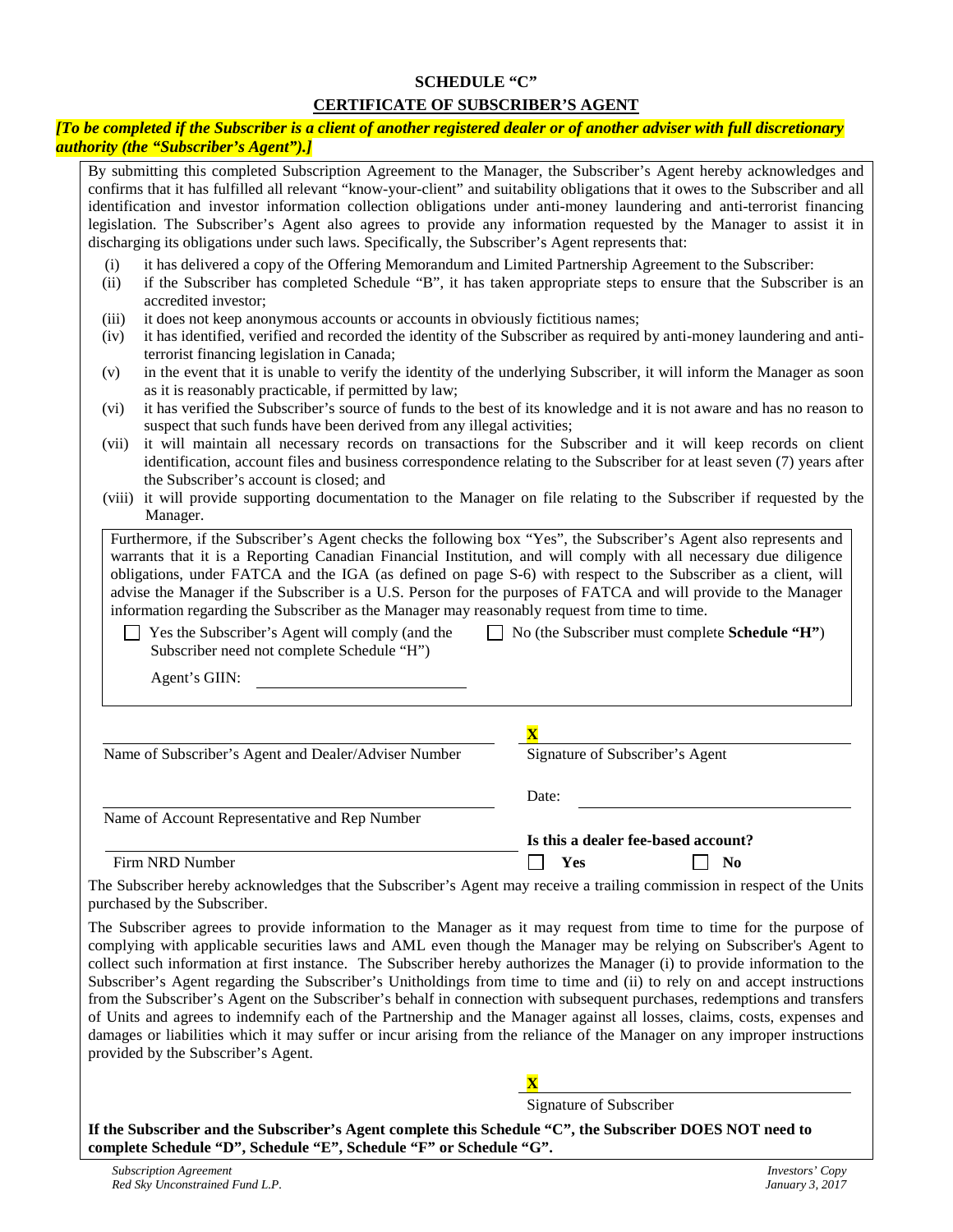# **SCHEDULE "D" ADDITIONAL KNOW-YOUR-CLIENT INFORMATION**

*[To be completed and initialled by Subscriber if purchasing Units directly from the Manager (unless the Subscriber is a registered firm, a Canadian financial institution or a Schedule III bank, or is otherwise a permitted client that has completed Schedule "E").]*

| <b>Annual Income</b><br>(average past two years)                                                                                                                                                                      | <b>Net Assets</b>                                                                                                                                                                                                                                                                                                                                                                    | <b>Investable Assets</b><br>$(non-RRSP)$                                                                                                           |
|-----------------------------------------------------------------------------------------------------------------------------------------------------------------------------------------------------------------------|--------------------------------------------------------------------------------------------------------------------------------------------------------------------------------------------------------------------------------------------------------------------------------------------------------------------------------------------------------------------------------------|----------------------------------------------------------------------------------------------------------------------------------------------------|
| Under \$100,000<br>\$100,000-\$199,999<br>\$200,000-\$299,999<br>\$300,000-\$499,999<br>\$500,000 or over<br>Spouse's Annual Income: \$                                                                               | Under \$100,000<br>\$100,000-\$299,999<br>\$300,000-\$999,999<br>\$1,000,000-\$4,999,999<br>\$5,000,000 or over<br>Spouse's Net Assets: \$                                                                                                                                                                                                                                           | Under \$100,000<br>\$100,000-\$299,999<br>\$300,000-\$999,999<br>\$1,000,000-\$4,999,999<br>\$5,000,000 or over<br>Spouse's Investable Assets: \$_ |
| <b>Investment Knowledge</b><br>(please choose only one)                                                                                                                                                               | <b>Knowledge of Alternative</b><br><b>Investment Products</b><br>Subscriber is invested in other                                                                                                                                                                                                                                                                                     | <b>Other Investments Held</b>                                                                                                                      |
| High/Expert<br>Good<br>Limited<br>Nil                                                                                                                                                                                 | alternative investment products?<br>Yes<br>N <sub>o</sub>                                                                                                                                                                                                                                                                                                                            | <b>Bonds</b><br><b>Mutual Funds</b><br>Mortgages<br><b>Term Deposits</b>                                                                           |
| <b>Investment Knowledge</b><br>on the advice of others.<br>common shares, as well as a basic understanding of the degree of risk and reward inherent in these types of securities.<br>types of investment securities. | Limited - you have only invested in simple securities such as savings bonds or well-known common shares largely based<br>Good – you have either traded in or have some knowledge of the basic characteristics of both fixed income securities and<br>$\text{High/Expert} -$ you have a good business background, follow the markets regularly and have traded in and understand most | <b>Stocks</b><br><b>Real Estate</b><br>Approximate value of other investments<br>$\text{held: } \$\$                                               |
| <b>Investment Objectives (of this</b><br>investment)                                                                                                                                                                  | <b>Risk Tolerance</b>                                                                                                                                                                                                                                                                                                                                                                | Liquidity                                                                                                                                          |
| (check all that apply)<br>Safety<br>Income<br><b>Balanced</b><br>Growth<br>Aggressive Growth                                                                                                                          | Low<br>Moderate<br>High<br><b>Risk Tolerance</b><br>Low - safety of capital with an expectation of small return.<br>Moderate - moderate asset fluctuation but with higher return<br>or potential losses.<br>High – higher fluctuations with significant potential for loss<br>or gain.                                                                                               | Subscriber needs instant access to their<br>investment:<br>Yes<br>N <sub>o</sub>                                                                   |
| Is the Subscriber an insider (as defined in Schedule "E") of a reporting<br>issuer or other issuer whose securities are publicly traded?                                                                              |                                                                                                                                                                                                                                                                                                                                                                                      | Yes<br>No                                                                                                                                          |
| If Yes, provide name(s) of issuer(s):<br><b>Source of Subscription Funds:</b><br>Sale of other investment                                                                                                             | Savings<br><b>Borrowed</b>                                                                                                                                                                                                                                                                                                                                                           | Other: (please specify)                                                                                                                            |
| The purpose of this investment is:<br>short term investment only<br>other (please specify):                                                                                                                           | investment for retirement<br>investment for a group plan                                                                                                                                                                                                                                                                                                                             | children's education fund<br>investment of retained earnings                                                                                       |
| The intended length of investment:                                                                                                                                                                                    | $\Box$<br>number of years: _______, or                                                                                                                                                                                                                                                                                                                                               | undetermined at this time<br>$\overline{\phantom{a}}$                                                                                              |
|                                                                                                                                                                                                                       |                                                                                                                                                                                                                                                                                                                                                                                      | <b>Subscriber Initials:</b>                                                                                                                        |
| Notes:                                                                                                                                                                                                                | <b>Reviewed By:</b><br><b>Initials:</b>                                                                                                                                                                                                                                                                                                                                              | (Manager Only)                                                                                                                                     |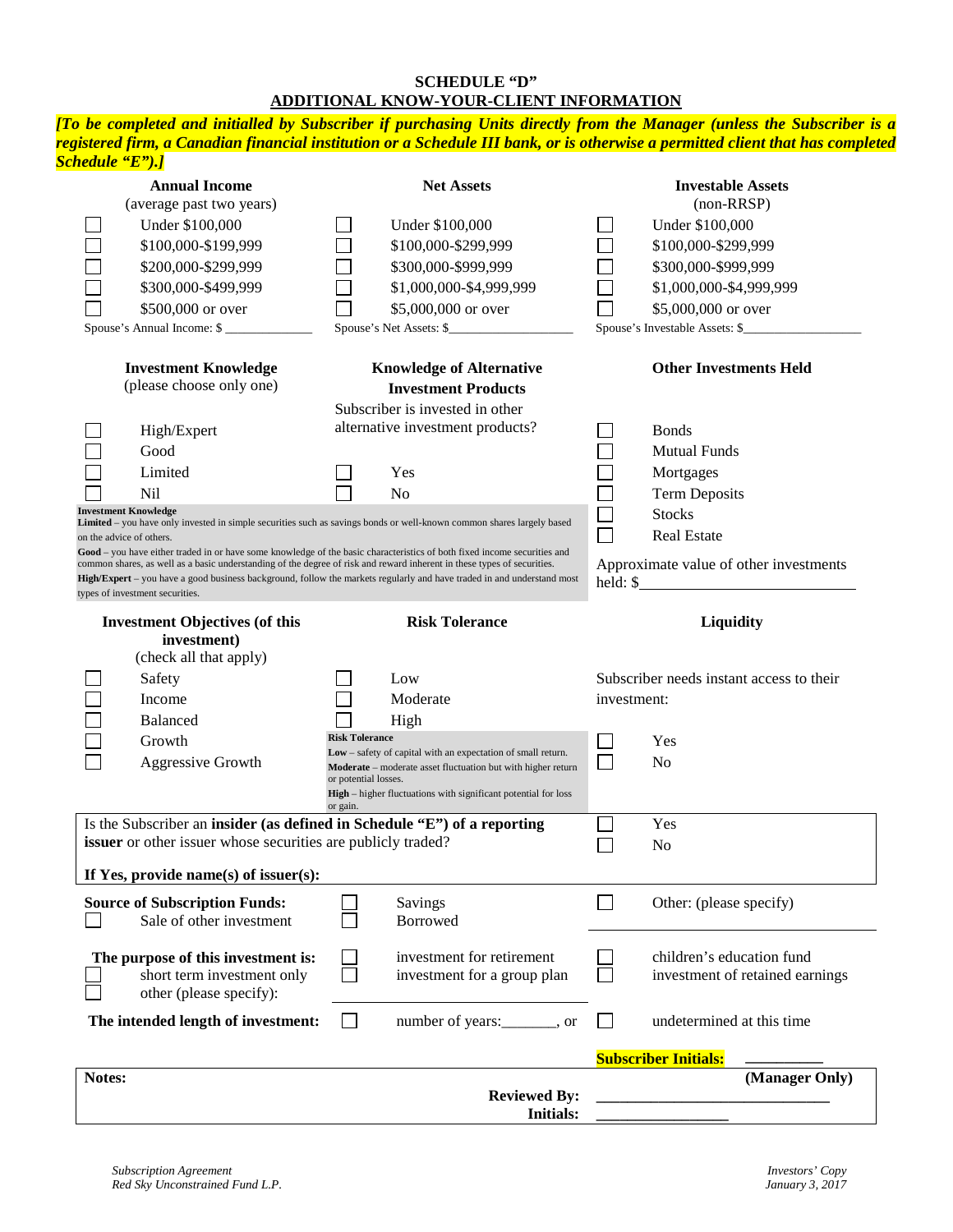## **SCHEDULE "E"**

#### **PERMITTED CLIENT SUITABILITY WAIVER**

*[To be completed, initialled and signed by the Subscriber if purchasing Units directly from the Manager and the Subscriber is a Permitted Client that does not wish to provide the know-your-client information set out in Schedule "D":]*

#### **TO:** Red Sky Capital Management Ltd. (the "**Manager**")

In connection with the purchase by the undersigned purchaser (the "**Subscriber**") of units of Red Sky Unconstrained Fund L.P. (the "**Partnership**"), the Subscriber (or the signatory on behalf of the Subscriber) certifies for the benefit of the Manager that the Subscriber is a permitted client within the meaning of National Instrument 31-103 – *Registration Requirements, Exemptions and Ongoing Registrant Obligations* ("**NI 31-103**"), and hereby (i) waives the Manager's obligation to determine suitability of the Subscriber's investment in the Partnership in accordance with section 13.3 of NI 31-103 and (ii) unless the Subscriber is an individual, acknowledges that the Manager is not obligated to provide all of the disclosure and reporting required by Part 14 of NI 31-103 or to provide an independent dispute resolution service. Specifically, the Subscriber is:

#### **PLEASE CHECK THE BOX OF THE APPLICABLE CATEGORY AND INITIAL:**

- \_\_\_\_\_ (a) a Canadian financial institution or a Schedule III bank;
- \_\_\_\_\_ (b) the Business Development Bank of Canada incorporated under the Business *Development Bank of Canada Act* (Canada);
- $\Box$   $\Box$  (c) a subsidiary of any person or company referred to in paragraph (a) or (b), if the person or company owns all of the voting securities of the subsidiary, except the voting securities required by law to be owned by directors of the subsidiary;
- $\Box$  (d) a person or company registered under the securities legislation of a jurisdiction of Canada as an adviser, investment dealer, mutual fund dealer or exempt market dealer;
- $\Box$  (e) a pension fund that is regulated by either the federal Office of the Superintendent of Financial Institutions or a pension commission or similar regulatory authority of a jurisdiction of Canada or a wholly-owned subsidiary of such a pension fund;
- $\Box$  (f) an entity organized in a foreign jurisdiction that is analogous to any of the entities referred to in paragraphs (a) to (e);
- \_\_\_\_\_ (g) the Government of Canada or a jurisdiction of Canada, or any Crown corporation, agency or wholly-owned entity of the Government of Canada or a jurisdiction of Canada;
- $\Box$  \_\_\_\_\_\_ (h) any national, federal, state, provincial, territorial or municipal government of or in any foreign jurisdiction, or any agency of that government;
- \_\_\_\_\_ (i) a municipality, public board or commission in Canada and a metropolitan community, school board, the Comité de gestion de la taxe scolaire de l'île de Montréal or an intermunicipal management board in Québec;
- **\_\_\_\_\_** (j) a trust company or trust corporation registered or authorized to carry on business under the *Trust and Loan Companies Act* (Canada) or under comparable legislation in a jurisdiction of Canada or a foreign jurisdiction, acting on behalf of a managed account managed by the trust company or trust corporation, as the case may be;
- **\_\_\_\_\_** (k) a person or company acting on behalf of a managed account managed by the person or company, if the person or company is registered or authorized to carry on business as an adviser or the equivalent under the securities legislation of a jurisdiction of Canada or a foreign jurisdiction;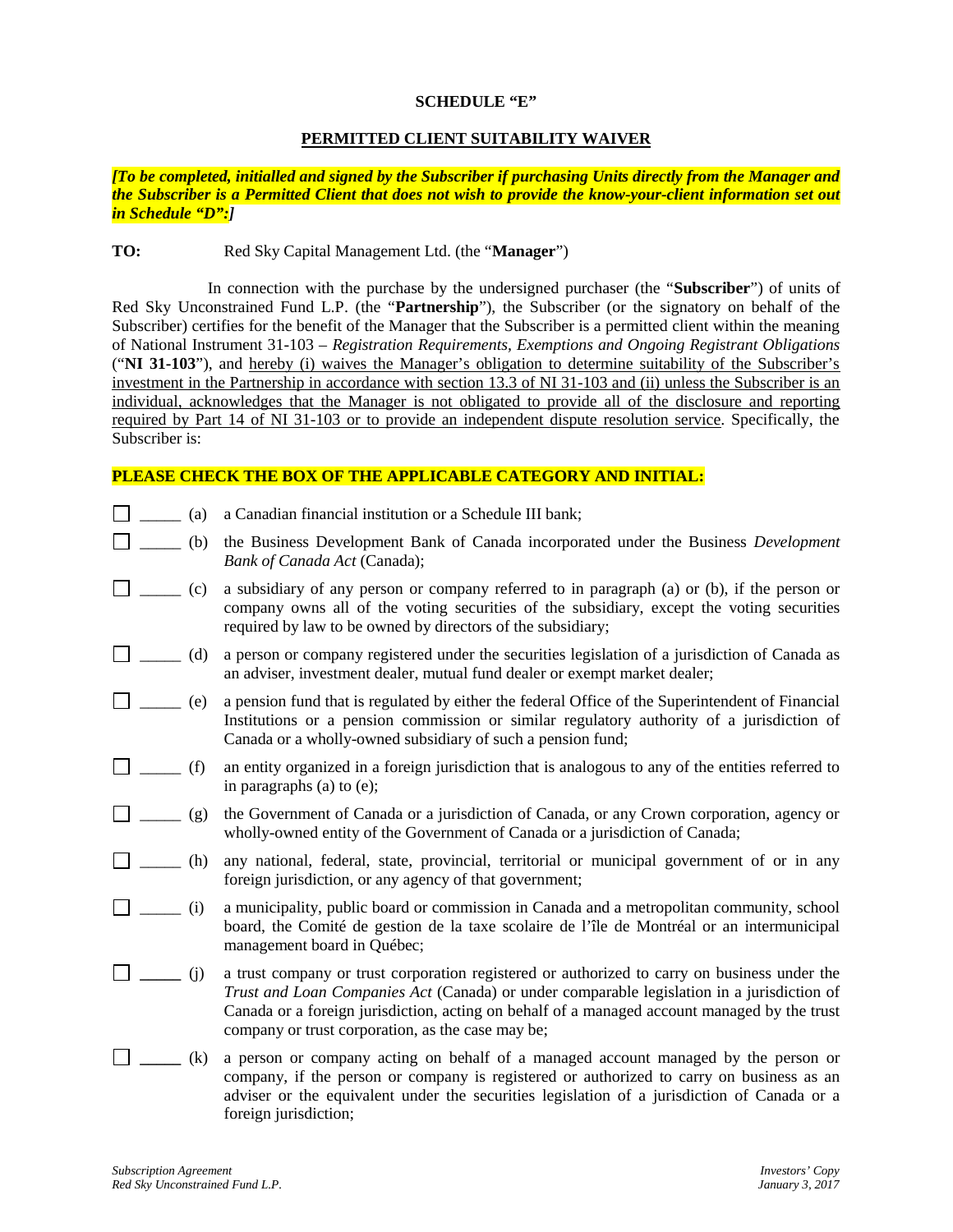|  |  | an investment fund if one or both of the following apply: |  |
|--|--|-----------------------------------------------------------|--|
|--|--|-----------------------------------------------------------|--|

- (i) the fund is managed by a person or company registered as an investment fund manager under the securities legislation of a jurisdiction of Canada;
- (ii) the fund is advised by a person or company authorized to act as an adviser under the securities legislation of a jurisdiction of Canada;
- **\_\_\_\_\_** (m) in respect of a dealer, a registered charity under the *Income Tax Act* (Canada) that obtains advice on the securities to be traded from an eligibility adviser, as defined in section 1.1 of NI 45-106, or an adviser registered under the securities legislation of the jurisdiction of the registered charity;
- \_\_\_\_\_ (n) in respect of an adviser, a registered charity under the *Income Tax Act* (Canada) that is advised by an eligibility adviser, as defined in section 1.1 of NI 45-106, or an adviser registered under the securities legislation of the jurisdiction of the registered charity;
- \_\_\_\_\_ **(o) an individual who beneficially owns financial assets (as defined in Schedule "B") having an aggregate realizable value that, before taxes but net of any related liabilities, exceeds \$5 million;**
- $\Box$  \_\_\_\_\_ (p) a person or company that is entirely owned by an individual or individuals referred to in paragraph (o), who holds the beneficial ownership interest in the person or company directly or through a trust, the trustee of which is a trust company or trust corporation registered or authorized to carry on business under the *Trust and Loan Companies Act* (Canada) or under comparable legislation in a jurisdiction of Canada or a foreign jurisdiction;
- \_\_\_\_\_ **(q) a person or company, other than an individual or an investment fund, that has net assets (as defined in Schedule "B") of at least \$25 million as shown on its most recently prepared financial statements;**
- $\Box$   $\Box$  (r) a person or company that distributes securities of its own issue in Canada only to persons or companies referred to in paragraphs (a) to (q);

*This next question must be answered by Permitted Clients other than registered firms, Canadian financial institutions (as defined in Schedule "B") and Schedule III banks:*

| Is the Subscriber an insider <sup>*</sup> of a reporting issuer or other issuer | Yes                    |
|---------------------------------------------------------------------------------|------------------------|
| whose securities are publicly traded?                                           | $\mathbf{N}\mathbf{o}$ |

# **If Yes, provide name(s) of issuer(s):**

\* An "**insider**" includes:

- (1) a director or officer of an issuer;
- (2) a director or officer of a person who or company that is itself an insider or subsidiary of an issuer; and
- (3) a person or company that has:
	- (A) beneficial ownership of, or control or direction over, directly or indirectly; or
	- (B) a combination of beneficial ownership of and control or direction over, directly or indirectly;

securities of an issuer carrying more than 10% of the voting rights attached to all the issuer's outstanding voting securities, excluding, for the purpose of the calculation of the percentage held, any securities held by the person or company as underwriter in the course of a distribution.

| Signature: $\underline{\mathbf{X}}$ |  |
|-------------------------------------|--|
| Name of Subscriber:                 |  |

Date:

 $\Box$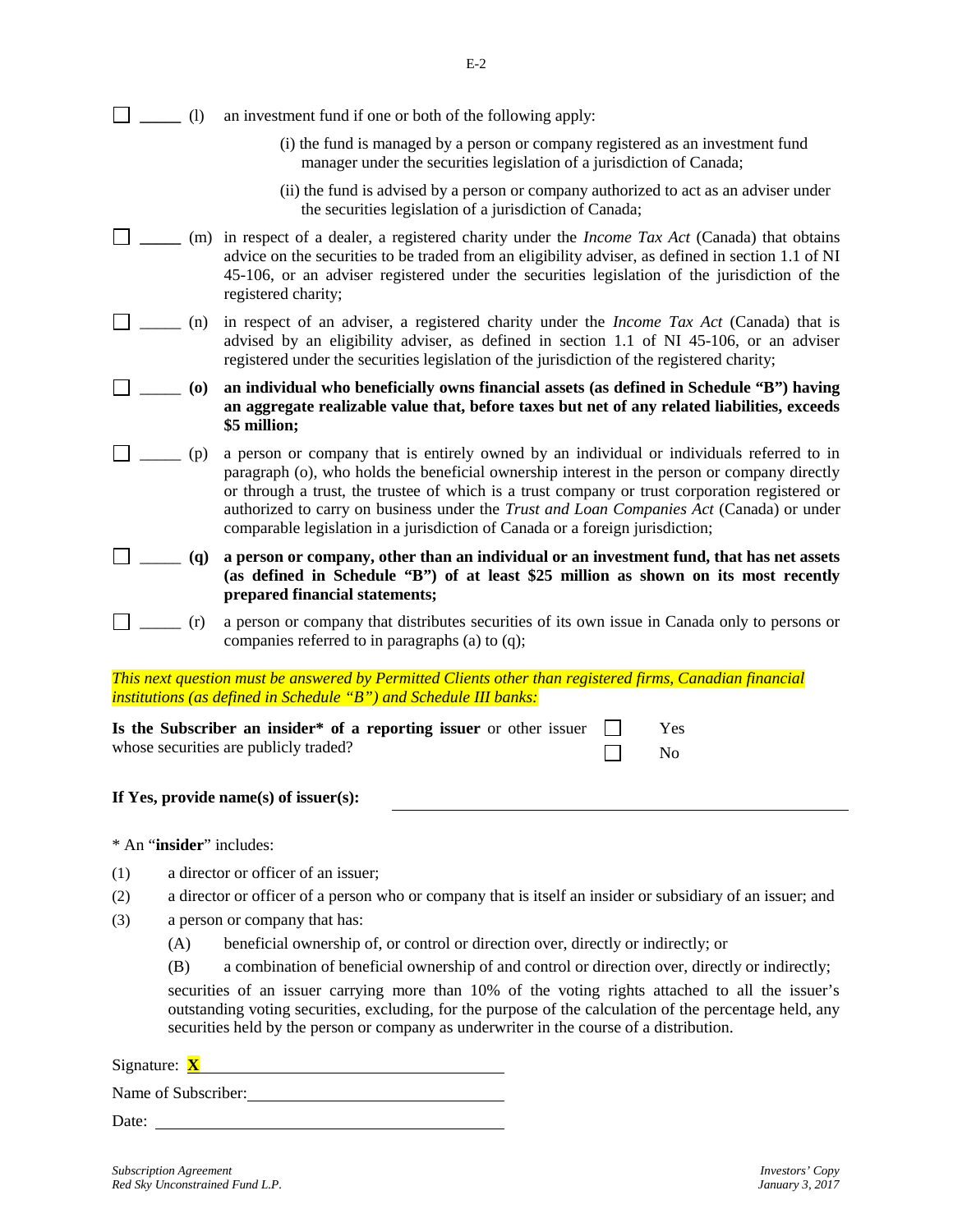### **SCHEDULE "F"**

# **ENTITY CERTIFICATE**

*[To be completed and signed by Subscriber if purchasing Units directly from the Manager and the Subscriber is not an individual:]*

**TO:** Red Sky Capital Management Ltd. (the "**Manager**") **RE:** Subscription for Units of Red Sky Unconstrained Fund L.P. (the "**Partnership**")

I, **[***Name of Signatory***]**,

of **[***Name of Entity***]** (the "**Entity**"), do hereby certify for and on behalf of the Entity, but without personal liability, to the best of my knowledge, as follows:

*[NOTE: If the Subscriber has previously provided the following information in connection with a prior purchase of Units of the Partnership or of interests in another investment fund managed by the Manager, and there has been no change to the information previously provided, simply check the box at the bottom of this Schedule "F" and sign without completing items 1 to 8.]*

| I am the | [Title] of the Entity, and                                                                       |
|----------|--------------------------------------------------------------------------------------------------|
|          | as such have knowledge of the matters certified to herein and have the power to bind the Entity; |

2. the primary business of the Entity is:

3. the Entity is not insolvent and no acts or proceedings have been taken by or against the Entity or are pending in connection with the Entity, and the Entity is not in the course of, and has not received any notice or other communications, in each case, in respect of, any amalgamation, dissolution, liquidation, insolvency, bankruptcy or reorganization involving the Entity, or for the appointment of a receiver, administrator, administrative receiver, trustee or similar officer with respect to all or any of its assets or revenues or of any proceedings to cancel its constating certificate or declaration or to otherwise terminate its existence or of any situation which, unless remedied, would result in such cancellation or termination;

4. the Entity has not failed to file such returns, pay such taxes, or take such steps as may constitute grounds for the cancellation or forfeiture of its certificate, declaration or existence;

5. attached to this certificate are true copies of the articles of incorporation and by-laws, declaration of trust, partnership agreement and/or other constating documents of the Entity (plus, in the case of a corporation, a certificate of corporate status or other record that confirms the corporation's existence, for example, a record that has to be filed annually under provincial securities legislation, the corporation's published annual report signed by an independent audit firm, a letter or a notice of assessment for a corporation from a municipal, provincial, territorial or federal government received within the past 12 months);

6. the name(s) of the current director(s) or managing partner(s), or the name(s) and address(es) of the current trustee(s), of the Entity are listed below: *[Insert Names and Addresses – attach separate sheet if necessary]*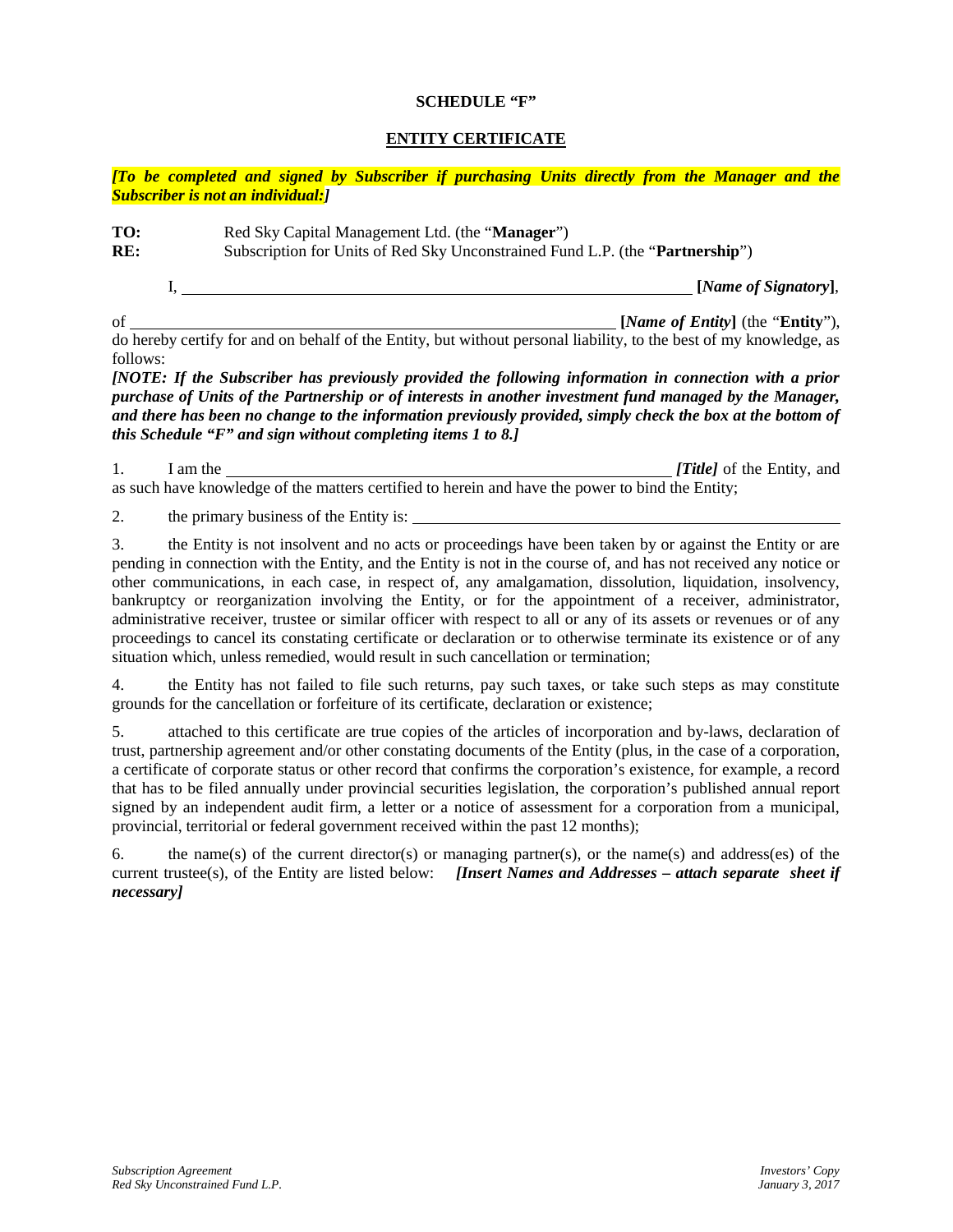- 7. the name and address of each individual who
	- in the case of an Entity that is a corporation, owns or controls directly or indirectly (i) 25% or more of the voting shares of the corporation or (ii) 25% or more of the total equity of the corporation,
	- in the case of an Entity that is a trust, is a settlor or a beneficiary, and
	- in the case of any other Entity, owns or controls directly or indirectly 25% or more of the interests in the Entity or otherwise exercises control over the affairs of the Entity

are listed below: *[Insert Names and Addresses – attach separate sheet if necessary, together with documentary evidence of ownership]*

8. the names, titles and signatures of individuals who have the power to provide instructions to the Manager on behalf of the Subscriber are as follows:

| <b>Name</b> | <b>Title</b> | <b>Signature</b> |
|-------------|--------------|------------------|
|             |              |                  |
|             |              |                  |
|             |              |                  |
|             |              |                  |

**[A Schedule "G" (including Schedule "G-1", if applicable) must be completed for each individual authorized to provide instructions, however if there are more than three such persons, a Schedule "G" (including Schedule "G-1", if applicable) need only be completed by three of them (including the individual signing this certificate).]**

**\_\_\_\_\_\_\_\_\_\_\_\_\_\_\_\_\_\_\_\_\_\_\_\_\_\_\_ \_\_\_\_\_\_\_\_\_\_\_\_\_\_\_\_\_\_\_\_\_\_\_\_\_\_\_ \_\_\_\_\_\_\_\_\_\_\_\_\_\_\_\_\_\_\_\_\_\_\_\_\_\_\_**

**Check the following box if the above information has already been provided in connection with a prior purchase of Units of the Partnership or of interests in another investment fund managed by the Manager and there has been no change to the information previously provided:**

Date of previous subscription:

Name of other fund, if applicable:

 $\Box$ 

**SIGNED** at  $\frac{[Insert\,City]}{[Insert\,City]}$  this  $\frac{day}{dy}$  of  $\frac{20}{x}$ .

**X** Name:

Title<sup>.</sup>

I have authority to bind the Entity.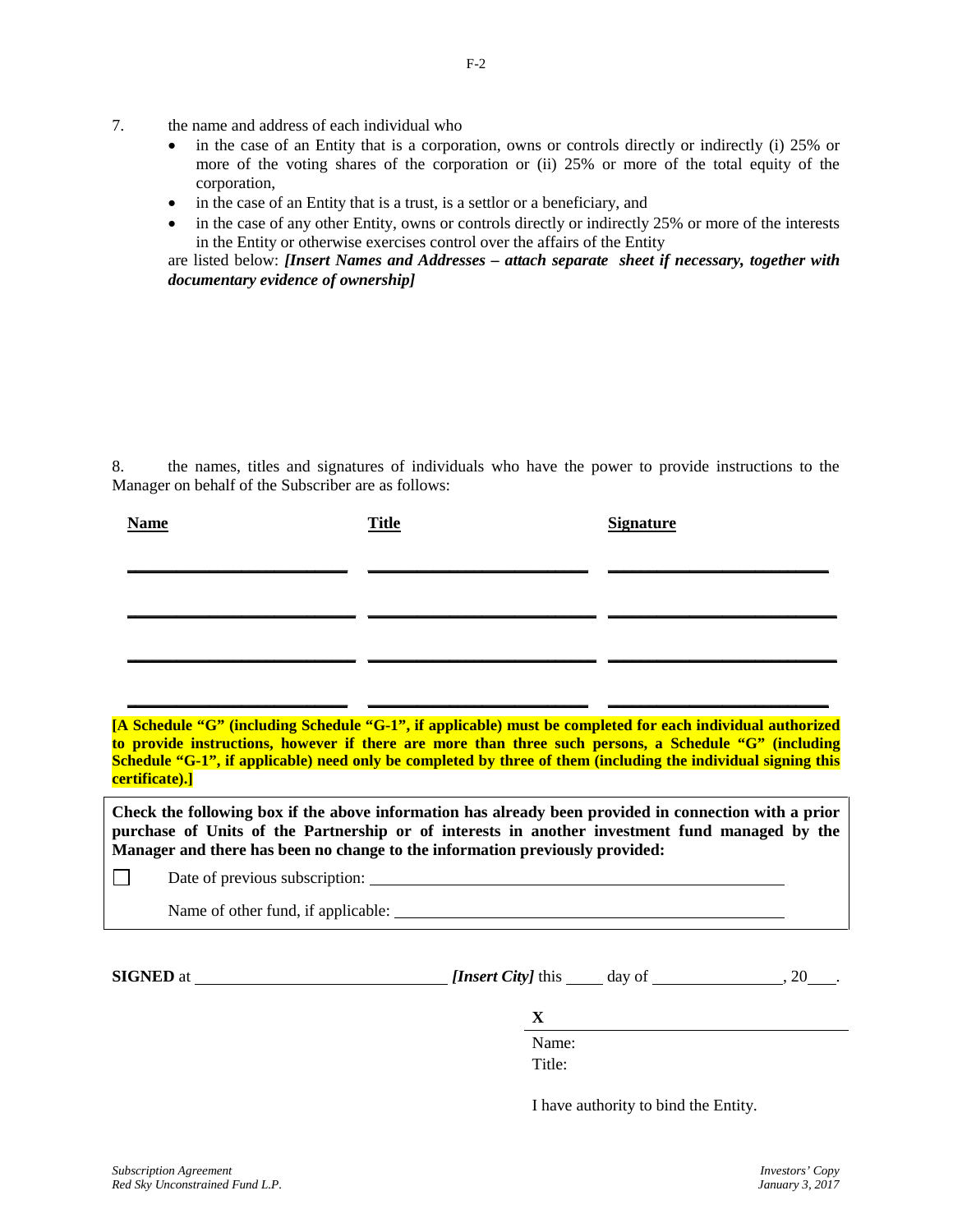#### **SCHEDULE "G"**

### **INDIVIDUAL IDENTIFICATION**

*[To be completed and signed by Subscriber (if an individual), or by individual signatories signing on behalf of the Subscriber, if the Subscriber is purchasing Units directly from the Manager and has not previously invested in the Partnership or other investment fund managed by the Manager.]*

**TO:** Red Sky Capital Management Ltd. (the "**Manager**")

In order to assist the Manager in discharging client identification obligations under anti-money laundering and antiterrorism legislation, the Subscriber, if an individual, or each signatory, if the Subscriber is not an individual, either:

|  |  |  | [check Option 1, 2 or 3 and bring or attach necessary documentation] |  |
|--|--|--|----------------------------------------------------------------------|--|
|  |  |  |                                                                      |  |

 $\Box$ **Option 1**

> The individual has attended in person before an officer or employee of the Manager and has produced and allowed the Manager to make a photocopy of one of the following valid and current government-issued photo identification documents: *[check one]*

|  | driver's license; or | passport; or |
|--|----------------------|--------------|
|--|----------------------|--------------|

 $\Box$ other acceptable government-issued photo identity document, namely

|                               | [describe document]            |
|-------------------------------|--------------------------------|
| in the name of                | [individual name]              |
| [To be completed by Manager:] |                                |
| Name of Individual:           |                                |
| Document No.                  |                                |
| Place of Issue:               | [city, province, country]      |
| Date of Expiry:               | [document must NOT be expired] |
| Examined by:                  | [name of employee of Manager]  |
| Date:                         |                                |
|                               |                                |

#### **Option 2**

 $\Box$ 

 $\Box$ 

The individual has not attended in person and hereby authorizes the Manager to utilize information provided by the Subscriber to conduct a credit file search in order to comply with legal requirements and in this regard has completed **Schedule "G-1"**.

#### **Option 3**

The individual has not attended in person and hereby attaches the following original\* documents from separate reliable and independent sources *[check two of the following boxes and bring or attach necessary documentation]*:

 $\Box$ Document or information from a reliable source that contains the individual's **name and date of birth** (eg. CPP statement of contributions, original birth certificate, marriage certificate, insurance documents); and/or

 $\Box$ Document or information from a reliable source that contains the individual's **name and address** (eg. CRA notice of assessment, T4, utility bill); and/or

 $\Box$ Document or information that contains the individual's **name and confirms that he or she has a deposit, credit card or other loan account with a financial entity** (eg. credit card statement, bank statement)

*\*Note: To be an original document for this purpose, the document can be an original paper or electronic document, but cannot be photocopied, faxed or digitally scanned.*

**Signature**: **X**

**Date**: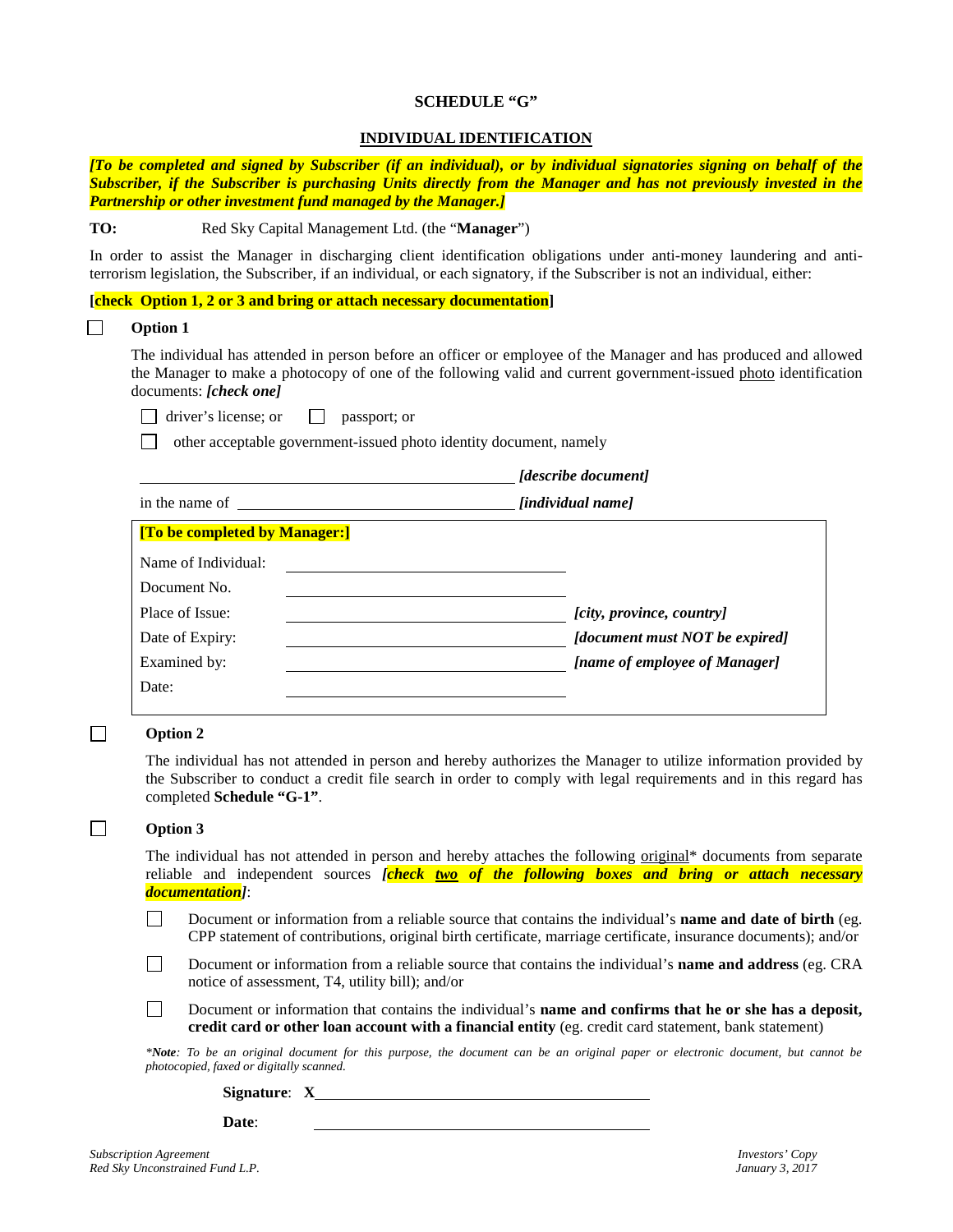### **SCHEDULE "G-1"**

# **AUTHORIZATION TO CONDUCT CREDIT FILE SEARCH**

The undersigned hereby authorizes Red Sky Capital Management Ltd. to utilize information provided by the undersigned to conduct a credit file search in order to comply with anti-money laundering and/or anti-terrorist financing responsibilities under the laws of Canada.

| Full Name of Individual Subscriber or Signatory: ________________________________                                                                 |
|---------------------------------------------------------------------------------------------------------------------------------------------------|
|                                                                                                                                                   |
|                                                                                                                                                   |
| Birth Date (YYYY/MM/DD):<br><u> 1989 - Johann Barbara, martin amerikan basar dan berasal dan berasal dalam basar dalam basar dalam basar dala</u> |
|                                                                                                                                                   |
| Last 4 digits of Social Insurance Number:<br><u> 1980 - Jan James Barnett, fransk politik (d. 1980)</u>                                           |
|                                                                                                                                                   |
|                                                                                                                                                   |
| <b>Full Street Address:</b>                                                                                                                       |
|                                                                                                                                                   |
| City, Province, Postal Code:                                                                                                                      |
|                                                                                                                                                   |
|                                                                                                                                                   |
|                                                                                                                                                   |
|                                                                                                                                                   |
|                                                                                                                                                   |
|                                                                                                                                                   |
|                                                                                                                                                   |
| X<br><b>Signature:</b><br><u> 1989 - Johann Barbara, martxa alemaniar a</u>                                                                       |
|                                                                                                                                                   |
| Date:                                                                                                                                             |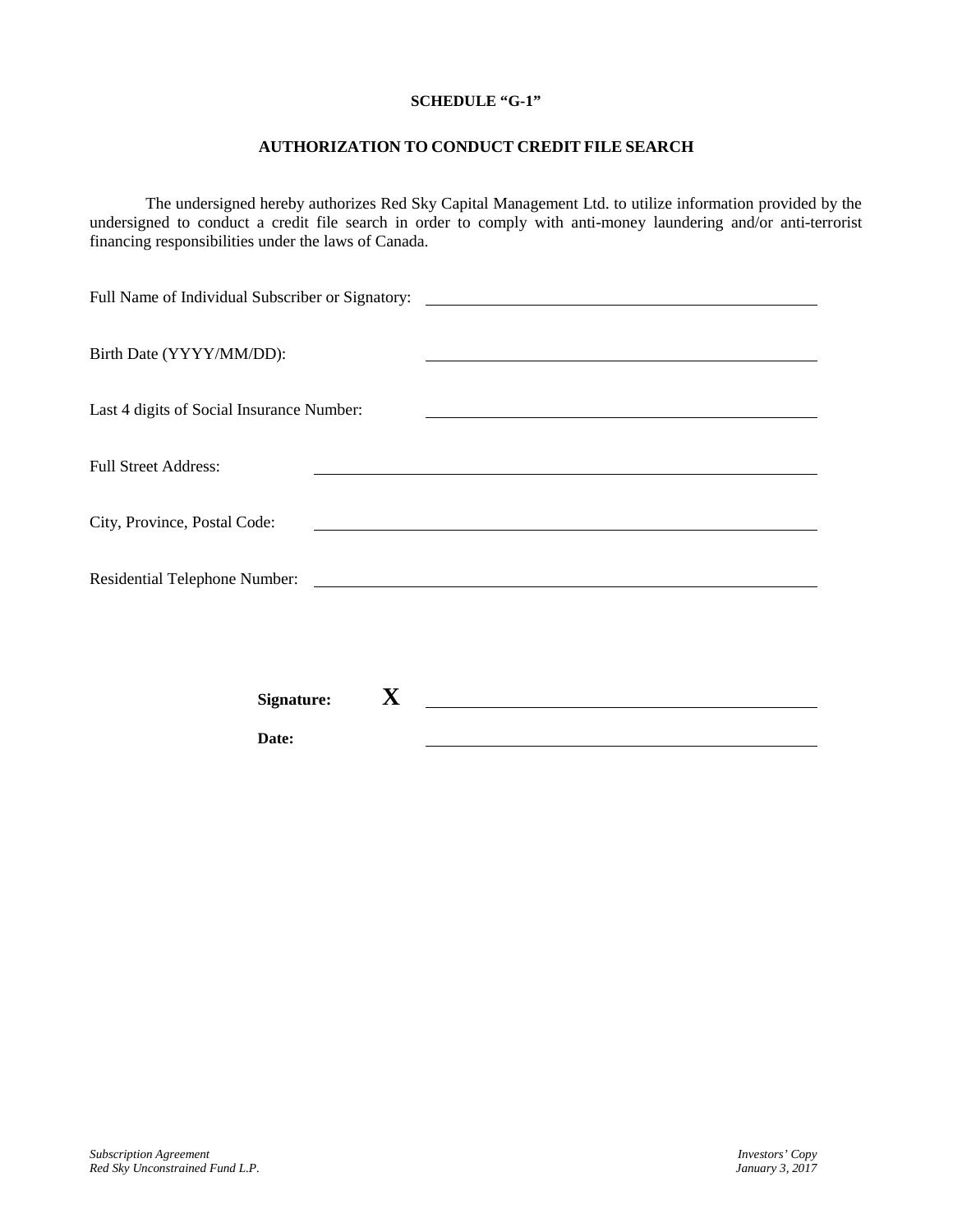## **SCHEDULE "H"**

# **INFORMATION REQUIRED FOR INTERNATIONAL INFORMATION TAX REPORTING (U.S. FATCA)**

*[To be completed and signed by all Subscribers unless Schedule "C" has been completed and the Subscriber's Agent has agreed to discharge FATCA obligations by checking the "Yes" box in Schedule "C". For Joint Accounts, a separate Schedule "H" must be completed and signed by each individual account holder.]*

## **INDIVIDUAL SUBSCRIBERS**

| <b>Name of Subscriber:</b><br>Print Name – (Full Legal Name):                                                                                                                                                                                                                                 |     |     |  |
|-----------------------------------------------------------------------------------------------------------------------------------------------------------------------------------------------------------------------------------------------------------------------------------------------|-----|-----|--|
| Are you a United States (U.S.) person for U.S. tax purposes?<br>Note $-A$ U.S. person for U.S. tax purposes includes a U.S.<br>resident or a U.S. citizen (even if that individual resides<br>outside of the U.S. and is also a resident of another<br><i>jurisdiction for tax purposes).</i> | Yes | No. |  |
| If yes, provide a completed Form W-9 and indicate the U.S.<br><b>Tax Information Number (TIN):</b> (social security number<br>(SSN) or IRS individual taxpayer identification number (ITIN))<br>If no, provide a completed Form W-8BEN.                                                       |     |     |  |

**I certify that the information I have provided on this Schedule "H" is, to the best of my knowledge and belief, correct and complete.**

**Signature:**

**Date:**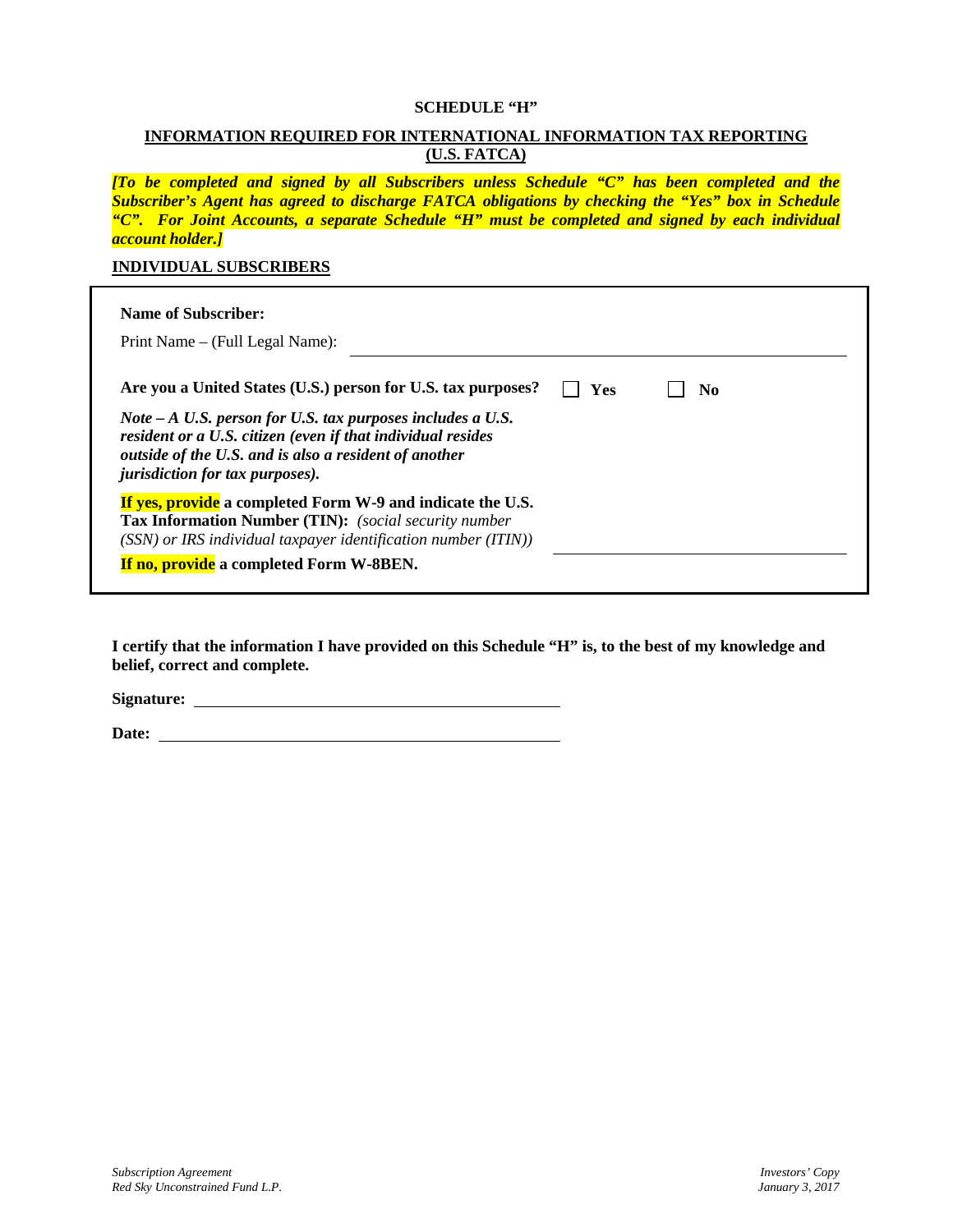### **SUBSCRIBERS THAT ARE ENTITIES**

Defined terms referred to below are set out under the *Income Tax Act* (Canada) (the "**ITA**") and the *Intergovernmental Agreement between Canada and the United States for the Enhanced Exchange of Tax Information under the Canada-U.S. Tax Convention* (the "**IGA**"), and certain definitions have been reproduced below. When completing this form, please refer to the ITA and the IGA for any additional definitions or guidance as necessary, or consult with your legal or tax advisers.

| Name of Subscriber that is an Entity:    |  |  |
|------------------------------------------|--|--|
| Print Name – (Full Legal Name of Entity) |  |  |

| Is the Subscriber a "Specified U.S. Person" as defined below?<br>(Note $-A$ corporation or partnership incorporated or organized<br>in Canada and governed by Canadian law is not a "Specified"<br>U.S. Person". See the definitions of "U.S. Person" and<br>"Specified U.S. Person" below.) | Yes | No. |  |
|----------------------------------------------------------------------------------------------------------------------------------------------------------------------------------------------------------------------------------------------------------------------------------------------|-----|-----|--|
| If yes, provide a completed Form W-9 and indicate the U.S.<br><b>Tax Information Number (TIN):</b>                                                                                                                                                                                           |     |     |  |

| Is the Subscriber a "Financial Institution" as defined below?                                                                    | <b>Yes</b> | No. |
|----------------------------------------------------------------------------------------------------------------------------------|------------|-----|
| <b>If yes, indicate</b> the Subscriber's status:                                                                                 |            |     |
| "Financial Institution" with valid "GIIN", as defined below                                                                      | GIIN:      |     |
| "Non-Participating Financial Institution" as defined below                                                                       |            |     |
| Other – please provide status (e.g., deemed compliant<br>Financial Institution or "exempt beneficial owner" as<br>defined below) |            |     |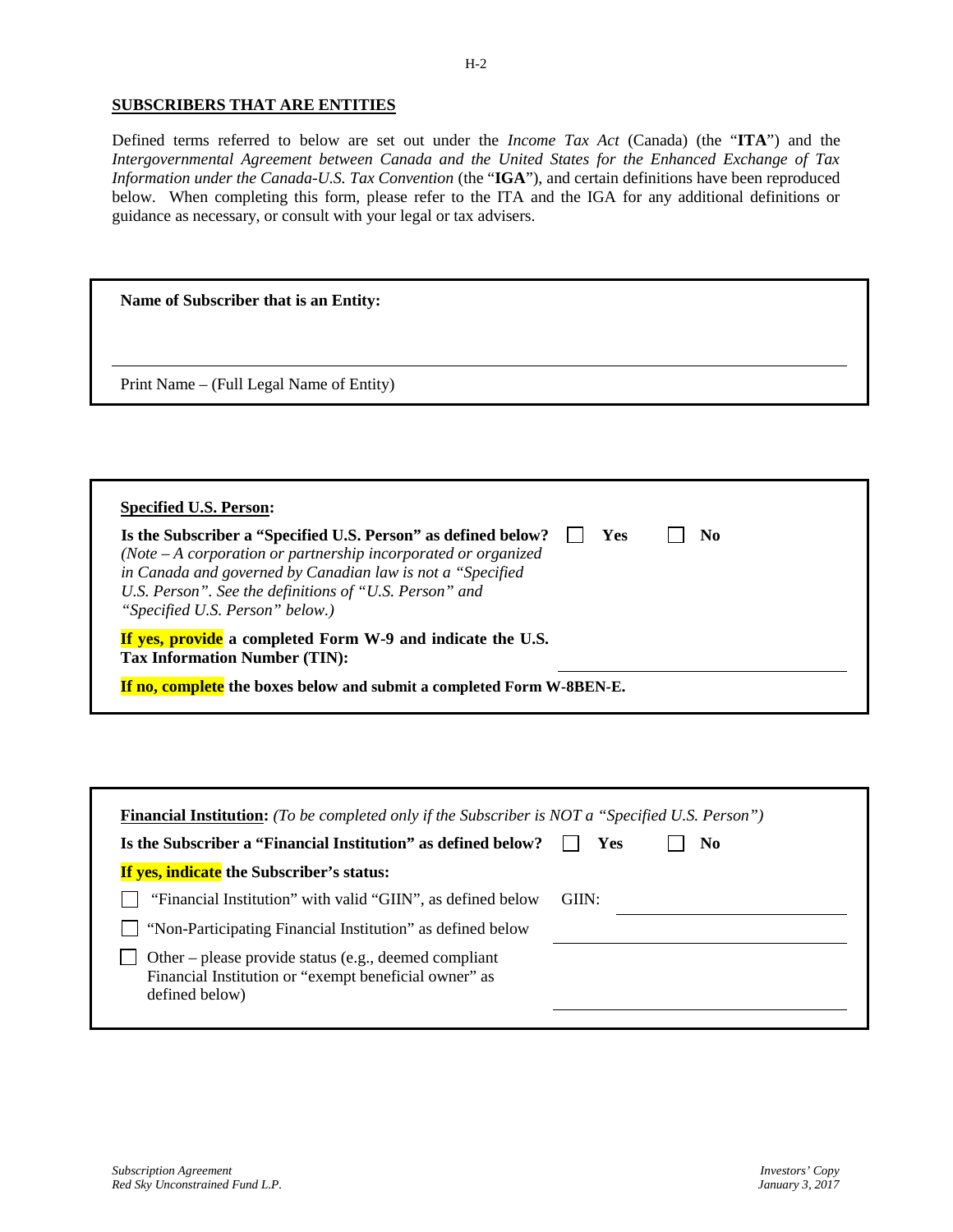| <b>Indicate the Subscriber's Entity type:</b><br>"exempt beneficial owner" as defined below<br>"Passive NFFE" as defined below* | "Active NFFE" as defined below, of the following type (check any that apply to the Subscriber):<br>active trade or business – less than 50% of the Subscriber's gross income is "passive income" and<br>less than 50% of its assets produce "passive income"                                                                                                                                                |
|---------------------------------------------------------------------------------------------------------------------------------|-------------------------------------------------------------------------------------------------------------------------------------------------------------------------------------------------------------------------------------------------------------------------------------------------------------------------------------------------------------------------------------------------------------|
|                                                                                                                                 |                                                                                                                                                                                                                                                                                                                                                                                                             |
|                                                                                                                                 |                                                                                                                                                                                                                                                                                                                                                                                                             |
|                                                                                                                                 |                                                                                                                                                                                                                                                                                                                                                                                                             |
|                                                                                                                                 |                                                                                                                                                                                                                                                                                                                                                                                                             |
|                                                                                                                                 |                                                                                                                                                                                                                                                                                                                                                                                                             |
|                                                                                                                                 | a corporation with shares that regularly trade on an established securities market, or a related entity                                                                                                                                                                                                                                                                                                     |
|                                                                                                                                 | a government or international organization (or agency thereof)                                                                                                                                                                                                                                                                                                                                              |
|                                                                                                                                 | a tax-exempt charitable organization or non-profit organization under the ITA                                                                                                                                                                                                                                                                                                                               |
| other:                                                                                                                          |                                                                                                                                                                                                                                                                                                                                                                                                             |
| For a Subscriber that is a "Passive NFFE" indicate:                                                                             |                                                                                                                                                                                                                                                                                                                                                                                                             |
|                                                                                                                                 |                                                                                                                                                                                                                                                                                                                                                                                                             |
|                                                                                                                                 | There is no individual who is a "Controlling Person" (as defined below) of the Subscriber                                                                                                                                                                                                                                                                                                                   |
|                                                                                                                                 | There is no individual who is a "Controlling Person" (as defined below) of the Subscriber and who is a<br>U.S. citizen or a U.S. resident individual for the purposes of the U.S. Internal Revenue Code                                                                                                                                                                                                     |
|                                                                                                                                 | Each individual who is a "Controlling Person" (as defined below) of the Subscriber and who is a U.S.<br>citizen or a U.S. resident individual for the purposes of the U.S. Internal Revenue Code, is named below<br>(together with that individual's relationship to the Entity, residential address, individual's Canadian<br>social insurance number (SIN) and U.S. taxpayer identification number (TIN)) |
|                                                                                                                                 | [attach separate sheet if necessary]                                                                                                                                                                                                                                                                                                                                                                        |

**I certify that the information provided on this Schedule "H" is, to the best of my knowledge and belief, correct and complete and that I have the capacity to sign for the Subscriber identified above.**

**Signature of Authorized Signatory:** \_\_\_\_\_\_\_\_\_\_\_\_\_\_\_\_\_\_\_\_\_\_\_\_\_\_\_\_\_\_

**Name:** \_\_\_\_\_\_\_\_\_\_\_\_\_\_\_\_\_\_\_\_\_\_\_\_\_\_\_\_\_\_\_\_\_\_\_\_\_\_\_\_\_\_\_\_\_\_\_\_\_\_\_\_\_

**Title:** \_\_\_\_\_\_\_\_\_\_\_\_\_\_\_\_\_\_\_\_\_\_\_\_\_\_\_\_\_\_\_\_\_\_\_\_\_\_\_\_\_\_\_\_\_\_\_\_\_\_\_\_\_\_

**Date:** \_\_\_\_\_\_\_\_\_\_\_\_\_\_\_\_\_\_\_\_\_\_\_\_\_\_\_\_\_\_\_\_\_\_\_\_\_\_\_\_\_\_\_\_\_\_\_\_\_\_\_\_\_\_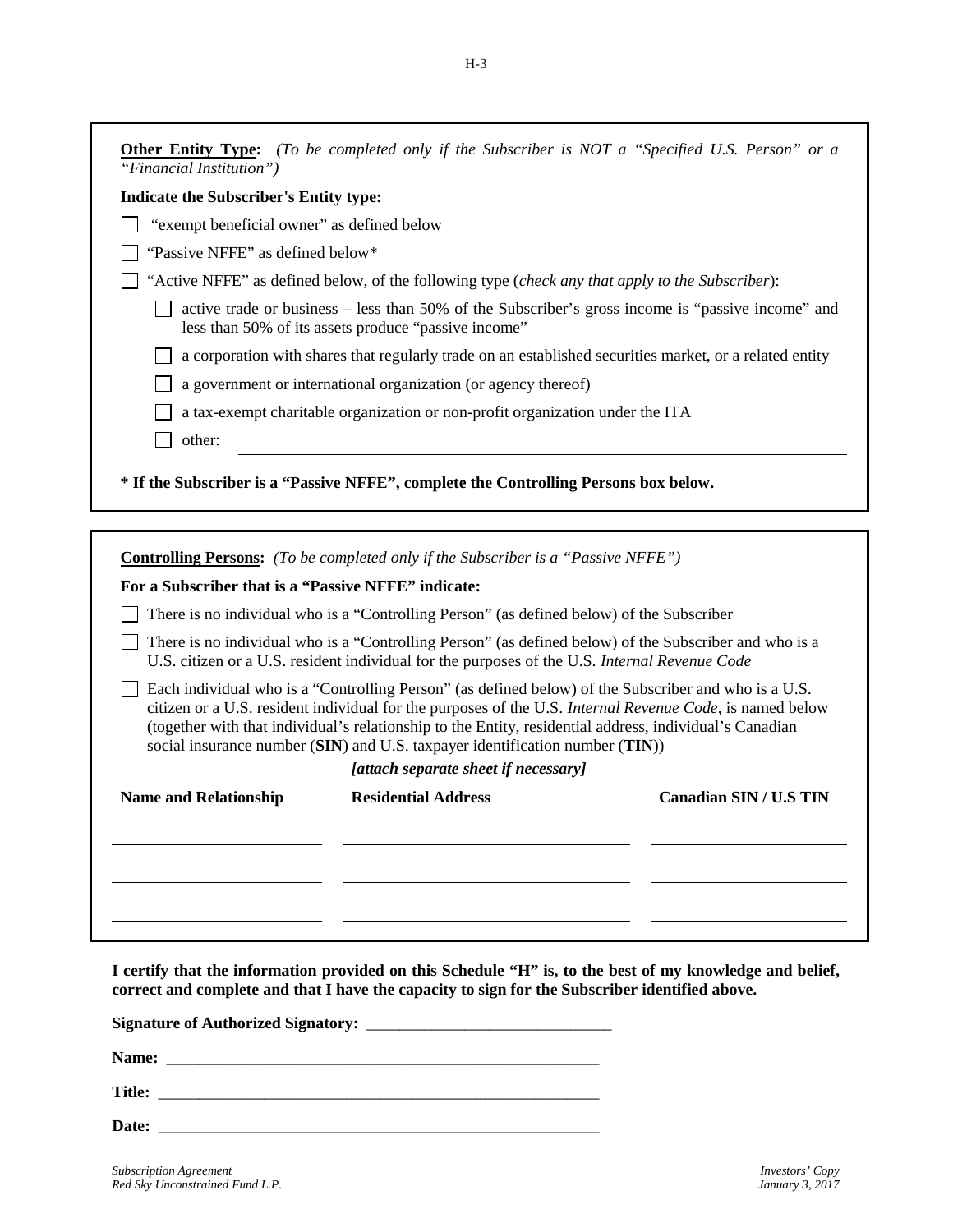### **DEFINITIONS**

Certain definitions as set out in the ITA and the IGA are reproduced below to assist with the completion of the attached:

"**Active NFFE**" means any Entity that is not a U.S. Person or a Financial Institution, and that meets any of the following criteria:

a) Less than 50 percent of the NFFE's gross income for the preceding calendar year or other appropriate reporting period is passive income and less than 50 percent of the assets held by the NFFE during the preceding calendar year or other appropriate reporting period are assets that produce or are held for the production of passive income;

b) The stock of the NFFE is regularly traded on an established securities market or the NFFE is a Related Entity of an Entity the stock of which is regularly traded on an established securities market;

c) The NFFE is organized in a U.S. Territory and all of the owners of the payee are bona fide residents of that U.S. Territory;

d) The NFFE is a government (other than the U.S. government), a political subdivision of such government (which, for the avoidance of doubt, includes a state, province, county, or municipality), or a public body performing a function of such government or a political subdivision thereof, a government of a U.S. Territory, an international organization, a non-U.S. central bank of issue, or an Entity wholly owned by one or more of the foregoing;

e) Substantially all of the activities of the NFFE consist of holding (in whole or in part) the outstanding stock of, or providing financing and services to, one or more subsidiaries that engage in trades or businesses other than the business of a Financial Institution, except that an NFFE shall not qualify for this status if the NFFE functions (or holds itself out) as an investment fund, such as a private equity fund, venture capital fund, leveraged buyout fund or any investment vehicle whose purpose is to acquire or fund companies and then hold interests in those companies as capital assets for investment purposes;

f) The NFFE is not yet operating a business and has no prior operating history, but is investing capital into assets with the intent to operate a business other than that of a Financial Institution, provided that the NFFE shall not qualify for this exception after the date that is 24 months after the date of the initial organization of the NFFE;

g) The NFFE was not a Financial Institution in the past five years, and is in the process of liquidating its assets or is reorganizing with the intent to continue or recommence operations in a business other than that of a Financial Institution;

h) The NFFE primarily engages in financing and hedging transactions with, or for, Related Entities that are not Financial Institutions, and does not provide financing or hedging services to any Entity that is not a Related Entity, provided that the group of any such Related Entities is primarily engaged in a business other than that of a Financial Institution;

i) The NFFE is an "excepted NFFE" as described in relevant U.S. Treasury Regulations; or

j) The NFFE meets all of the following requirements:

(1) It is established and operated in its jurisdiction of residence exclusively for religious, charitable, scientific, artistic, cultural, athletic, or educational purposes; or it is established and operated in its jurisdiction of residence and it is a professional organization, business league, chamber of commerce, labor organization, agricultural or horticultural organization, civic league or an organization operated exclusively for the promotion of social welfare;

(2) It is exempt from income tax in its jurisdiction of residence;

(3) It has no shareholders or members who have a proprietary or beneficial interest in its income or assets;

(4) The applicable laws of the NFFE's jurisdiction of residence or the NFFE's formation documents do not permit any income or assets of the NFFE to be distributed to, or applied for the benefit of, a private person or non-charitable Entity other than pursuant to the conduct of the NFFE's charitable activities, or as payment of reasonable compensation for services rendered, or as payment representing the fair market value of property which the NFFE has purchased; and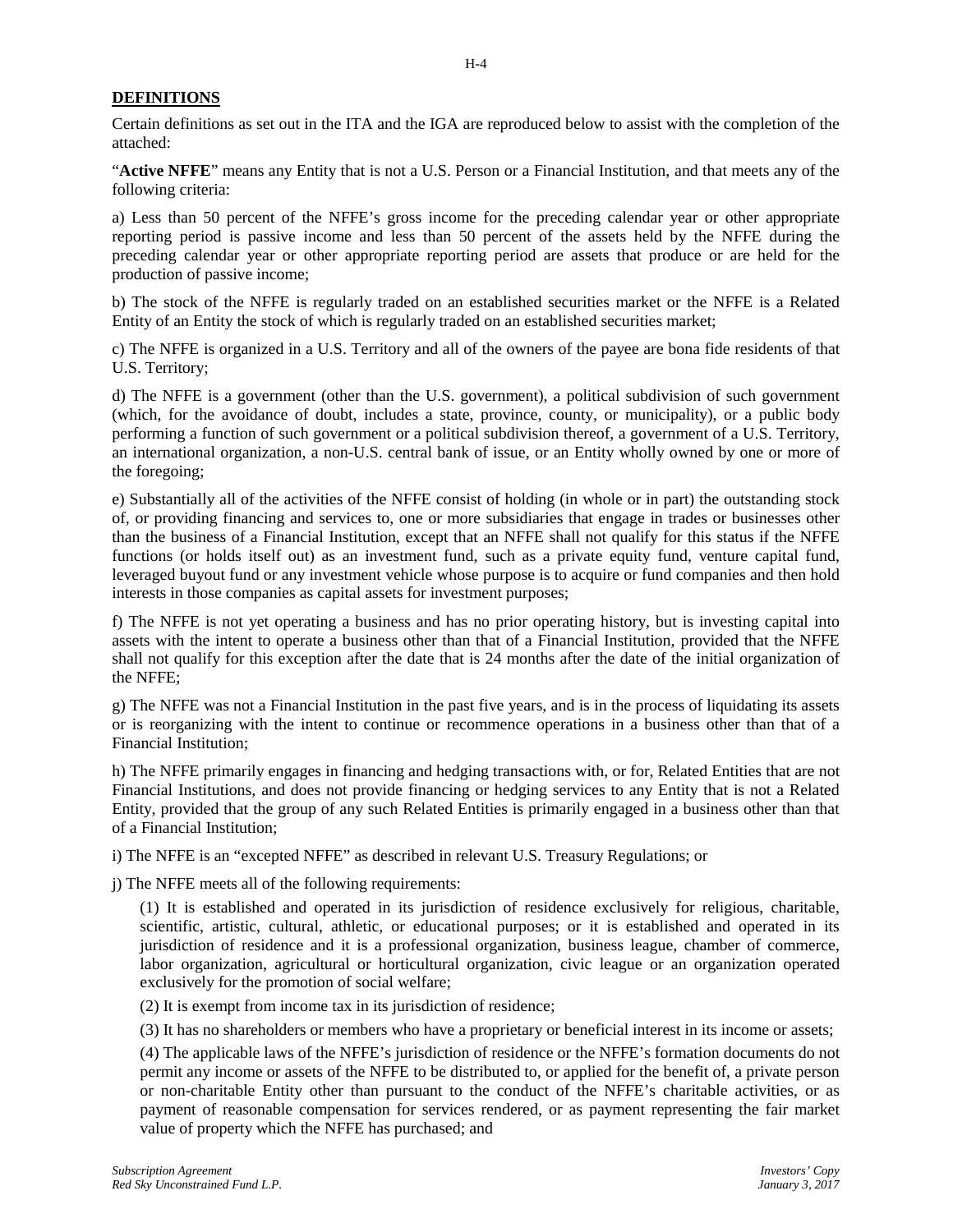(5) The applicable laws of the NFFE's jurisdiction of residence or the NFFE's formation documents require that, upon the NFFE's liquidation or dissolution, all of its assets be distributed to a governmental entity or other non-profit organization, or escheat to the government of the NFFE's jurisdiction of residence or any political subdivision thereof.

#### "**Competent Authority**" means:

(1) in the case of the United States, the Secretary of the Treasury or the Secretary's delegate; and

(2) in the case of Canada, the Minister of National Revenue or the Minister of National Revenue's authorized representative.

"**Controlling Persons**" means the natural persons who exercise control over an Entity. For a trust, a Controlling Person includes the settlor, the trustees, the protector (if any), the beneficiaries or class of beneficiaries and any other individual exercising ultimate effective control over the trust. For a corporation, a Controlling Person is an individual who owns or controls, directly or indirectly, 25% or more of the voting shares of the corporation or 25% or more of the total equity of the corporation. In the case of any other entity, a Controlling Person is an individual who owns or controls, directly or indirectly, 25% or more of the interests in the Entity or otherwise exercises control over the affairs of the Entity. The term "Controlling Persons" shall be interpreted in a manner consistent with the Financial Action Task Force Recommendations.

"**Custodial Institution**" means any Entity that holds, as a substantial portion of its business, financial assets for the account of others. An entity holds financial assets for the account of others as a substantial portion of its business if the Entity's gross income attributable to the holding of financial assets and related financial services equals or exceeds 20 percent of the Entity's gross income during the shorter of:

(1) the three-year period that ends on December 31 (or the final day of a non-calendar year accounting period) prior to the year in which the determination is being made; or

(2) the period during which the Entity has been in existence.

"**Depository Institution**" means any Entity that accepts deposits in the ordinary course of a banking or similar business.

"**Entity**" means a legal person (e.g. corporation) or a legal arrangement (e.g. trust or partnership).

"**Equity Interest**" means in the case of a partnership that is a Financial Institution, either a capital or profits interest in the partnership. In the case of a trust that is a Financial Institution, an Equity Interest is considered to be held by any person treated as a settlor or beneficiary of all or a portion of the trust, or any other natural person exercising ultimate effective control over the trust. A Specified U.S. Person shall be treated as being a beneficiary of a foreign trust if such Specified U.S. Person has the right to receive directly or indirectly (for example, through a nominee) a mandatory distribution or may receive, directly or indirectly, a discretionary distribution from the trust.

#### "**exempt beneficial owner**" means:

a) the Bank of Canada;

b) a Canadian office of an international organization as defined under paragraph (1) of Section 2 of the *Foreign Missions and International Organizations Act*;

c) any plan or arrangement established in Canada and described in paragraph 3 of Article XVIII (Pensions and Annuities) of the Canada-U.S. Tax Convention, including any plan or arrangement that the Competent Authorities may agree under subparagraph 3(b) of Article XVIII is similar to a plan or arrangement under that subparagraph;

d) an Entity that is a Canadian Financial Institution solely because it is an Investment Entity, provided that each direct holder of an Equity Interest in the Entity is an exempt beneficial owner, and each direct holder of a debt interest in such Entity is either a Depository Institution (with respect to a loan made to such Entity) or an exempt beneficial owner; and

e) such other parties that may be set out in Annex II of the IGA or the U.S. Treasury Regulations.

"**Financial Institution**" means an Entity that is a Custodial Institution, a Depository Institution, an Investment Entity or a Specified Insurance Company, and that is

a) an authorized foreign bank within the meaning of section 2 of the *Bank Act* (Canada) in respect of its business in Canada, or a bank to which that Act applies;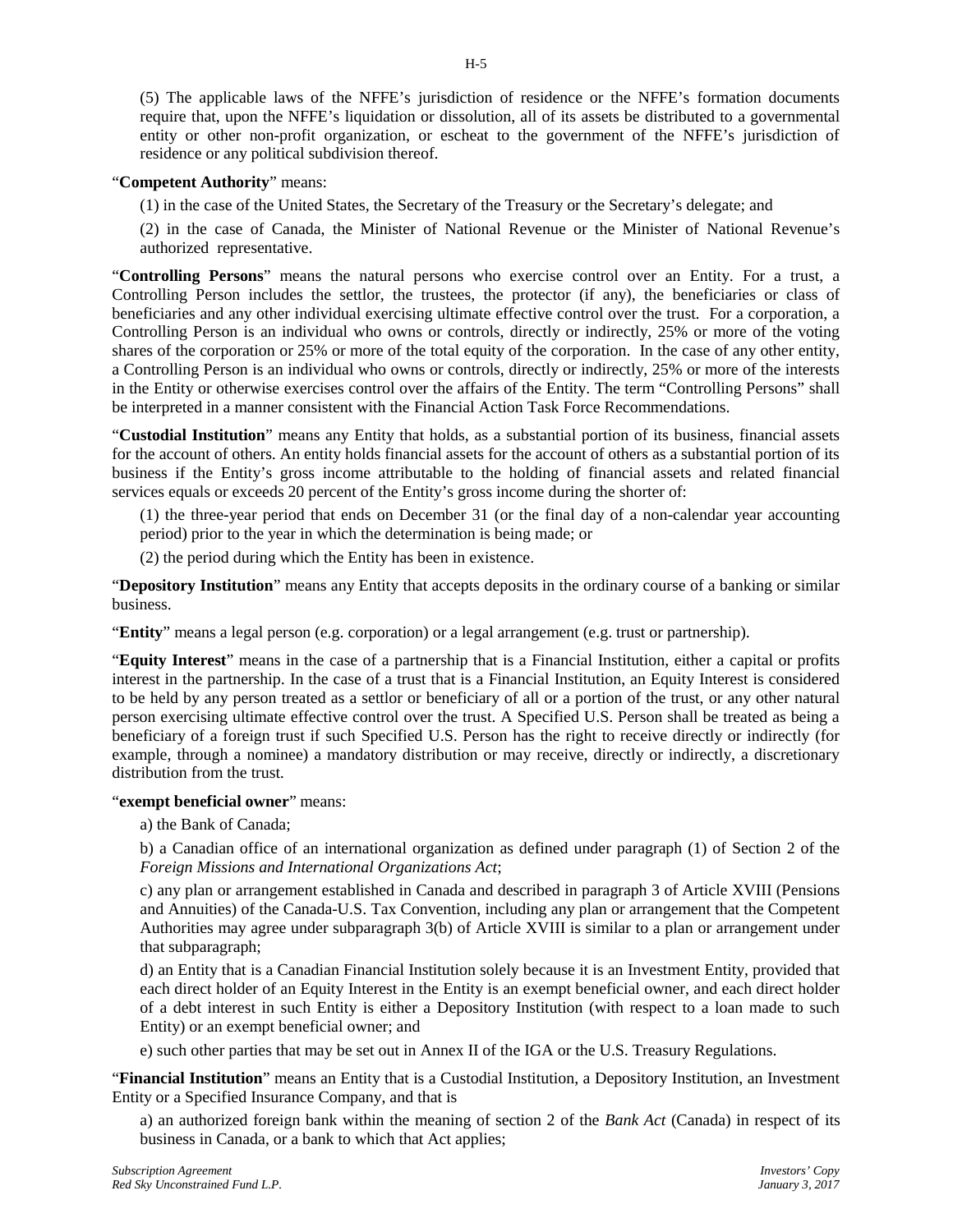b) a cooperative credit society, a savings and credit union or a caisse populaire regulated by a provincial Act;

c) an association regulated by the Cooperative Credit Associations Act;

d) a central cooperative credit society, as defined in section 2 of the Cooperative Credit Associations Act, or a credit union central or a federation of credit unions or caisses populaires that is regulated by a provincial Act other than one enacted by the legislature of Québec;

e) a financial services cooperative regulated by *An Act respecting financial services cooperatives*, R.S.Q., c. C-67.3, or *An Act respecting the Mouvement Desjardins*, S.Q. 2000, c. 77;

f) a life company or a foreign life company to which the *Insurance Companies Act* (Canada) applies or a life insurance company regulated by a provincial Act;

g) a company to which the *Trust and Loan Companies Act* (Canada) applies;

h) a trust company regulated by a provincial Act;

i) a loan company regulated by a provincial Act;

j) an entity authorized under provincial legislation to engage in the business of dealing in securities or any other financial instruments, or to provide portfolio management, investment advising, fund administration, or fund management, services;

k) an entity that is represented or promoted to the public as a collective investment vehicle, mutual fund, exchange traded fund, private equity fund, hedge fund, venture capital fund, leveraged buyout fund or similar investment vehicle that is established to invest or trade in financial assets and that is managed by an entity referred to in paragraph (j);

l) an entity that is a clearing house or clearing agency; or

m) a department or an agent of Her Majesty in right of Canada or of a province that is engaged in the business of accepting deposit liabilities.

"**Investment Entity**" means any Entity that conducts as a business (or is managed by an entity that conducts as a business) one or more of the following activities or operations for or on behalf of a customer:

(1) trading in money market instruments (cheques, bills, certificates of deposit, derivatives, etc.); foreign exchange; exchange, interest rate and index instruments; transferable securities; or commodity futures trading;

(2) individual and collective portfolio management; or

(3) otherwise investing, administering, or managing funds or money on behalf of other persons.

"**NFFE**" (or "Non-financial foreign entity") means any non-U.S. Entity that is not an FFI as defined in relevant U.S. Treasury Regulations or is an Entity described in subparagraph (j) of the definition of Active NFFE below, and also includes any non-U.S. Entity that is resident in Canada or other jurisdiction that has an agreement with the United States to facilitate the implementation of FATCA (and recognized by the IRS as a Partner Jurisdiction) and that is not a Financial Institution.

"**Non-Participating Financial Institution**" means a "non-participating FFI" as defined in section 1.1471- 1(75) of the U.S. Treasury Regulations, but does not include a Financial Institution resident in a country with which the U.S. has signed an IGA (including Canada) unless that Financial Institution is included in the IRS List of significantly non-compliant FFIs (which may only occur after completion of a process set out in the relevant IGA).

"**Passive NFFE**" means any Entity that is not a U.S. Person or a Financial Institution, and is not

a) an Active NFFE or

b) a withholding foreign partnership or withholding foreign trust pursuant to relevant U.S. Treasury Regulations.

"**Related Entity**". An Entity will be a related entity of another Entity if either Entity controls the other Entity, or the two Entities are under common control. For this purpose control includes direct or indirect ownership of more than 50 percent of the vote or value in an Entity. Notwithstanding the foregoing, Canada may treat an Entity as not a Related Entity of another Entity if the two Entities are not members of the same "expanded affiliated group" as defined in section 1471(e)(2) of the U.S. Internal Revenue Code.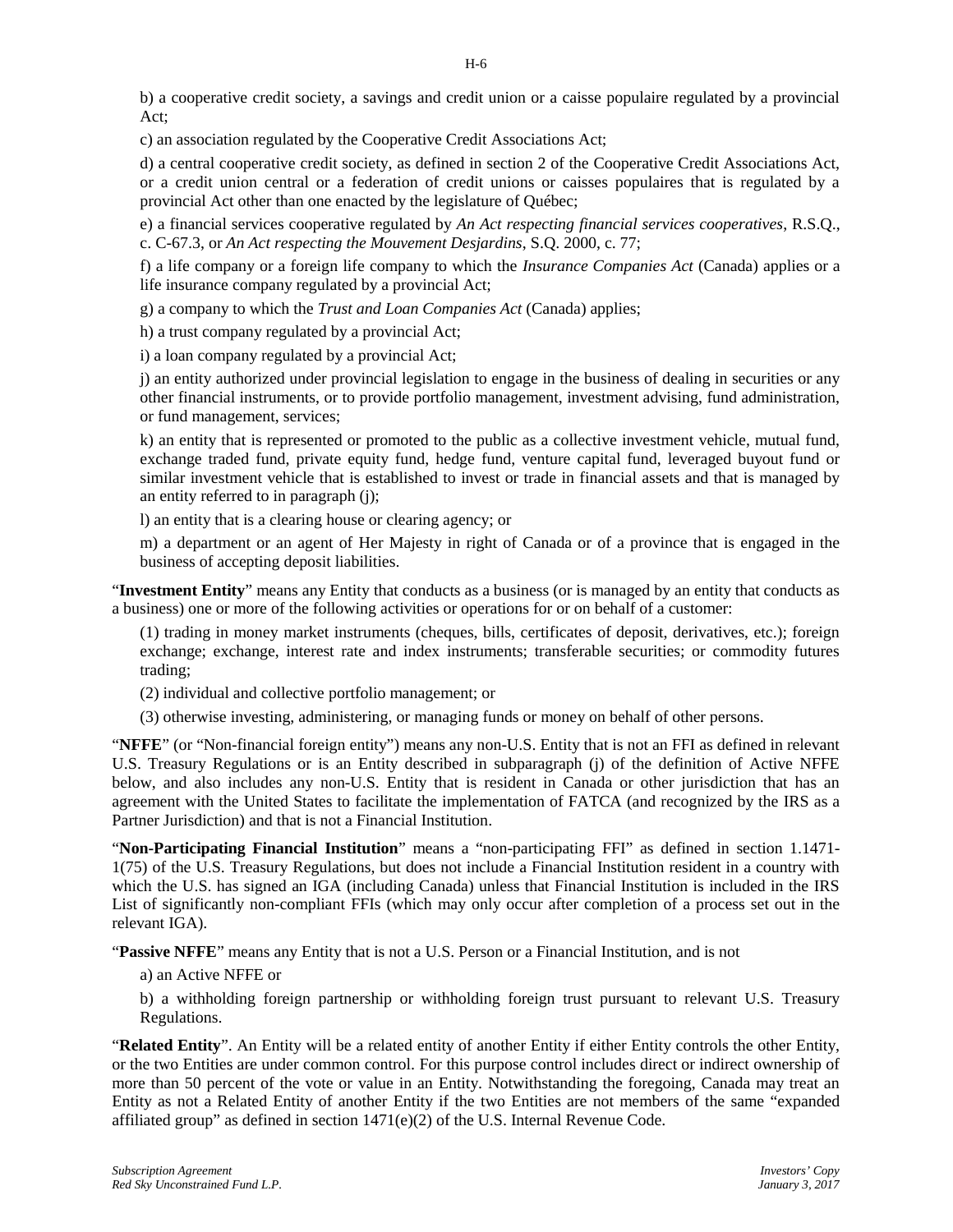"**Specified Insurance Company**" means any Entity that is an insurance company (or the holding company of an insurance company) that issues, or is obligated to make payments with respect to, a Cash Value Insurance Contract or an Annuity Contract.

"**Specified U.S. Person**" means a "U.S. Person" other than:

(1) a corporation the stock of which is regularly traded on one or more established securities markets;

(2) any corporation that is a member of the same expanded affiliated group, as defined in section  $1471(e)(2)$  of the U.S. Internal Revenue Code, as a corporation described in clause (1);

(3) the U.S. or any wholly owned agency or instrumentality thereof;

(4) any State of the U.S., any U.S. Territory, any political subdivision of any of the foregoing, or any wholly owned agency or instrumentality of any one or more of the foregoing;

(5) any organization exempt from taxation under section 501(a) of the U.S. Internal Revenue Code or an individual retirement plan as defined in section 7701(a)(37) of the U.S. Internal Revenue Code;

(6) any bank as defined in section 581 of the U.S. Internal Revenue Code;

(7) any real estate investment trust as defined in section 856 of the U.S. Internal Revenue Code;

(8) any regulated investment company as defined in section 851 of the U.S. Internal Revenue Code or any entity registered with the U.S. Securities and Exchange Commission under the U.S. Investment Company Act of 1940;

(9) any common trust fund as defined in section 584(a) of the U.S. Internal Revenue Code;

(10) any trust that is exempt from tax under section 664(c) of the U.S. Internal Revenue Code or that is described in section 4947(a)(1) of the U.S. Internal Revenue Code;

(11) a dealer in securities, commodities, or derivative financial instruments (including notional principal contracts, futures, forwards, and options) that is registered as such under the laws of the U.S. or any State thereof;

(12) a broker as defined in section 6045(c) of the U.S. Internal Revenue Code; or

(13) any tax-exempt trust under a plan that is described in section 403(b) or section 457(b) of the U.S. Internal Revenue Code.

"**U.S. Person**" is interpreted in accordance with the U.S. Internal Revenue Code and means:

(1) a U.S. citizen or resident individual (which includes a U.S. green card holder, whether living inside or outside of the U.S.),

(2) a partnership or corporation organized in the U.S. or under the laws of the U.S. or any State thereof,

(3) a trust if

(A) a court within the U.S. would have authority under applicable law to render orders or judgments concerning substantially all issues regarding administration of the trust, and

(B) one or more U.S. persons have the authority to control all substantial decisions of the trust, or

(4) an estate of a decedent that is a citizen or resident of the U.S.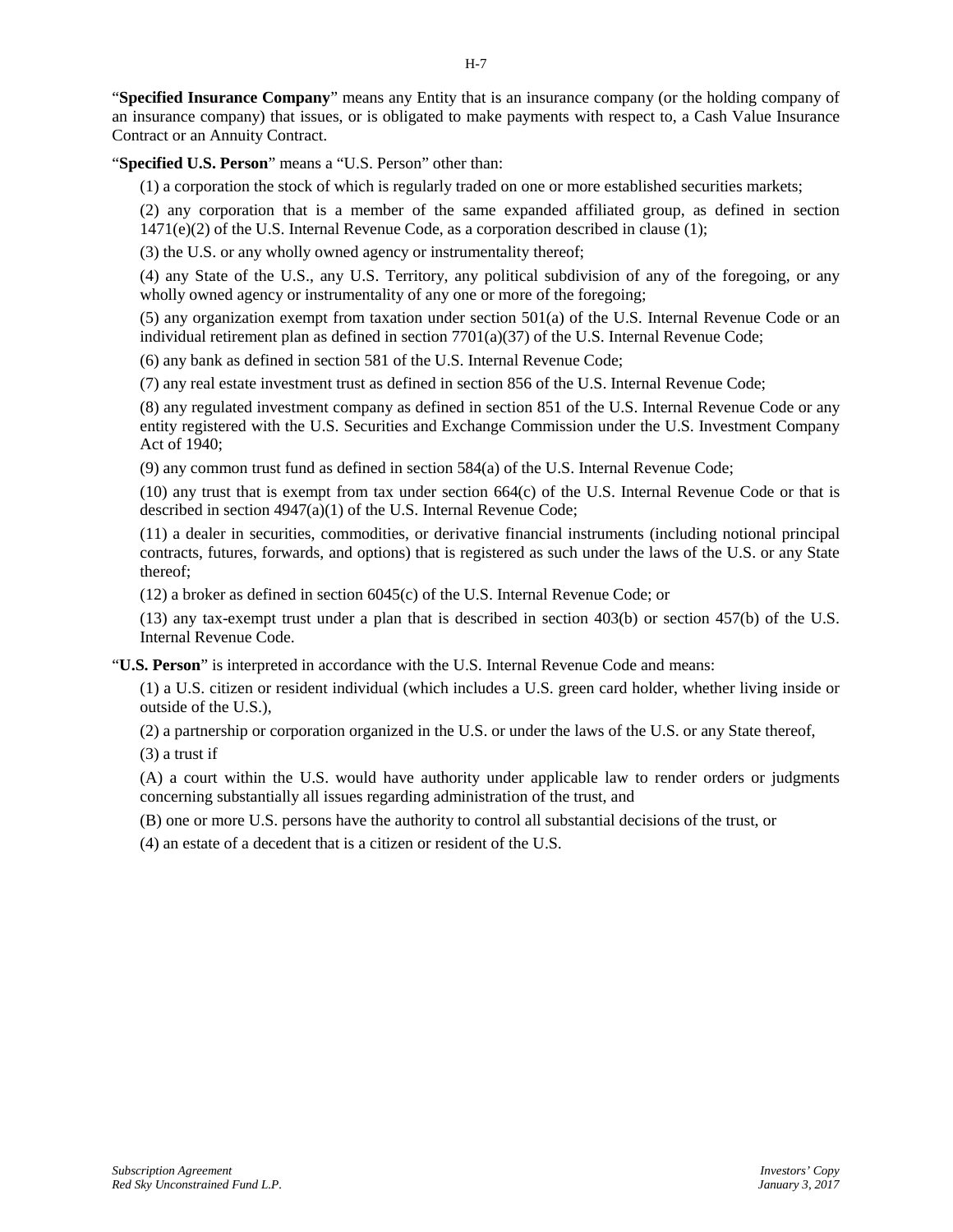### **SCHEDULE "I"**

# **PRIVACY POLICY**

The privacy of our investors is very important to us. Set forth below are our policies with respect to personal information of subscribers, investors and former investors that we collect, use and disclose. In connection with the offering and sale of units (the "**Units**") of Red Sky Unconstrained Fund L.P. (the "**Partnership**"), we collect and maintain personal information about subscribers. We collect their personal information to enable us to provide them with services in connection with their investment in the Partnership, to meet legal and regulatory requirements and for any other purpose to which they may consent in the future. Their personal information is collected from the following sources:

- subscription agreements or other forms that they submit to us;
- their transactions with us and our affiliates; and
- meetings and telephone conversations with them.

Unless a subscriber otherwise advises, by providing us with their personal information they have consented to our collection, use and disclosure of their information as provided herein. We collect and maintain their personal information in order to give them the best possible service and allow us to establish their identity, protect us from error and fraud, comply with the law and assess their eligibility in our products.

We may disclose their personal information to third parties, when necessary, and to our affiliates in connection with the services we provide related to their subscription for Units of the Partnership, including:

- financial service providers, such as banks and others used to finance or facilitate transactions by, or operations of, the Partnership;
- other service providers to the Partnership, such as accounting, legal, or tax preparation services; and
- taxation and regulatory authorities and agencies.

We seek to carefully safeguard their private information and, to that end, restrict access to personal information about them to those employees and other persons who need to know the information to enable us to provide services to them. Each employee of Red Sky Capital Management Ltd. is responsible for ensuring the confidentiality of all personal information they may access.

Investors' personal information is maintained on our networks or on the networks of our service providers and are accessible at 130 King Street West, Suite 2210, Toronto, ON M5X 1E4. Personal information may also be stored on a secure off-site storage facility. An investor may access their personal information to verify its accuracy, to withdraw their consent to any of the foregoing collections, uses and/or disclosures being made of their personal information and may update their information by contacting the Partnership at the following number: 416-642-2209. Please note that an investor's ability to participate in the Partnership may be impacted should they withdraw their consent to the collection, use and disclosure of their personal information as outlined above.

**Investors should be aware that the Partnership is required to file with each relevant Canadian securities regulatory authority a report setting out personal information such as the Subscriber's name and address, the class and series of Units issued, the date of issuance and the purchase price of Units issued to the Subscriber. Such information is collected indirectly by such regulatory authorities under the authority granted to them in securities legislation, for the purposes of the administration and enforcement of their governing securities legislation. By submitting this subscription, the Subscriber authorizes such indirect collection of the information by each such regulatory authority. The following officials can answer questions about the indirect collection of the information:**

#### **Ontario Securities Commission**

20 Queen Street West, 22nd Floor Toronto, Ontario M5H 3S8 Telephone: (416) 593- 8314 Toll free in Canada: 1-877-785- 1555 Facsimile: (416) 593-8122 exemptmarketfilings@osc.gov.on.ca Attention: Inquiries Officer

#### **Alberta Securities Commission**

Suite 600, 250 – 5th Street SW Calgary, Alberta T2P 0R4 Telephone: (403) 297-6454 Toll free in Canada: 1-877-355-0585 Facsimile: (403) 297-2082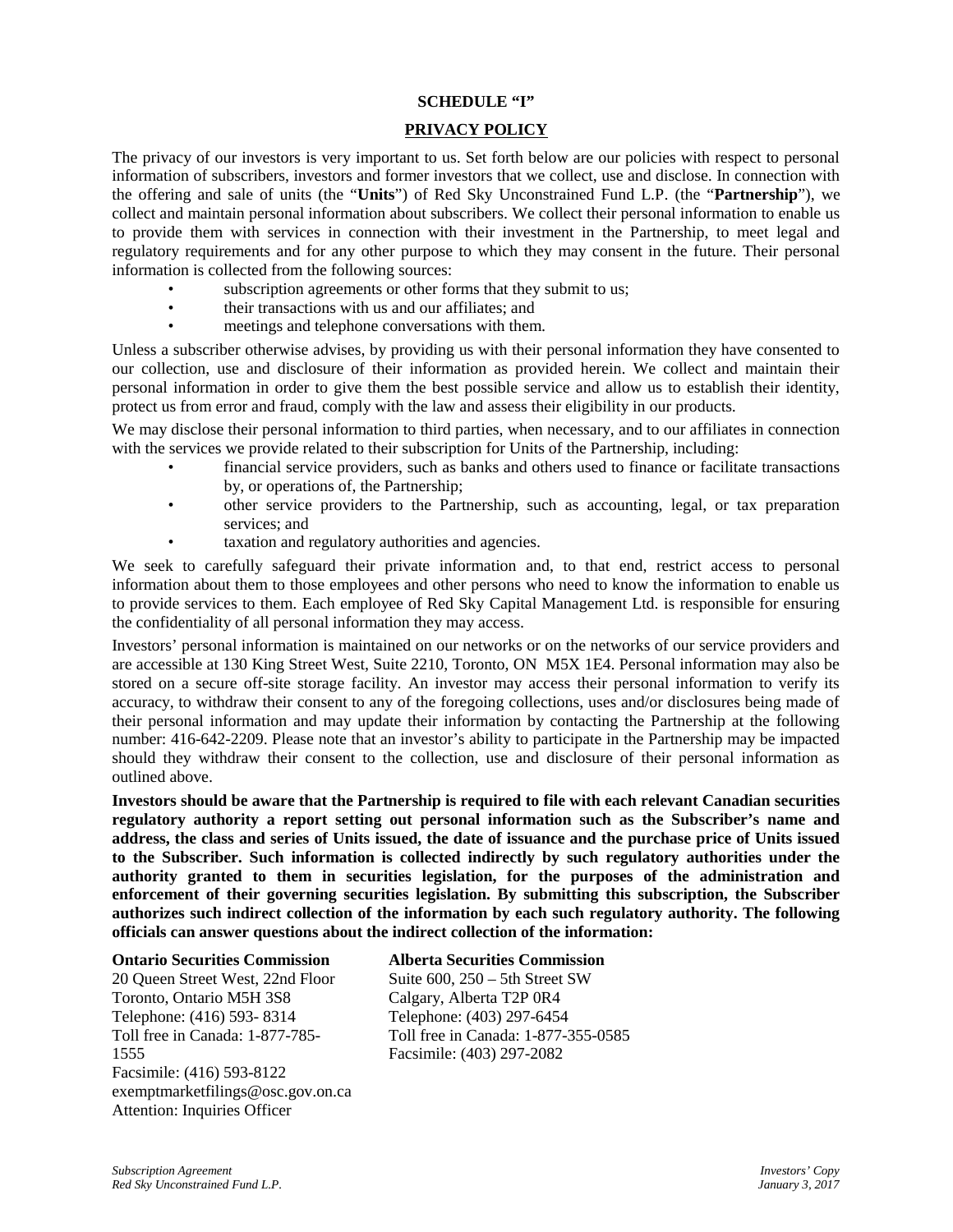#### **SCHEDULE "J"**

# **STANDING INSTRUCTIONS REGARDING INTERIM AND ANNUAL FINANCIAL STATEMENTS**

#### *[To be completed and signed by all Subscribers.]*

## **TO:** Red Sky Unconstrained Fund L.P. (the "**Partnership**") c/o Red Sky Capital Management Ltd. (the "**Manager**")

I acknowledge that I am entitled to, but may choose not to, receive annual financial statements and interim financial statements regarding the Partnership.

Currently, I have chosen not to receive a copy of the annual or interim financial statements in respect of the Partnership. The Manager will continue to follow these standing instructions until I inform the Manager of a change in such standing instructions.

Should I choose to change this standing instruction, I will tick one or both boxes below and execute this **Schedule "J"** where indicated. If I do not tick one of the boxes below, the Manager will deem me to have instructed the Manager not to deliver interim or annual financial statements.



 $\Box$ 

I would like to receive the annual financial statements.

I would like to receive the interim financial statements.

I also acknowledge that if I have chosen to receive financial statements, the Manager proposes to send them to me electronically. The Manager also proposes to send me an electronic reminder of my instructions, and so I have completed Schedule "A" Consent to Electronic Delivery of Documents.

| $-$<br><u>ж.</u> |  |
|------------------|--|
|                  |  |

Signature of Subscriber Subscriber Signature of Co-Subscriber (if applicable)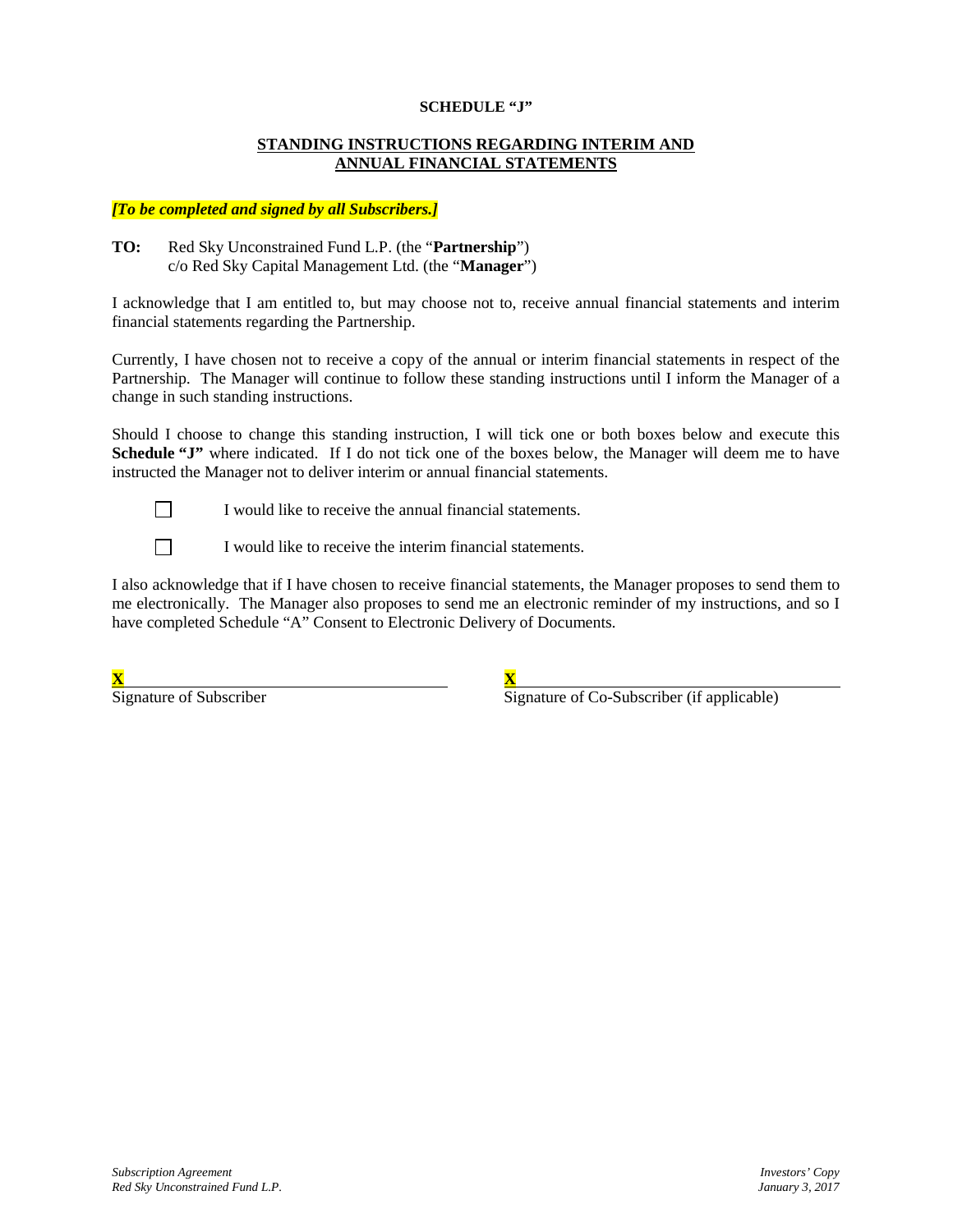# **SCHEDULE "K"**

## **RELATIONSHIP DISCLOSURE INFORMATION**

*[For Subscribers who are NOT clients of another registered dealer that have signed Schedule "C" and are either individuals or are not "permitted clients" that have signed Schedule "E".]*

#### *1. PURPOSE*

This document sets out important information concerning our relationship with you. It contains information about us, the services that we offer and your account(s) with us.

Depending on whether you retain us as a portfolio manager or as an exempt market dealer, other important information you need to know about your relationship with us is contained in other documents that are provided to you as a client, such as any investment management agreement or other similar agreement that we enter into with you, any subscription agreement that you complete if you subscribe for securities of our funds, the offering memorandum or other disclosure document that you receive if you purchase securities of our funds, and the account opening forms, periodic account statements and updates about changes to information that will be provided to you from time to time.

## *2. AN OVERVIEW OF RED SKY CAPITAL MANAGEMENT LTD.*

Red Sky Capital Management Ltd. is registered in Ontario as an investment fund manager, as an adviser in the category of portfolio manager and as a dealer in the category of exempt market dealer, and in Alberta as a dealer in the category of exempt market dealer.

#### *3. THE PRODUCTS AND SERVICES WE OFFER*

As a portfolio manager, we offer investment management services through investment funds created and managed by us and may also offer investment management services directly to high net worth individuals and institutions through separately managed accounts.

As an exempt market dealer, we offer dealer services to clients who purchase securities of our funds directly from us. As an exempt market dealer, we will only trade in securities distributed under a prospectus exemption (for example, to "accredited investors" within the meaning of applicable securities laws).

We also act as an investment fund manager for investment funds created and advised by us.

**This disclosure statement is designed for investors in our funds who purchase their Units directly from us and not through another dealer and describes the relationship between us, as dealer of record, and you as a purchaser of Units of one of the funds we manage.**

#### *4. RISKS TO CONSIDER WHEN MAKING AN INVESTMENT DECISION*

Securities laws require us to provide all clients with a description of risks that you should consider when making an investment decision, even where clients have retained us to make investment decisions on their behalf. Risks associated with an investment in the Partnership are set out in the Offering Memorandum.

#### *5. RISK OF USING BORROWED MONEY TO FINANCE AN INVESTMENT*

We do not lend money, extend credit or provide margin to our clients.

Using borrowed money to finance the purchase of securities involves greater risk than using cash resources only. If you borrow money to purchase securities of one of our funds, your responsibility to repay the loan and pay interest as required by the terms of the loan remains the same even if the value of the securities purchased declines. Furthermore, there may be negative tax consequences for an investor who borrows money to purchase interests in a limited partnership.

#### *6. CONFLICTS OF INTEREST*

Disclosure respecting potential conflicts of interest is set out in the Offering Memorandum.

#### *7. OPERATING CHARGES YOU MIGHT BE REQUIRED TO PAY*

There are no direct costs associated with the opening or operation of your account, however the fund(s) in which you are invested will pay us fees, as manager of the funds, which you will indirectly bear depending on the fund and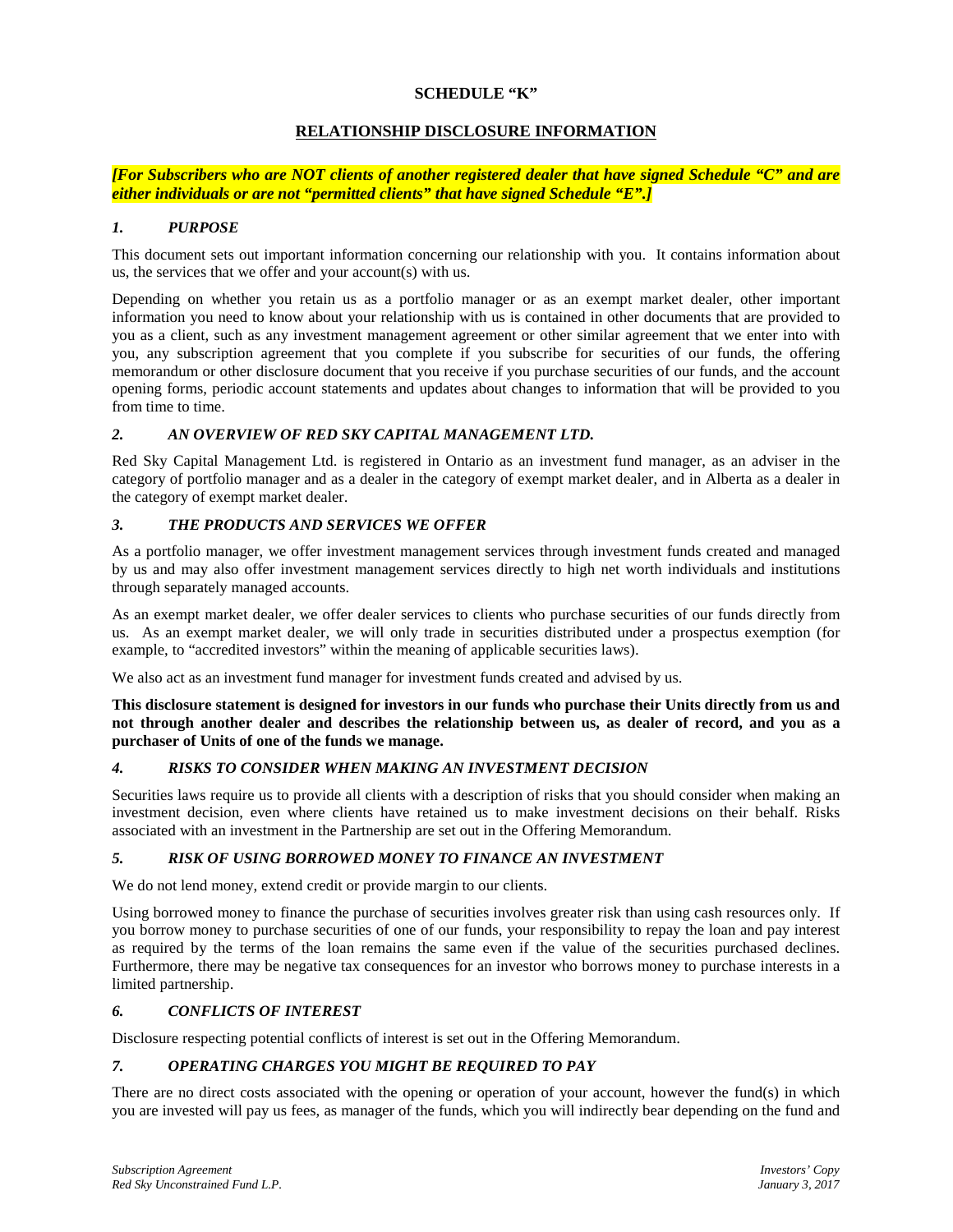You will indirectly bear a proportion of the fund's operating expenses (generally based on the net asset value of the Units you hold in relation to the net asset value of the applicable fund, however certain fund expenses will be allocated only to certain classes or series of Units if we determine that those expenses should properly be allocated only to those classes or series).

# *8. TYPES OF TRANSACTION CHARGES YOU MIGHT BE REQUIRED TO PAY*

There are no costs directly paid by you associated with purchasing, selling and redeeming Units of one of our funds directly from us, other than possible redemption costs to the fund that may be deducted from your redemption proceeds. If there is no offering document that describes such a deduction, and it is not described in the fund's constating document (e.g. trust agreement or limited partnership agreement) we will advise you of same prior to accepting your subscription.

## *9. COMPENSATION PAID TO US*

The compensation paid to us in relation to the services we provide to the Partnership are as described in the Offering Memorandum.

## *10. REPORTING TO YOU*

The information that we are required to provide to you on an ongoing basis is described in the Offering Memorandum.

## *11. COMPLAINTS AND DISPUTE RESOLUTION*

We have certain obligations if we receive a complaint from you relating to trading or advising activities provided by us or a representative of our firm. Details regarding the complaints process and independent dispute resolution service available to you is contained in **Schedule "K-1"**.

## *12. KYC AND SUITABILITY*

If you are purchasing Units directly through us (and not through another dealer) and you are not making this investment based on advice from a registered portfolio manager that has signed Schedule "C", it is our obligation to determine whether the Units are a suitable investment for you having regard to your investment needs and objectives, your financial circumstances and your risk tolerances. The information we are required to collect from you is set out in **Schedule "D"**.

# *13. BENCHMARKS*

You may find it helpful to compare the returns from your investments against one or more relevant benchmarks (i.e. the return that you may have received had you invested in a comparable investment, or a comparison of your investment to an average or median return of a basket of comparable investments). A benchmark for an investment fund might be an index of issuers with similar investment mandates. You should be aware of the similarities and differences between the benchmark and the investment, such as the concentration/diversification of securities, industries and or markets, the impact of fees and expenses on such returns, and risks inherent in such investments and investment strategies. Should we use a benchmark comparison when reporting the performance of one of our funds, an explanation of the similarities and differences between the fund and the benchmark will be provided at that time.

# *14. YOUR RELATIONSHIP WITH US*

It is important that you actively participate in our relationship. In particular, we encourage you to:

- 1. Keep us fully and accurately informed regarding your personal circumstances, and promptly advise us of any change to information that could reasonably result in a change to the types of investments appropriate for you, such as a change to your income, investment objectives, risk tolerance, time horizon or net worth.
- 2. Review the documentation and other information we provide to you regarding your account, transactions conducted on your behalf and the holdings in your portfolio.
- 3. Ask questions of and request information from us to address any questions you have about your account, transactions conducted on your behalf or the holdings in your portfolio, or your relationship with us or anyone acting on our behalf.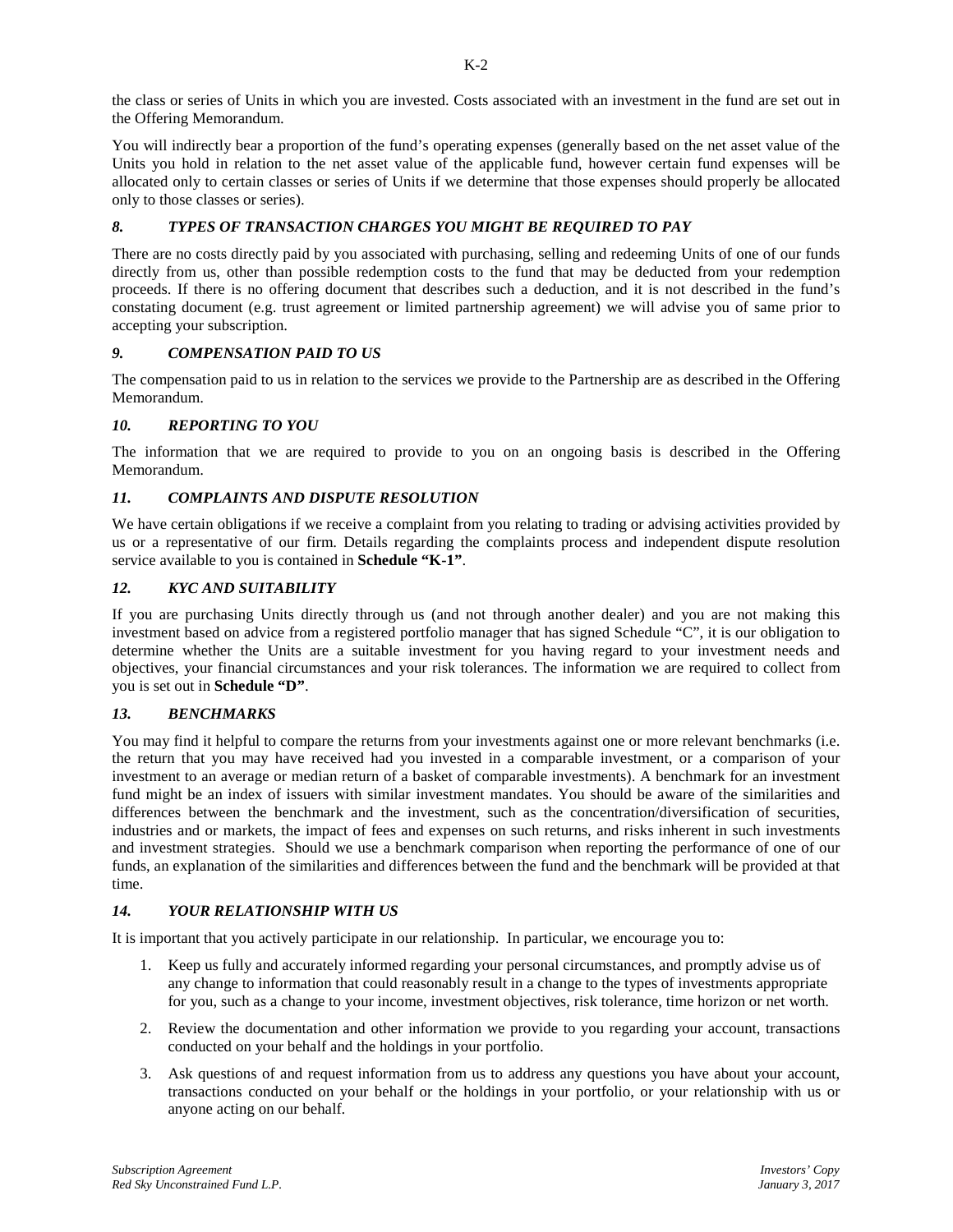#### **SCHEDULE "K-1"**

# **COMPLAINTS PROCESS AND INDEPENDENT DISPUTE RESOLUTION SERVICE**

*[For Subscribers who are NOT clients of another registered dealer that have signed Schedule "C" and are either individuals or are not "permitted clients" that have signed Schedule "E".]*

# **RED SKY CAPITAL MANAGEMENT LTD.**

# **WHAT TO DO IF YOU HAVE A COMPLAINT**

# **Our complaint process**

# **Filing a complaint with us**

If you have a complaint about our services or a product, contact us at:

Red Sky Capital Management Ltd. 130 King Street West, Suite 2210 Toronto, ON M5X 1E4 Attention: Timothy Lazaris tel: 416- 642-2209 email: tim@redskycm.com

You may want to consider using a method other than email for sensitive information.

## **Tell us:**

- what went wrong
- when it happened
- what you expect (e.g., money back, an apology, account correction)

## **We will acknowledge your complaint**

We will acknowledge your complaint in writing, as soon as possible, typically within 5 business days of receiving your complaint.

We may ask you to provide clarification or more information to help us resolve your complaint.

#### **We will provide our decision**

We normally provide our decision in writing, within 90 days of receiving a complaint. It will include:

## **Help us resolve your complaint sooner**

- Make your complaint as soon as possible.
- Reply promptly if we ask you for more information.
- Keep copies of all relevant documents, such as letters, emails and notes of conversations with us.

a summary of the complaint

- the results of our investigation
- our decision to make an offer to resolve the complaint or deny it, and an explanation of our decision

#### **If our decision is delayed**

If we cannot provide you with our decision within 90 days, we will:

- inform you of the delay
- explain why our decision is delayed, and
- give you a new date for our decision

You may be eligible for the independent dispute resolution service offered by the Ombudsman for Banking Services and Investments (OBSI).

# **If you are not satisfied with our decision**

You may be eligible for OBSI's dispute resolution service.

#### **If you are a Quebec resident**

You may consider the free mediation service offered by the Autorité des marchés financiers.

**A word about legal advice**

You always have the right to go to a lawyer or seek other ways of resolving your dispute at any time. A lawyer can advise you of your options. There are time limits for taking legal action. Delays could limit your options and legal rights later on.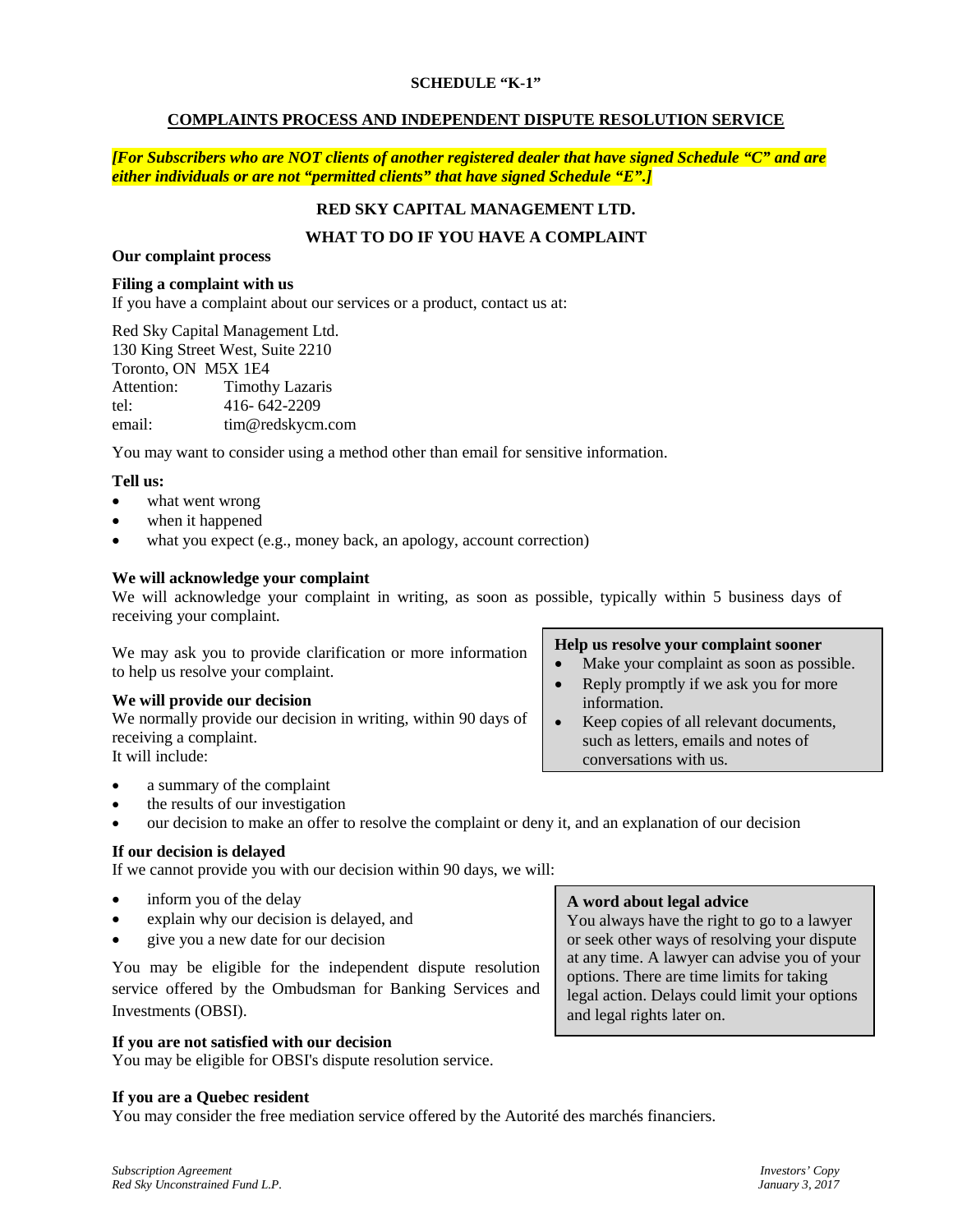# **Taking your complaint to OBSI**

You may be eligible for OBSI's free and independent dispute resolution service if:

- we do not provide our decision within 90 days after you made your complaint, or
- you are not satisfied with our decision

OBSI can recommend compensation of up to \$350,000.

OBSI's service is available to clients of our firm. This does not restrict your ability to take a complaint to a dispute resolution service of your choosing at your own expense, or to bring an action in court. Keep in mind there are time limits for taking legal action.

#### **Who can use OBSI**

You have the right to use OBSI's service if:

- your complaint relates to a trading or advising activity of our firm or by one of our representatives
- you brought your complaint to us within 6 years from the time that you first knew, or ought to have known, about the event that caused the complaint, and
- you file your complaint with OBSI according to its time limits below

#### **Time limits apply**

- If we do not provide you with our decision within 90 days, you can take your complaint to OBSI any time after the 90-day period has ended.
- If you are not satisfied with our decision, you have up to 180 days after we provide you with our decision to take your complaint to OBSI.

#### **Filing a complaint with OBSI Contact OBSI**

Email: ombudsman@obsi.ca Telephone: 1-888-451-4519 or 416-287-2877 in Toronto

#### **OBSI will investigate**

OBSI works confidentially and in an informal manner. It is not like going to court, and you do not need a lawyer.

During its investigation, OBSI may interview you and representatives of our firm. We are required to cooperate in OBSI's investigations.

#### **OBSI will provide its recommendations**

# **Information OBSI needs to help you**

OBSI can help you best if you promptly provide all relevant information, including:

- your name and contact information
- our firm's name and contact information
- the names and contact information of any of our representatives who have been involved in your complaint
- details of your complaint
- all relevant documents, including any correspondence and notes of discussions with us

Once OBSI has completed its investigation, it will provide its recommendations to you and us. OBSI's recommendations are not binding on you or us.

OBSI can recommend compensation of up to \$350,000. If your claim is higher, you will have to agree to that limit on any compensation you seek through OBSI. If you want to recover more than \$350,000, you may want to consider another option, such as legal action, to resolve your complaint.

#### **For more information about OBSI, visit www.obsi.ca**